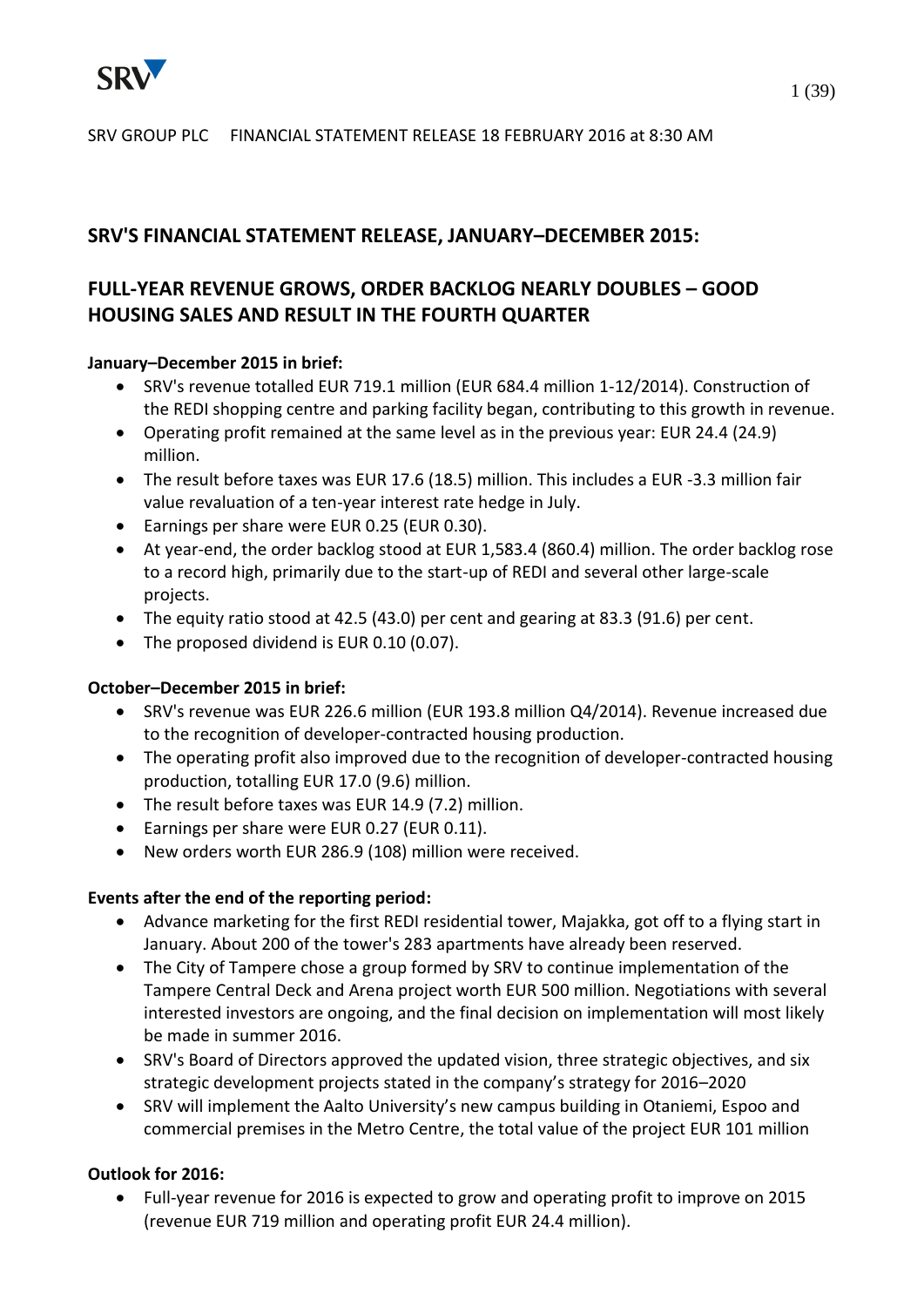

 Due to the completion schedules of SRV's developer contracting housing projects, a significant proportion of the company's operating profit will be made in the second half of the year.

This interim report has been prepared in accordance with IAS 34, and the disclosed information is unaudited.

# **President & CEO Juha Pekka Ojala**

2015 can be summed up in a couple of words – renewal and growth. The year brought many significant achievements in the company's history. Finland's largest – and also SRV's largest – ever construction project, REDI, finally reached full speed in April. Construction is progressing as planned and the project has been very well received in general. The best example of this is advance marketing of the first residential tower, Majakka, started in January. Already about 200 of the tower's almost 300 apartments have been reserved.

Another historic achievement has been the status of our order backlog throughout the year. New records were broken every quarter, and by the end of the year our order backlog stood at a staggering value of just under EUR 1.6 billion. Although several projects were completed during the fourth quarter, our order backlog still grew by almost EUR 300 million. Some major new projects worth mentioning are HKScan's new production facility in Rauma and a residential block in the Tikkurila district of Vantaa. Although growth cannot be expected to continue at this rate in 2016, there are no signs of it slowing down either.

In 2015, SRV finally proved that it has taken a permanent position at the forefront of residential construction. SRV is currently one of the capital city area's largest residential constructors. At the turn of the year, SRV had almost 1,900 housing units under construction, which is over 200 units more than a year ago. At the same time, we have increasingly been switching our focus to developer-contracting projects (apartments directly targeted at the consumer market), which can be seen as improved profitability. Our housing sales also deserve a special mention. 76 per cent of the units under construction at the turn of the year have been sold. This means we will be able to recognise income from these units as soon as they are completed in 2016–2017.

While work continues at full throttle on our about 80 construction sites, numerous new projects are also under development. One of the projects under development at the end of the year was Bunkkeri, in which we are helping to give a brand-new lease of life to a warehouse building in the Jätkäsaari district of Helsinki. This new entity comprises a swimming hall and sports facilities, as well as apartments rising above them, offering amazing views. In early 2016, we also announced our involvement in the development of the Kivenlahti Metro Centre and the Keilaniemi Ring Road I project, in which the Ring Road will be moved into a concrete tunnel and a green deck will be built above it. In Tampere, we will proceed with the unique EUR 500 million Tampere Central Deck and Arena project. We also have numerous other projects under development, especially along the Western Metro line and around other growth-centre traffic nodes.

In autumn 2015, we also started our strategy work. The final result contains a new vision, three strategic objectives and six strategic development programmes, and it is an excellent mark of our current management's and the entire organisation's ability to cooperate and achieve renewal. The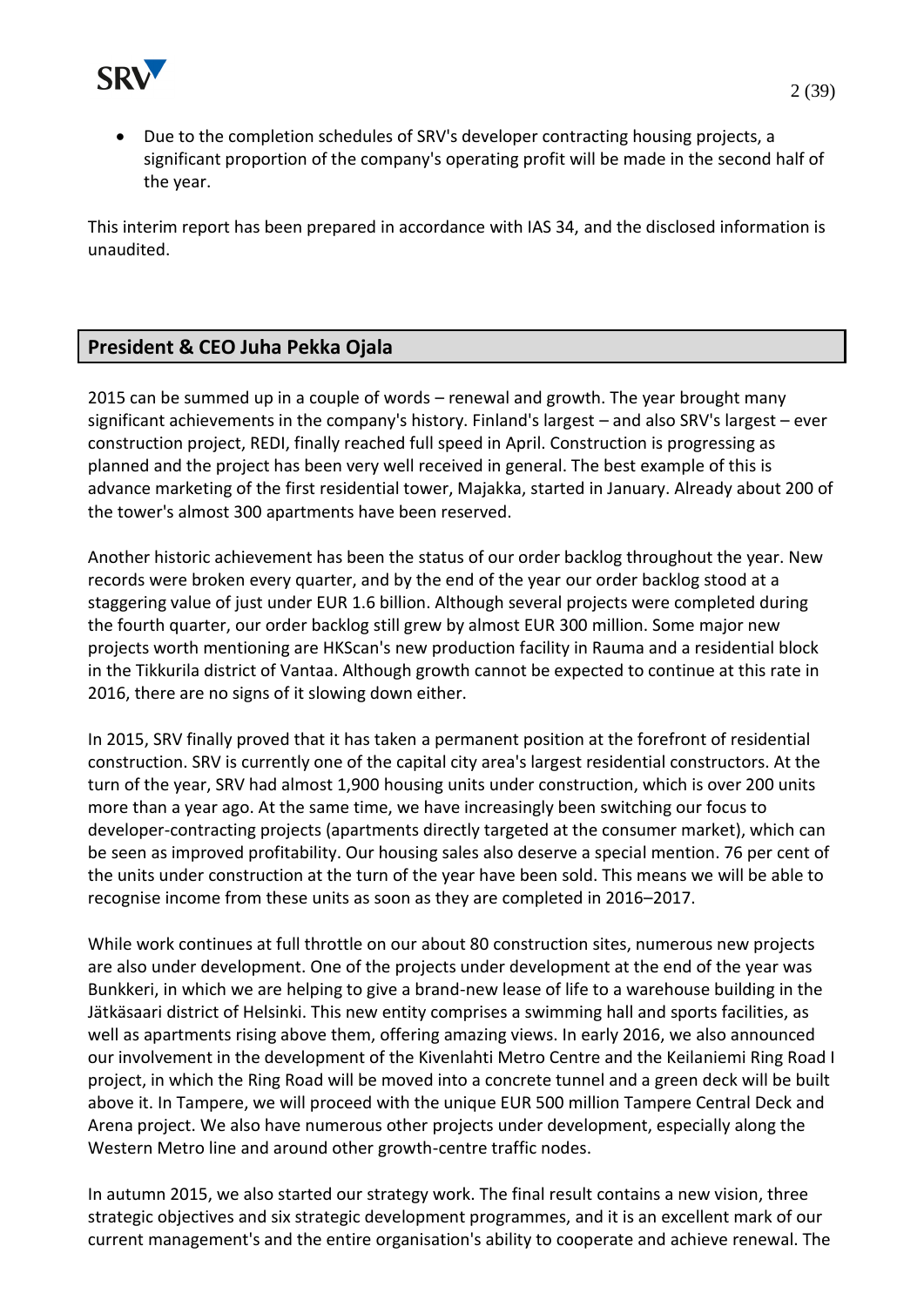majority of our development programmes are already fully underway, and we will be closely monitoring their progress. Our main focal points during 2016 will be profitability and the customer experience, responsibility, and personnel development.

The situation in Russia faces a lot of uncertainty, but we have a firm belief in our strategy for Russia. The Okhta Mall in St Petersburg will open its doors in August and leasing is progressing according to schedule – 32 per cent of the premises have already been leased, and negotiations are ongoing for over 20 per cent of the premises. The Pearl Plaza shopping centre, which has already been open for several years, attracted over a million more visitors in 2015 than in 2014, and sales in roubles were also up by 25 per cent. It's obvious that we won't actively be seeking new projects in the current climate; but focus on the construction of existing projects and our strengths in shopping centre management.

At SRV, we are entering 2016 in a positive and motivated frame of mind. This can be seen in the results of our latest personnel survey, in which SRV was nominated as the 11<sup>th</sup> Most Inspiring Finnish Workplace in Corporate Spirit's classification, already in its first year of participation. Committed shareholders played a significant role last year, and will do so again this year. Late summer's share issue was a resounding success. One way in which we thank our shareholders for their commitment is stable dividend policy during the past years. By applying a combination of committed shareholders, skilled and motivated personnel, and our updated strategy to our many challenging – yet therefore even more rewarding – construction projects, we can expect 2016 to be a busy, interesting and, above all, successful year. A big thank you to everyone for 2015!

| <b>Group key figures</b>                   |         |           | change,    |                  |        |          |
|--------------------------------------------|---------|-----------|------------|------------------|--------|----------|
| (IFRS, EUR million)                        | $1-12/$ | $1 - 12/$ | <b>EUR</b> | change, $10-12/$ |        | $10-12/$ |
|                                            | 2015    | 2014      | million    | %                | 2015   | 2014     |
| Revenue                                    | 719.1   | 684.4     | 34.6       | 5.1              | 226.6  | 193.8    |
| Operating profit                           | 24.4    | 24.9      | $-0.5$     | $-1.9$           | 17.0   | 9.6      |
| Financial income and expences,             |         |           |            |                  |        |          |
| total                                      | $-6.8$  | $-6.4$    | $-0.5$     |                  | $-2.1$ | $-2.4$   |
| Profit before taxes                        | 17.6    | 18.5      | $-0.9$     | $-5.1$           | 14.9   | 7.2      |
| Order backlog                              | 1,583.4 | 860.4     | 723.0      | 84.0             |        |          |
| New agreements                             | 1,393.5 | 700.3     | 693.2      | 99.0             | 286.9  | 108.0    |
| Operating profit, %                        | 3.4     | 3.6       |            |                  | 7.5    | 5.0      |
| Net profit, %                              | 1.9     | 2.2       |            |                  | 5.4    | 2.7      |
| Equity ratio, %                            | 42.5    | 43.0      |            |                  |        |          |
| Net interest-bearing debt                  | 230.8   | 206.1     | 24.7       | 12.0             |        |          |
| Gearing, %                                 | 83.3    | 91.6      |            |                  |        |          |
| Return on investment, %                    | 5.9     | 5.4       |            |                  |        |          |
| Return on equity, %                        | 5.6     | 6.9       |            |                  |        |          |
| Earnings per share, eur *)                 | 0.25    | 0.30      | $-0.05$    | $-16.3$          | 0.27   | 0.11     |
| Equity per share, eur $*$                  | 3.90    | 4.51      | $-0.61$    | $-13.5$          |        |          |
| Share price at end of period, eur          | 3.10    | 2.83      | 0.27       | 9.5              |        |          |
| Weighted average number of                 |         |           |            |                  |        |          |
| shares outstanding, millions <sup>*)</sup> | 42.6    | 39.8      |            | 7.2              |        |          |
|                                            |         |           |            |                  |        |          |

### **SRV GROUP PLC INTERIM REPORT, 1 JANUARY–31 DECEMBER 2015**

\*) Comparative data is share issue adjusted.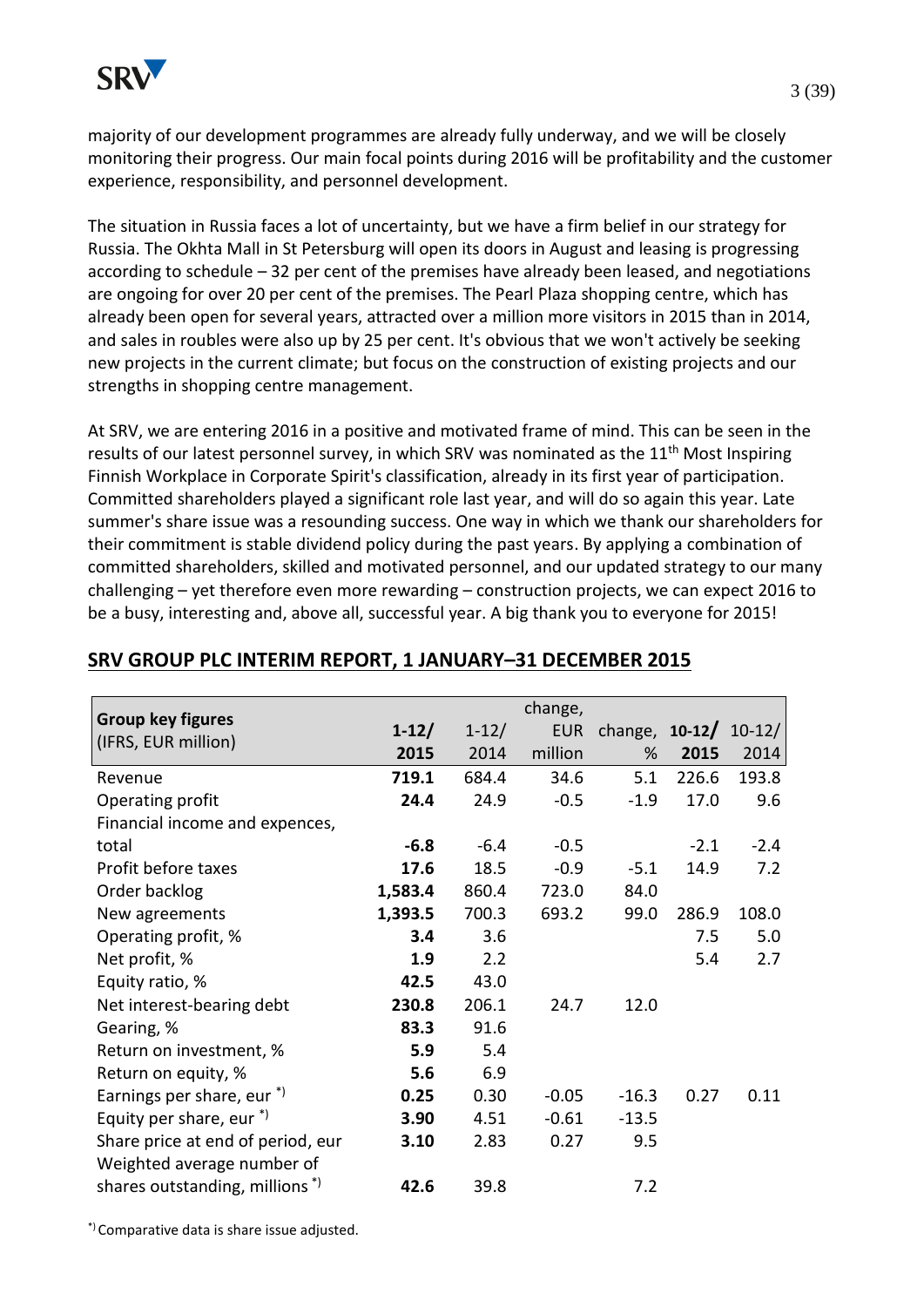

### **Overall review**

#### **January–December 2015**

At the end of December, the Group's order backlog stood at EUR 1,583.4 (860.4) million thanks to new contractor agreements, the major ones being the REDI project and the Health and Wellbeing Centre in the Kalasatama district of Helsinki, Niittykumpu Metro Centre, the renovation of Helsinki City Theatre, the expansion of Tampere University Hospital, and HKScan's production facility investment. 80 per cent of the order backlog has been sold, a total of EUR 1,261 million. The value of the Group's new contracts rose to EUR 1,393.5 (700.3) million.

The Group's revenue increased to EUR 719.1 (684.4) million. The start-up of the REDI shopping centre and parking facility project in particular contributed to this rise in revenue, as quarrying and other infrastructure work completed before the contractor agreement was signed was recognised as revenue in accordance with the level of completion. A fall in revenue from housing production weakened the company's total revenue. The comparison figures for revenue in 2014 contain the sale of the Derby Business Park in the Perkkaa district of Espoo.

The Group's operating profit totalled EUR 24.4 (24.9) million, generating an operating margin of 3.4 (3.6) per cent. Developer-contracted housing projects completed in late 2015 and the increased profitability of projects had a favourable impact on SRV's operating profit, while a rise in the percentage of low-margin business contracting had a negative impact. Numerous large-scale projects started up in 2015, such as the REDI project in Kalasatama and the Niittykumpu Metro Centre, and the rise in the fixed costs incurred by their construction reduced SRV's operating profit. The comparison figures for operating profit in 2014 contain rental income from the Derby Business Park, which was sold during the third quarter.

Operating profit and its relative level is reduced by the elimination of a share equivalent to SRV's ownership from the profit margins of three shopping centre projects (Okhta Mall, Daily and REDI), which will be recognised as income only when the investment is sold.

Several factors contribute to the quarterly variation in SRV's operating profit and operating profit margin: SRV's own projects are recognised as income upon delivery; the part of the order backlog that is continuously recognised as income mainly consists of low-margin contracting; and the nature of the company's operations (project development).

Net financial expenses were EUR -6.8 (-6.4) million. Net financial expenses were improved by a fall in general interest rates, growth in interest income, exchange rate differences resulting from changes in the value of the rouble, and the recognition of EUR 1.4 million in credit loss provisions. In addition to an increase in net debt, net financial expenses were weakened by a EUR -3.3 million fair value revaluation of a ten-year interest rate hedge in July.

The Group's profit before taxes was EUR 17.6 (18.5) million. Net profit for the reporting period was EUR 14.0 (15.4) million. Income taxes totalled EUR -3.6 (-3.2) million. Earnings per share were EUR 0.25 (EUR 0.30). In spite of SRV's record-breaking order backlog and considerable investments made in the REDI project, the Group's equity ratio remained almost unchanged at 42.5 (43.0) per cent thanks to positive cash flow and a share issue during the reporting period.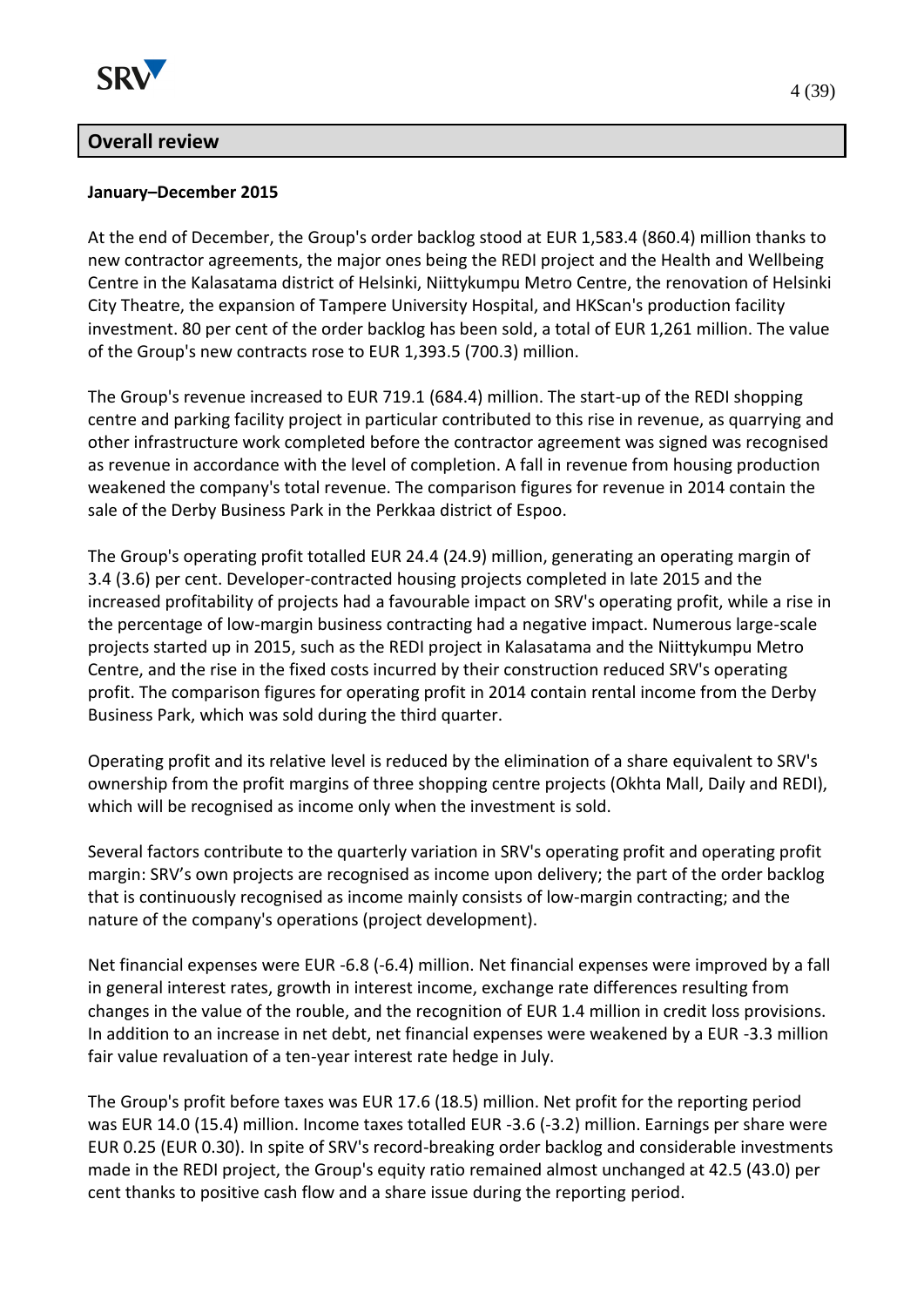

#### **October–December 2015**

Fourth-quarter revenue totalled EUR 226.6 (193.8) million, generating an operating profit of EUR 17.0 (9.6) million. The completion of 225 developer-contracted housing units during the quarter, and the subsequent recognition of income from sold units in the income statement, had a particularly favourable impact on SRV's operating profit. The improved profitability of several construction projects also contributed favourably to operating profit. However, a rise in the percentage of lower-margin business contracting and fixed costs incurred by several large-scale projects had a negative impact. The Group's result before taxes was EUR 14.9 (7.2) million, including a EUR -0.5 million fair value revaluation of a ten-year interest rate hedge in July.

# **Key figures for the Segments**

|                                 |           |               | change,     |                       |              |          |
|---------------------------------|-----------|---------------|-------------|-----------------------|--------------|----------|
| Revenue                         | $1 - 12/$ | $1 - 12/$     | <b>EUR</b>  | change,               | $10-12/$     | $10-12/$ |
| <b>EUR million</b>              | 2015      | 2014          | million     | %                     | 2015         | 2014     |
| Operations in Finland           | 654.1     | 627.9         | 26.2        | 4.2                   | 212.8        | 176.0    |
| <b>International Operations</b> | 65.1      | 56.9          | 8.2         | 14.4                  | 13.8         | 17.8     |
| <b>Other Operations</b>         | 14.4      | 19.5          | $-5.1$      | $-26.0$               | 3.7          | 4.2      |
| Eliminations                    | $-14.6$   | $-19.9$       | 5.3         |                       | $-3.7$       | $-4.1$   |
| Group, total                    | 719.1     | 684.4         | 34.6        | 5.1                   | 226.6        | 193.8    |
| <b>Operating profit</b>         |           |               | change,     |                       |              |          |
| <b>EUR million</b>              | $1 - 12/$ | $1 - 12/$     | <b>EUR</b>  | change,               | $10-12/$     | $10-12/$ |
|                                 | 2015      | 2014          | million     | %                     | 2015         | 2014     |
| <b>Operations in Finland</b>    | 28.9      | 30.0          | $-1.2$      | $-3.9$                | 18.3         | 10.2     |
| <b>International Operations</b> | $-0.1$    | 1.1           | $-1.2$      | $-110.3$              | $-0.6$       | 1.8      |
| <b>Other Operations</b>         | $-4.3$    | $-6.2$        | 1.9         |                       | $-0.7$       | $-2.4$   |
| Eliminations                    | 0.0       | 0.0           | 0.0         |                       | 0.0          | 0.0      |
| Group, total                    | 24.4      | 24.9          | $-0.5$      | $-1.9$                | 17.0         | 9.6      |
| Operating profit, (%)           | $1-12/$   |               | $1 - 12/$   | $10-12/$              | $10 - 12/$   |          |
|                                 |           | 2015          | 2014        | 2015                  | 2014         |          |
| Operations in Finland           |           | 4.4           | 4.8         | 8.6                   | 5.8          |          |
| <b>International Operations</b> |           | $-0.2$        | 1.9         | $-4.0$                | 10.1         |          |
| Group, total                    |           | 3.4           | 3.6         | 7.5                   | 5.0          |          |
|                                 |           |               |             |                       |              |          |
| <b>Order backlog</b>            |           |               |             | change,<br><b>EUR</b> |              |          |
| <b>EUR million</b>              |           | $12/$<br>2015 | 12/<br>2014 | million               | change,<br>% |          |
| <b>Operations in Finland</b>    | 1,506.2   |               | 723.2       | 783.0                 | 108.3        |          |
| <b>International Operations</b> |           | 77.1          | 137.2       | $-60.0$               | $-43.8$      |          |
| Group, total                    | 1,583.4   |               | 860.4       | 723.0                 | 84.0         |          |
| - sold order backlog            | 1261      |               | 729         | 533                   | 73.1         |          |
| - unsold order backlog          |           | 322           | 132         | 190                   | 144.7        |          |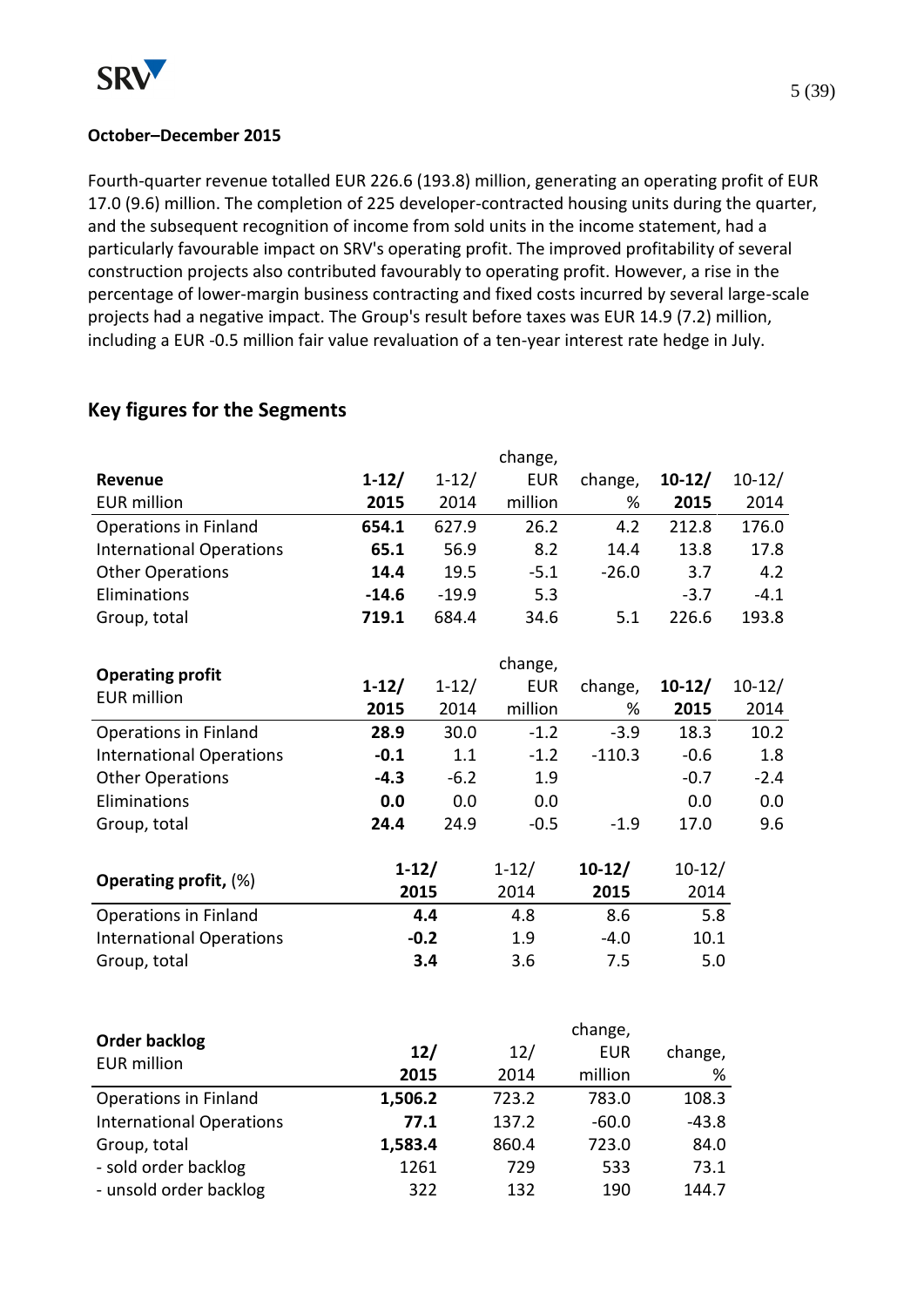# **Earnings trends for the Segments**

SRV's business segments are Operations in Finland, International Operations, and Other Operations. Operations in Finland are divided into property development, housing construction, and business construction (which comprises retail, office, specialised, logistics, earthworks, and rock construction operations). International Operations comprises SRV's business activities in Russia and Estonia.

The business segment Other Operations primarily consists of the parent company, SRV Group Plc's group operations, property and project development operations in Finland, and equipment service for Finnish construction sites (SRV Kalusto Oy's operations).

### **Operations in Finland**

|                                                    | change, |           |            |         |          |          |
|----------------------------------------------------|---------|-----------|------------|---------|----------|----------|
| <b>Operations in Finland</b><br><b>EUR million</b> | $1-12/$ | $1 - 12/$ | <b>EUR</b> | change, | $10-12/$ | $10-12/$ |
|                                                    | 2015    | 2014      | million    | $\%$    | 2015     | 2014     |
| Revenue                                            | 654.1   | 627.9     | 26.2       | 4.2     | 212.8    | 176.0    |
| - business construction                            | 434.0   | 395.5     | 38.5       | 9.7     | 119.8    | 99.1     |
| - housing construction                             | 220.1   | 232.5     | $-12.4$    | $-5.3$  | 92.9     | 76.9     |
| Operating profit                                   | 28.9    | 30.0      | $-1.2$     | $-3.9$  | 18.3     | 10.2     |
| Operating profit, %                                | 4.4     | 4.8       |            |         | 8.6      | 5.8      |
| Order backlog                                      | 1,506.2 | 723.2     | 783.0      | 108.3   |          |          |
| - business construction                            | 952.3   | 450.1     | 502.2      | 111.6   |          |          |
| - housing construction                             | 554.0   | 273.1     | 280.9      | 102.8   |          |          |

Revenue for Operations in Finland for the January–December period totalled EUR 654.1 (627.9) million and accounted for 91 (92) per cent of the Group's revenue. Factors contributing to this growth in revenue were an increase in both the order backlog for and revenue from contracting and, in particular, the launch of construction work on the REDI shopping centre and parking facility. Quarrying and other infrastructure work completed before the REDI contractor agreement was signed was also recognised as revenue in accordance with the level of completion. SRV eliminates its own 40 per cent holding from the margin recognised as revenue. This share is recognised only when the investment is sold.

The operating profit for Operations in Finland totalled EUR 28.9 (30.0) million and accounted for 4.4 (4.8) per cent of the Group's operating profit. Developer-contracted housing completed in late 2015 and increased profitability of projects had a favourable impact on the operating profit, while a rise in the percentage of low-margin business contracting had a negative effect. Numerous largescale projects started up in 2015, such as the REDI project in Kalasatama and the Niittykumpu Metro Centre, and the rise in fixed costs incurred by their construction reduced operating profit.

The order backlog rose to EUR 1,506.2 (723.2) million. Several major new projects were launched in the January–December period, such as the REDI project and the Health and Wellbeing Centre in the Kalasatama district of Helsinki, the Niittykumpu Metro Centre in Espoo, and the expansion of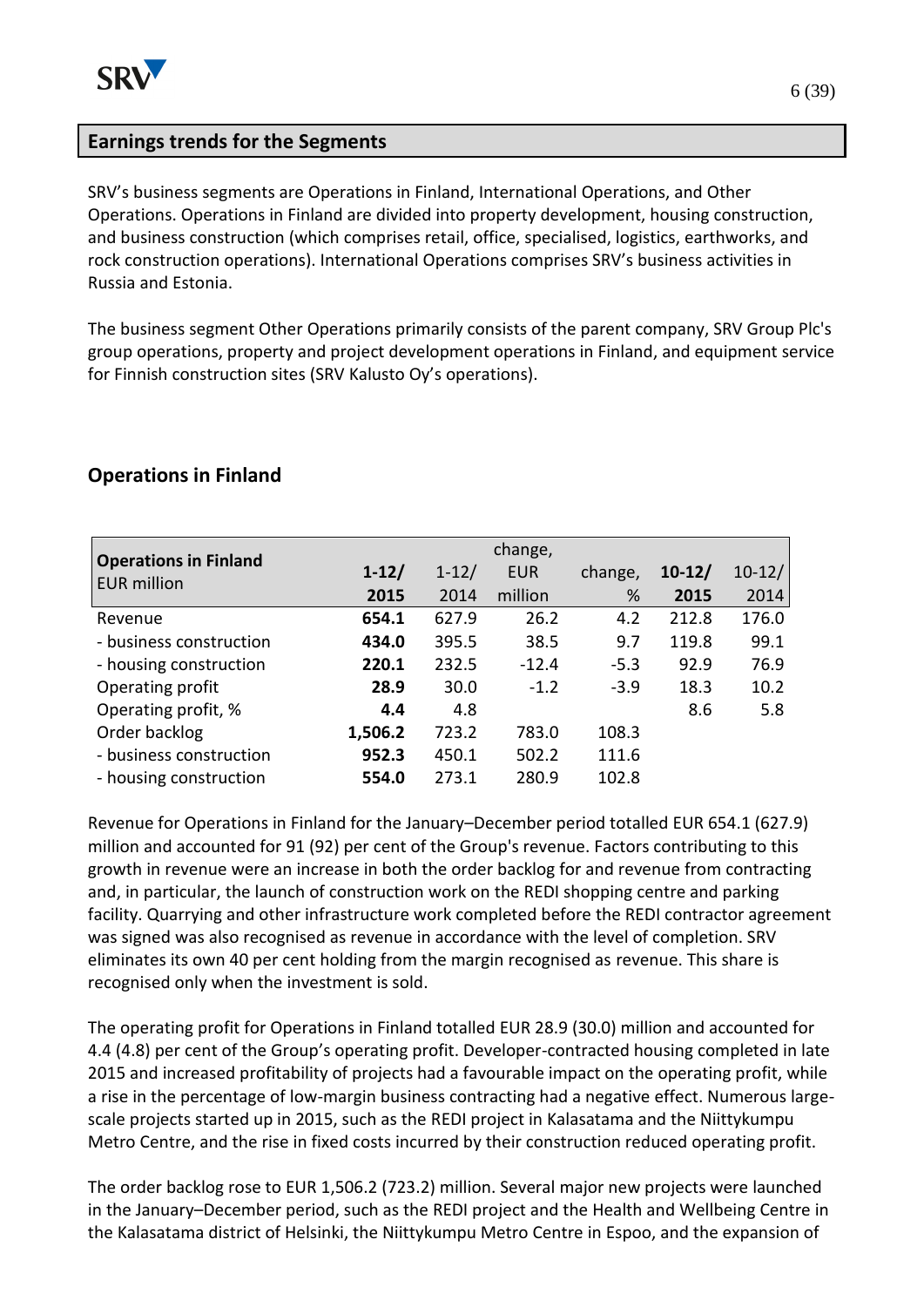

Tampere University Hospital. The order backlog also increased by EUR 74.5 million in the October–

December period. One of the major new projects was HKScan's production facility investment. The construction of 1,516 new housing units began in 2015. SRV had more than about 70 sites at the end of 2015.

Fourth-quarter revenue totalled EUR 212.8 (176.0) million with an operating profit of EUR 18.3 million (EUR 10.2 million). This increase in both revenue and operating profit stemmed from the completion of 225 (63) developed-contracted housing units in the fourth quarter, when revenue for sold units was recognised in the income statement.

### **Business construction**

Revenue from business construction for the January–December totalled EUR 434.0 (395.5) million. The order backlog stood at EUR 952.3 (450.1) million. Even though SRV's order backlog grew, competition for new contracts remained fierce.

Several projects were completed in the capital city area during the year: the Opinmäki campus in the Suurpelto district of Espoo, an extension to the emergency room at Jorvi Hospital in Espoo, and a logistics centre for Stockmann in Tuusula. HUSLAB laboratory and office premises for the Hospital District of Helsinki and Uusimaa (HUS) in Meilahti were completed in August almost two months ahead of schedule.

Other projects were also completed elsewhere in Finland: the Kampusareena at the Tampere University of Technology, the Liipola Multifunctional Centre in Lahti, a medical and a shopping centre on Kamppurienkatu in Oulu for Ilmarinen, and an assisted-living facility for EThoivakiinteistöt in Turku.

SRV's Western Metro Koivusaari project was voted Construction Site of the Year 2015 in a competition held by the journal Rakennuslehti. Work on this project will continue during the first half of 2016. The jury praised SRV's management of this contractually and technically demanding site, as well as its innovative time-saving technical solutions.

New contractor agreements worth EUR 894 million were signed during the year. The most significant of these was a EUR 390 million contractor agreement with the project consortium developing the REDI shopping centre and parking facility. A leasing agreement with Q-Park regarding the parking facility was signed in December. SRV is also building a Health and Wellbeing Centre next door to REDI as a development project, and in August this centre was sold to a property investment fund administered by the German company Deka Immobilien. The centre consists of approximately 18.000 square meters of rentable space, and is scheduled for completion in late 2017.

SRV and SATO's joint Metro Centre project in the Niittykumpu district of Espoo is progressing, and is scheduled for completion sometime in the first half of 2017. SRV will be responsible for planning and constructing the shopping centre, and for leasing out its 5,400 square metres of available space. The centre was sold to investors in 2015 and about 90 per cent of its premises have already been leased. Two residential towers are also being constructed as part of the Metro Centre. SRV will build a 24-storey tower, Espoo's tallest building, as a developer-contracted property and one 12-storey tower for SATO. In addition, housing units for Varma and Sato as well as one for SRV will be built on the other side of the street. The site will comprise a total of about 400 apartments.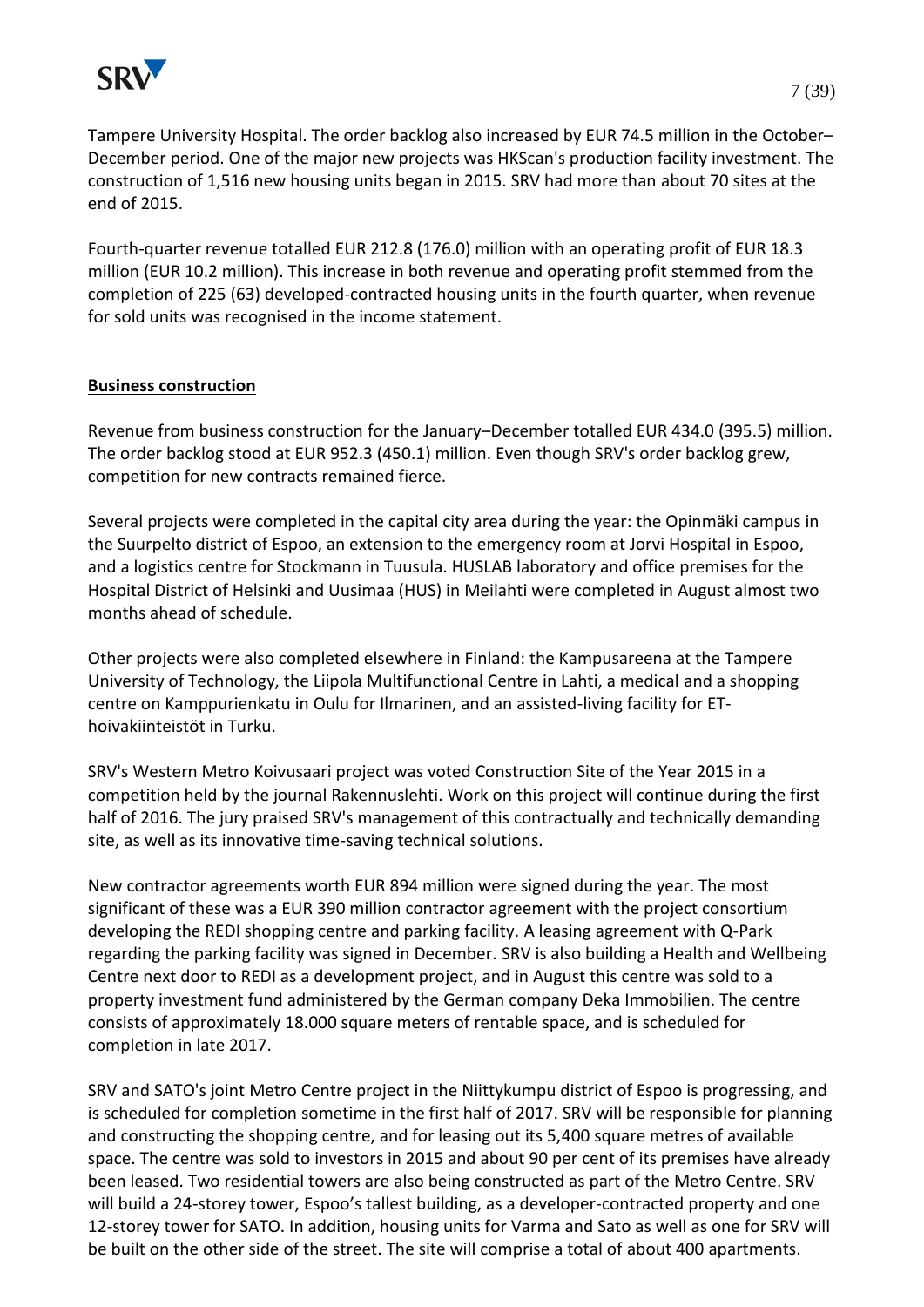

In July, SRV signed a project management contractor agreement valued at EUR 171 million. This agreement covers the construction of new buildings and a parking facility at Tampere University Hospital. The buildings will be completed in stages in the period 2017–2019.

One smaller-scale business construction project worth mentioning is the contractor agreement signed with Real Estate Department of the city of Helsinki for new and expanded premises on Teollisuuskatu 23 for the City of Helsinki Education Department and Helsinki Vocational College. SRV is also the project management contractor for the renovations of both Helsinki City Theatre and Helsinki Women's Hospital. The company is also building a new visitor centre for Fazer in Vantaa. In Oulu, SRV has been constructing Villa Sulka, a care home for MVH-hoivakiinteistöt, and temporary premises for equipment maintenance for the Northern Ostrobothnia Hospital District. In December, SRV signed a contractor agreement with HKScan to build a production facility specialising in poultry products in Rauma.

In August, SRV announced that the company will be involved in the Hanhikivi-1 nuclear power plant construction project as both an investor and project manager. SRV has made a financing commitment to Fennovoima's main owner Voimaosakeyhtiö SF. This investment is equivalent to a 1.8 per cent stake in the project. SRV will have the same rights and obligations as Voimaosakeyhtiö SF's other shareholders. SRV has also signed a cooperation agreement for the Fennovoima project with Rusatom Overseas and the main contractor Titan-2. SRV will be the construction project manager, and the exact nature of the company's responsibilities will be confirmed at a later date. The project will be entered into the order backlog when the final project management agreements have been signed. All parties actively engaged in negotiations throughout the autumn, and these negotiations are still ongoing.

#### **Housing construction**

A developer-contracted housing project is a project that is developed by SRV and which has not been sold when construction begins. SRV bears the risks involved in both the sale and construction of such projects, which are recognised as revenue when they have been completed and sold. A residential development project is a project that is developed by SRV, but which is sold to an investor before construction begins. SRV bears the construction risks in such projects, which are recognised as revenue according to the percentage of completion.

Revenue from housing construction totalled EUR 220.1 (232.5) million. The order backlog stood at EUR 554.0 (273.1) million. Operating profit contracted, as fewer housing projects were recognised as revenue according to the percentage of completion in 2015 than in 2014. However, the order backlog saw year-on-year growth.

The larger-scale housing projects completed in 2015 were 114 units built in January–May for LocalTapiola and Ice Capital in the Pähkinärinne district of Vantaa and 176 units in the Nihtisilta district of Espoo. SRV also completed two projects for SATO: 113 units in the Suurpelto district of Espoo and 77 units in the Töölö district of Helsinki. Other completed projects in Helsinki included 39 units for Auratum on Unioninkatu and a 93-unit wooden apartment building for the Helsinki Housing Production Department (ATT) in Pukinmäki. 76 units were completed for LocalTapiola in the Sarfvik district of Kirkkonummi, and 54 units in the Seppälä district of Jyväskylä. 39 units were completed in Joensuu for Opiskelija-Asunnot.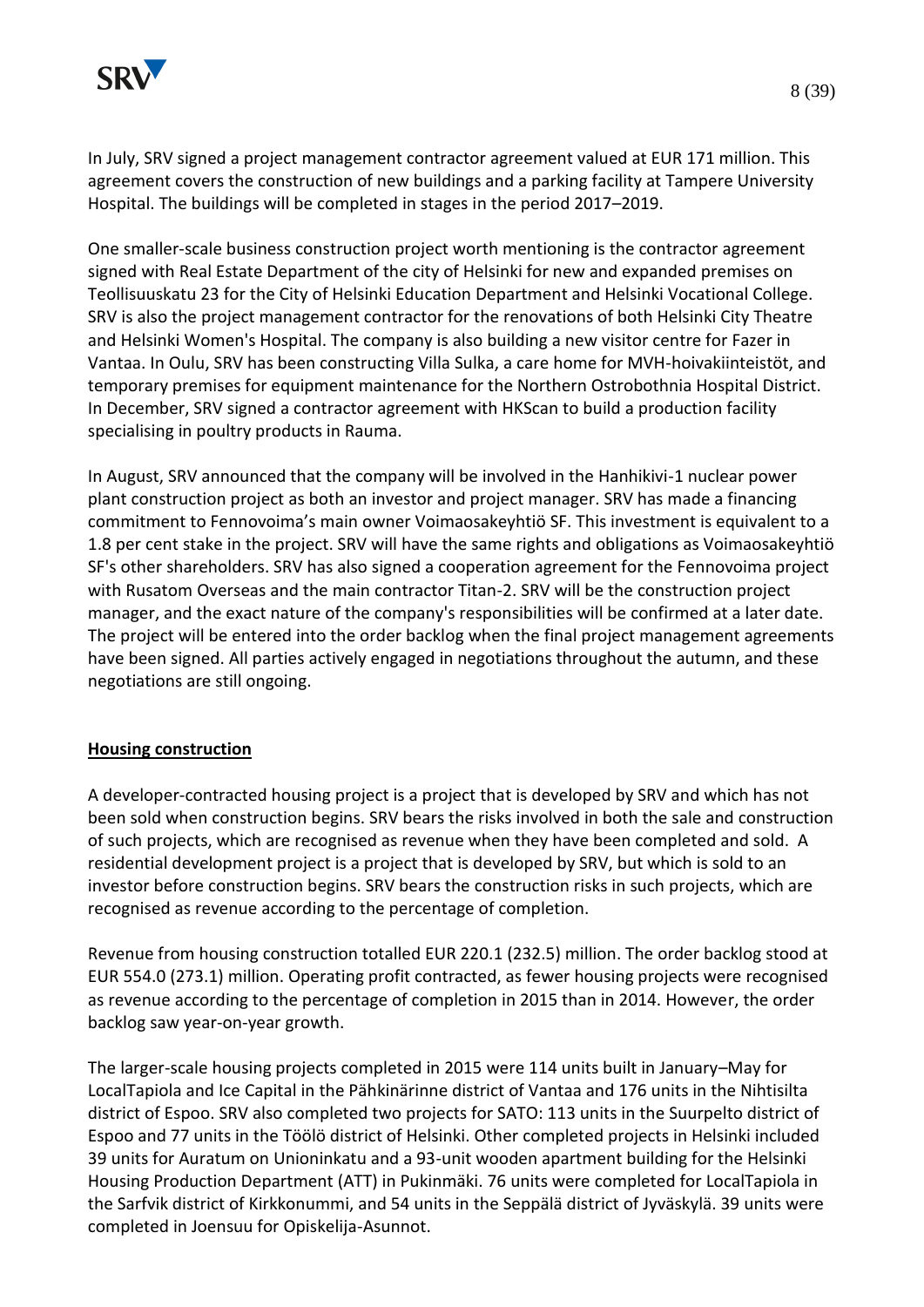

New contractor agreements worth EUR 134 million were signed with cooperation partners during the January–December period. SRV will build 156 housing units in the Niittykumpu district of Espoo and 46 units in the Etu-Töölö district of Helsinki for SATO. 62 units will also be built in Niittykumpu for Varma. SRV is building 42 units for the Lojo Petter Foundation in Lohja, 83 units in Tampere for YH, and 37 units in the Atala district of Tampere for Tampereen vuokratalosäätiö. In December, SRV signed agreements with LocalTapiola and Elo for the construction of 190 housing units in the Tikkurila district of Vantaa, and with the Helsinki Housing Production Department (ATT) for the construction of 98 units in Wood City, a quarter of wooden buildings in the Jätkäsaari district of Helsinki.

Construction of the Airut eco-quarter in the Jätkäsaari district of Helsinki began in early 2015 with the car park and four residential buildings. The project comprises 70 apartments which equals to approximately 22,000 square metres of floor area, including a rental apartment building for VVO and SRV's four market-financed apartment buildings, of which two will be built in accordance with HITAS terms. The design of the eco-quarter is based on a multi-purpose concept that offers residents a wide range of services. The project focuses on energy monitoring and reporting on apartments' energy consumption, enabling residents to optimise their energy use and uphold the principles of sustainable development in their daily lives.

During 2015, SRV launched the construction of 802 (330) developer-contracted housing units within the scope of the RS system. 200 of these units will be located in Niittyhuippu, which is going up in the Niittykumpu district and will be the tallest residential building in Espoo. 85 units will be built in Taitaja in Northern Tapiola, Espoo; 33 units in Sandra in Tali, Helsinki; 66 units in Kvartto in Lauttasaari, Helsinki; 83 units in Carina in Tikkurila, Vantaa; and 54 units in Neulanen in Rajakylä, Vantaa. SRV also launched the sale and construction of 143 units in Helsinki's Airut quarter. 91 of these units will be HITAS homes. Outside the capital area, SRV began the sale and construction of 60 units on Lapintie in Tampere, 42 units in downtown Kaarina, and 36 units in downtown Joensuu. The projects begun in January–December are scheduled for completion in late 2016 or during 2017.

During 2015, SRV also signed contractor agreements for the construction of the foundations of REDI's eight towers with their respective housing companies. The foundations will be built above the REDI shopping centre roof height at the same time as the shopping centre and parking facility. The value of these contractor agreements totalled EUR 117.6 million. This sum is included in the housing construction order backlog, as the towers will mainly be in residential use once they are completed in 2018–2023.

SRV has also greenlit the construction of 245 more developer-contracted housing units in addition to contracts that have already been signed. 100 of these will be located in the Toppilansalmi district, in what will be the tallest residential building in Oulu. The 16-storey Satamarannan Masto tower will be over 50 metres high. Construction began in late 2015, after the building permit was granted, and is scheduled for completion in spring 2017. The remaining 145 apartments will be built in Jyväskylä and Vantaa.

Consumer sales of developer-contracted housing units increased compared to 2014. A total of 646 units were sold in 2015 compared to 288 in 2014. 247 (249) new developer-contracted housing units were completed in the January–December period. However, when it came to residential development projects, which are recognised as revenue in accordance with the level of completion, sales to investors fell from 468 in 2014 to 227 in 2015.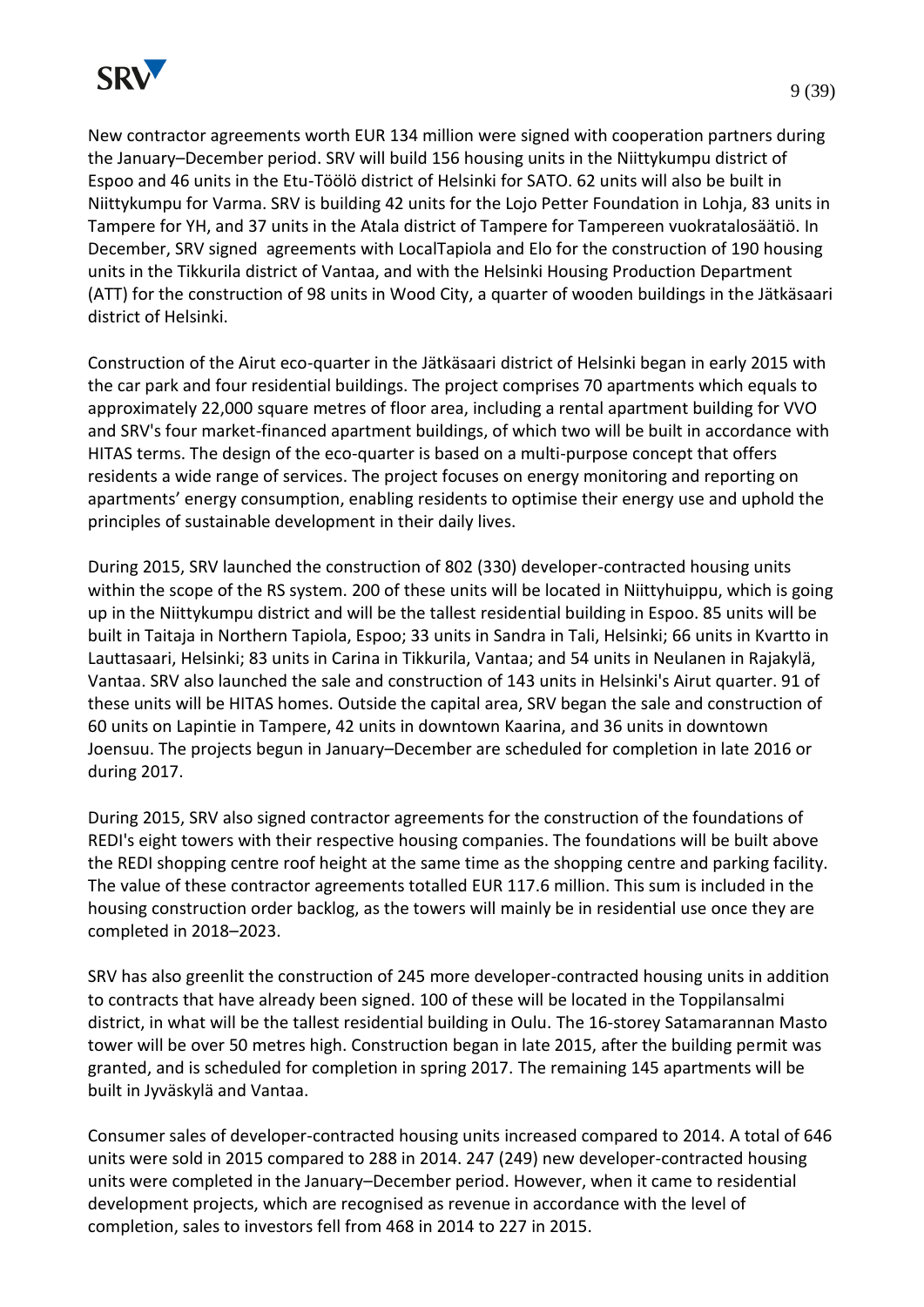At the end of December, SRV had a total of 1,849 (1,625) units under construction, 76 per cent of which (1,398 units) had been sold. Also under construction were 885 (330) developed-contracted housing units (that is, units on sale to consumers), of which 451 (219) were unsold. The number of completed yet unsold units halved compared to the previous year, standing at 107 (183).

Based on current schedules, SRV estimates that a total of 503 developer-contracted housing units in the RS system will be completed during 2016. The majority of these units are currently scheduled for completion in the second half of the year.

| <b>Housing production in Finland</b>         | $1-12/$ | $1 - 12/$ | change, | $10-12/$ | $10-12/$ |  |
|----------------------------------------------|---------|-----------|---------|----------|----------|--|
| (units)                                      | 2015    | 2014      | units   | 2015     | 2014     |  |
| Housing sales, total                         | 873     | 756       | 117     | 397      | 206      |  |
| - sales, developer contracting               | 646     | 288       | 358     | 207      | 122      |  |
| - sales, negotiation contracts <sup>2)</sup> | 227     | 468       | $-241$  | 190      | 84       |  |
| Developer contracting                        |         |           |         |          |          |  |
| - start-ups                                  | 802     | 330       | 472     | 116      | 197      |  |
| - completed                                  | 247     | 249       | $-2$    | 225      | 63       |  |
| - completed and unsold <sup>1)</sup>         | 107     | 183       | $-76$   |          |          |  |
| Under construction, total <sup>1)</sup>      | 1,849   | 1,625     | 224     |          |          |  |
| - construction contracts <sup>1)</sup>       | 487     | 625       | $-138$  |          |          |  |
| - negotiation contracts $^{1/2}$             | 477     | 670       | $-193$  |          |          |  |
| - developer contracting $1$ )                | 885     | 330       | 555     |          |          |  |
| - of which sold $1$                          | 434     | 111       | 323     |          |          |  |
| - of which unsold $1$ )                      | 451     | 219       | 232     |          |          |  |

1) at period-end 2) investor sales under negotiated contracts

The order backlog for housing construction stood at EUR 554 (273) million. The order backlog for contracts and negotiated contracts totalled EUR 132 (122) million, and accounted for 24 (45) per cent of the total order backlog. EUR 246 (150) million of the housing construction order backlog was sold. The completed yet unsold order backlog was EUR 39 (65) million.

| Order backlog, housing construction in |           |           | change,    |
|----------------------------------------|-----------|-----------|------------|
| <b>Finland EUR million</b>             | $1 - 12/$ | $1 - 12/$ | <b>EUR</b> |
|                                        | 2015      | 2014      | million    |
| Negotiation and construction contracts | 132       | 122       | 10         |
| Under construction, sold developer     |           |           |            |
| contracting                            | 114       | 28        | 86         |
| Under construction, unsold developer   |           |           |            |
| contracting                            | 269       | 59        | 211        |
| Completed and unsold developer         |           |           |            |
| contracting                            | 39        | 65        | $-25$      |
| Total                                  | 554       | 273       | 281        |

#### **REDI project**

REDI, SRV's development project in the Kalasatama district of Helsinki, is progressing according to plan. Excavation work for the shopping centre and parking facility is already in its final stages, and foundation and structural work has also begun according to plan. A Health and Wellbeing Centre is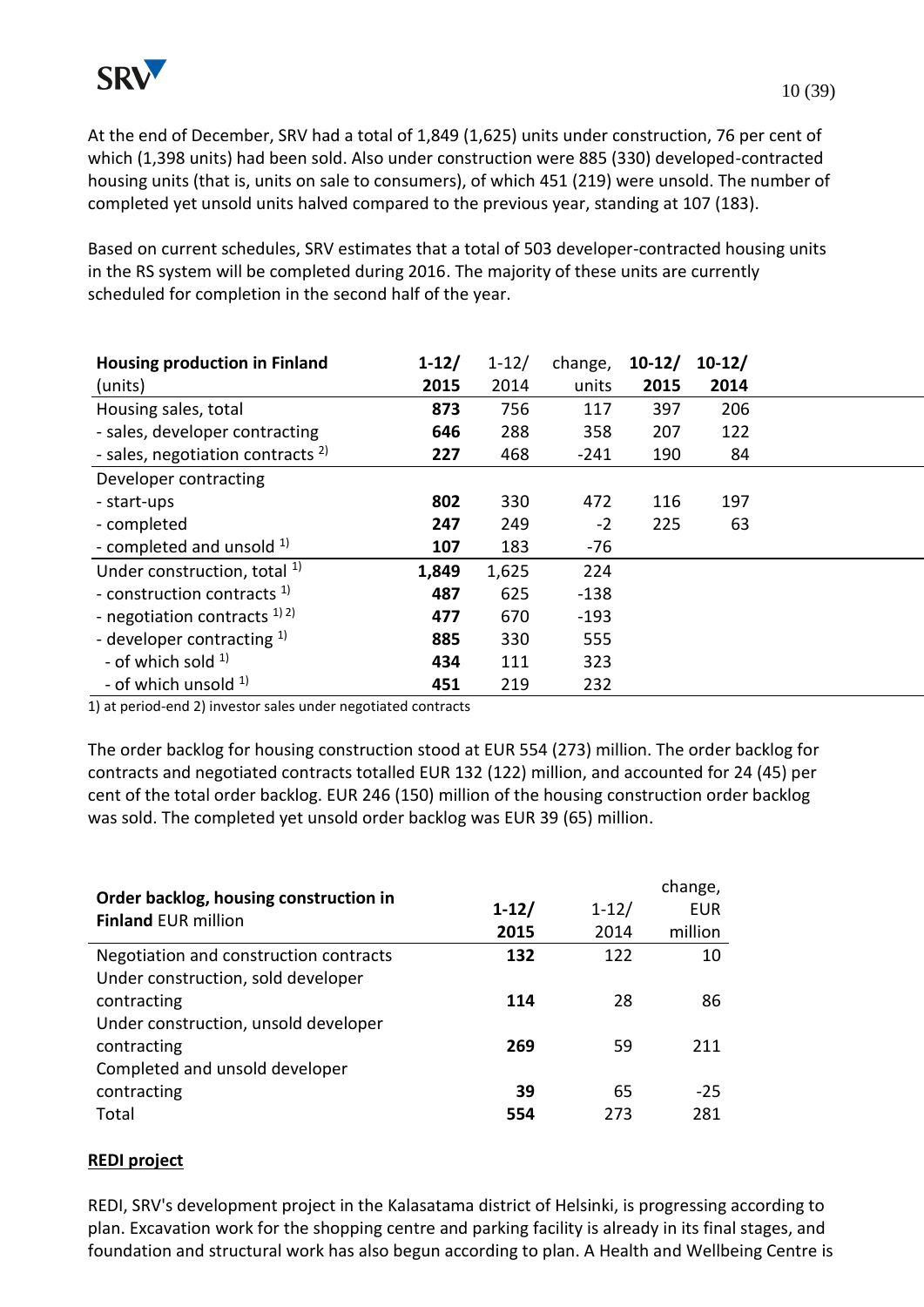

also being built in conjunction with REDI, and the excavation work has now been completed. The majority of the foundation work that was begun in July has also been finished, and structural work is now underway.

Other infrastructure construction related to the REDI project has also been launched. In addition to the shopping centre and parking facility, SRV plans to build six residential towers on top of the shopping centre plus office and hotel towers. The residential towers will contain a total of 1,200 housing units, most of which will be targeted at the consumer market. Construction of the first two residential towers is expected to begin during this year, when the construction phase of the shopping centre makes it technically possible. The first tower is scheduled for completion by the end of 2018 and the second tower in 2019, depending on demand. The final decision on construction of the first residential tower, Majakka, will be made latest by the end of October this year, as soon as the detailed information required for the Articles of Association and RS financing are ready.

The REDI project was confirmed in March 2015, when a EUR 225 million project credit agreement for the construction of the shopping centre and parking facility was signed between the project companies implementing the REDI shopping centre project and the bank syndicate. SRV has also granted unsecured project credit of EUR 15 million for construction.

The capital investments of the consortium developing the shopping centre and parking facility are divided as follows: SRV 40 per cent, Ilmarinen Mutual Pension Insurance Company 30 per cent, LocalTapiola 15 per cent, and OP-Pohjola Group and a fund managed by this Group 15 per cent. SRV has a 40 per cent holding in the associated companies behind the shopping centre and parking facility, and consolidates them using the equity method.

On December 15, the REDI consortium and the City of Helsinki signed agreements covering the shopping centre's plots, specified areas of plots and rights of use, joint plot ownership, and land use agreements for the parking facility's underground areas. The agreements are worth nearly EUR 40 million.

The total value of the shopping centre and parking facility investment is EUR 480 million, of which EUR 240 million will be financed using the owners' capital investments. The remainder will be covered by project credit. The shopping centre, which has approximately 64,000 square metres of leasable space, and its almost 2,000-car parking facility are scheduled to open in autumn 2018. A leasing agreement with Q-Park regarding the parking facility was signed in December. Preliminary or final contracts have been made for about 32 per cent of the shopping centre's leasable premises. SRV is responsible for designing, constructing, and leasing out the site.

As a whole, the REDI project is currently scheduled for completion during 2023, depending on the market situation. Revenue from the construction of the shopping centre, parking facility and towers is expected to total over EUR 1 billion in 2015–2023.

#### **Development of Operations**

SRV maintained a strong focus on the development of data models. Modelling supports successful design, progress in construction projects, and cooperation between parties. In technical building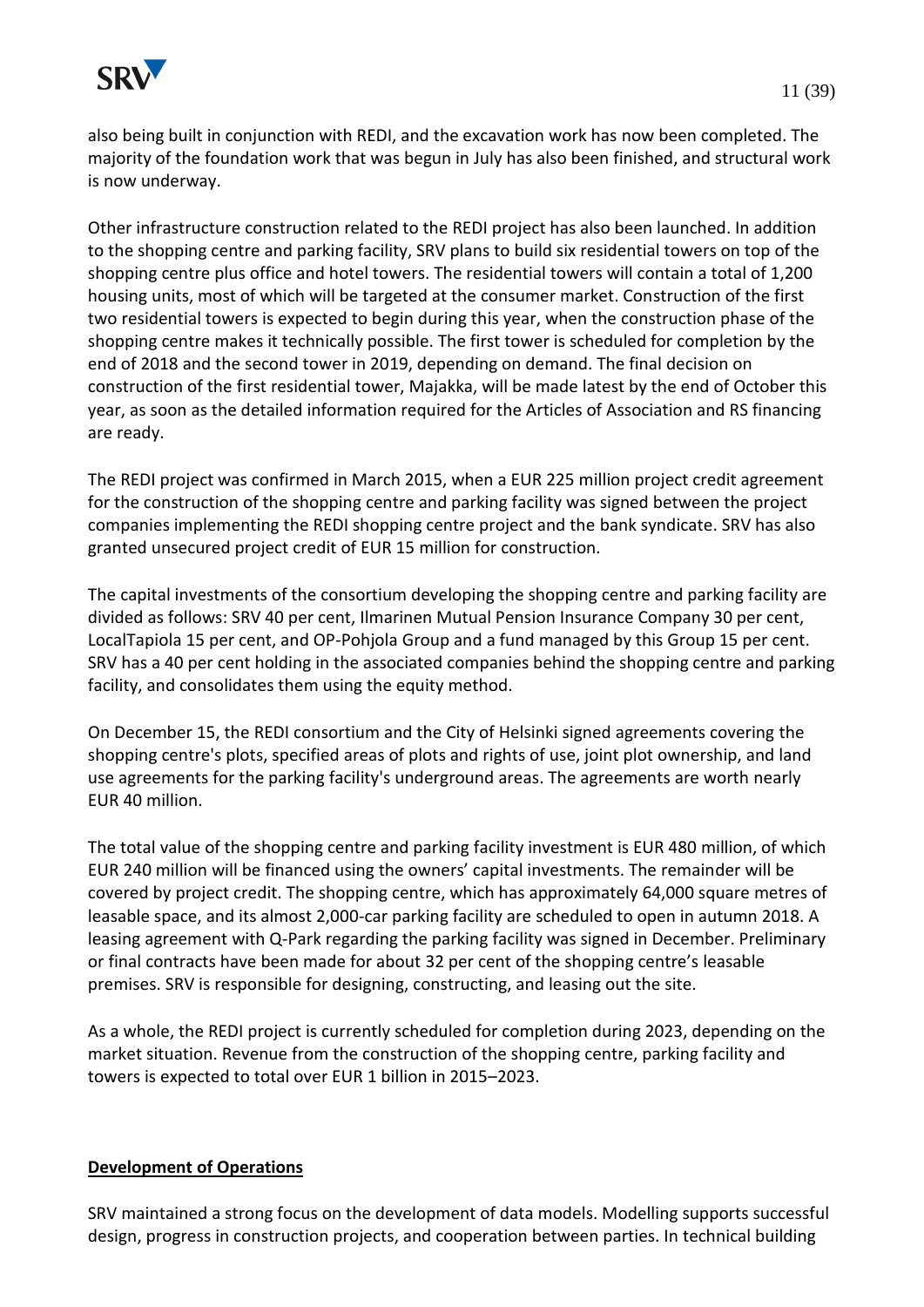

systems, SRV has primarily been focusing on energy-efficient solutions, and energy consumption is already being monitored at several sites.

SRV has invested in the fight against the grey economy by further developing the SRV Network Register, which contains information about contractors, access control systems, checks on tax numbers, and tax authority reports.

### **International Operations**

| <b>International Operations</b><br><b>EUR million</b> | $1 - 12/$<br>2015 | $1 - 12/$<br>2014 | change,<br><b>EUR</b><br>million | change,<br>% | $10-12/$<br>2015 | $10-$<br>12/2014 |
|-------------------------------------------------------|-------------------|-------------------|----------------------------------|--------------|------------------|------------------|
| Revenue                                               | 65.1              | 56.9              | 8.2                              | 14.4         | 13.8             | 17.8             |
| Share of profits of associated                        |                   |                   |                                  |              |                  |                  |
| companies                                             | 0.2               | 1.0               | $-0.8$                           | $-81.4$      | $-0.6$           | 0.8              |
| Operating profit                                      | $-0.1$            | 1.1               | $-1.2$                           | $-110.3$     | $-0.6$           | 1.8              |
| Operating profit, %                                   | $-0.2$            | 1.9               |                                  |              | $-4.0$           | 10.1             |
| Order backlog                                         | 77.1              | 137.2             | $-60.0$                          | $-43.8$      |                  |                  |

International Operations comprises SRV's construction and property development business in Russia and Estonia. SRV is also seeking to expand its shopping centre management operations in Russia.

Revenue from International Operations totalled EUR 65.1 (56.9) million and accounted for 9 (8) per cent of the Group's revenue. The construction of the Okhta Mall and Daily shopping centres generated the majority of this revenue. Operating profit totalled EUR -0.1 (1.1) million. This slight fall in operating profit mainly stemmed from the weaker results of associated companies and joint ventures, and the depreciation of completed units.

Operating profit and its relative level is reduced by the elimination of a share equivalent to SRV's ownership from the profit margins of two shopping centre projects (Okhta Mall and Daily), which will be recognised as income only when the investment is sold.

New orders to the value of EUR 2.3 (48.9) million were received in the January–December period. The order backlog stood at EUR 77.1 (137.2) million. Fourth-quarter revenue totalled EUR 13.8 (17.8) million with an operating profit of EUR -0.6 (1.8) million.

#### **Russia**

### **Projects under construction**

The construction of the Okhta Mall in immediate proximity to St Petersburg downtown is progressing according to plan and will be opened to the public in August. The shopping centre will have about 78,000 square metres of leasable commercial premises in a total area of 144,000 square metres. It will feature two underground parking levels, a hypermarket, and four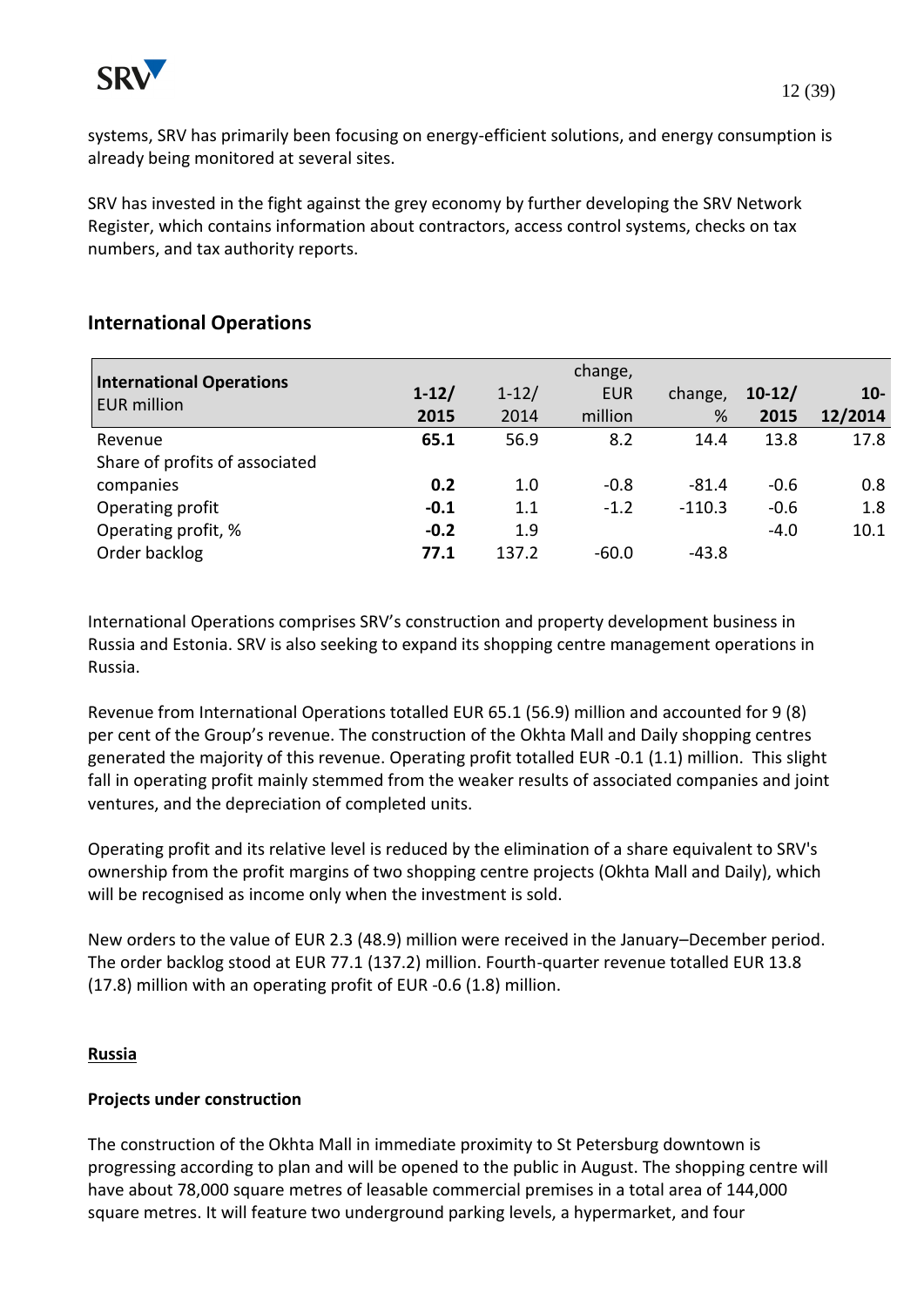

aboveground levels. In addition to the hypermarket, the shopping centre will contain a cinema, food court, gym, adventure park for children, and a variety of specialty stores.

Leasing is ongoing. Final lease agreements have been signed for about 32 per cent of the premises, and about 33 per cent have been reserved (as at 31 January 2016). After signing agreements with major and other anchor tenants, negotiations over smaller gallery spaces will be started with full force this spring. The target for stabilised annual rental income from the shopping centre is around over EUR 30 million, and the total investment is currently budgeted at around EUR 205 million.

For several years, SRV has been developing Okhta City, a large-scale project in the Okhta district of St Petersburg that covers a total area of 8.5 hectares. A 400,000-square metre package is planned for the area, including a shopping centre, housing, office and business premises, and hotel, restaurant and entertainment services. The project will be implemented in several phases. Phase I of the project commenced when Russia Invest, an investment company owned by SRV, Ilmarinen, Sponda, Etera and Onvest, reached a decision to invest in the Okhta Mall shopping centre project. Russia Invest owns a 55 per cent holding in the shopping centre and SRV 45 per cent. In addition to its direct ownership, SRV owns a further 27 per cent share in the project through its holding in Russia Invest. SRV retains a 100 per cent holding in the other phases of the Okhta City project.

Construction of the Okhta Mall began in August 2013. In line with the project management contractor agreements (valued at about EUR 140 million), SRV is responsible for designing, constructing, developing, and leasing out the site. Sberbank is externally funding the project with a project loan of EUR 90 million. Most of the owner financing has already been committed to the project. On the basis of the current budget's financing plan, SRV expects to invest about a further EUR 9 million in the project.

Due to uncertainty in the Russian economy, it is unlikely that Russia Invest, in which SRV is a partner, will make any investments in new projects in the near future. SRV owns a 27 per cent stake in Russia Invest.

SRV is developing the Daily shopping centre project in the Moscow region. Construction was launched in August 2014 and the shopping centre is scheduled for completion in autumn 2016. The shopping centre has leasable space of about 26,000 square metres, and final lease agreements have been signed for about 29 per cent. Lease negotiations are ongoing and, in addition to the final contracts, preliminary lease agreements have been signed for over 24 per cent of premises. The target for annual rental income is about EUR 10 million and total investment in the project amounts to approximately EUR 61 million.

SRV has a 20 per cent holding in the Daily shopping centre project, and its total investment already placed in the project is about EUR 12 million. In addition to capital from the owners, the investment is also being financed with a project loan granted by Sberbank. The weakening of the rouble reduced the project's investment budget, and the value of SRV's project management contracts has therefore also decreased to about EUR 30 million. SRV is responsible for designing, constructing, marketing, and leasing out the site.

In July 2015, SRV signed a five-year management agreement for the Mega shopping centre in Kaliningrad, Russia. The shopping centre has a total floor area of more than 100,000 square metres, and includes offices in addition to retail space.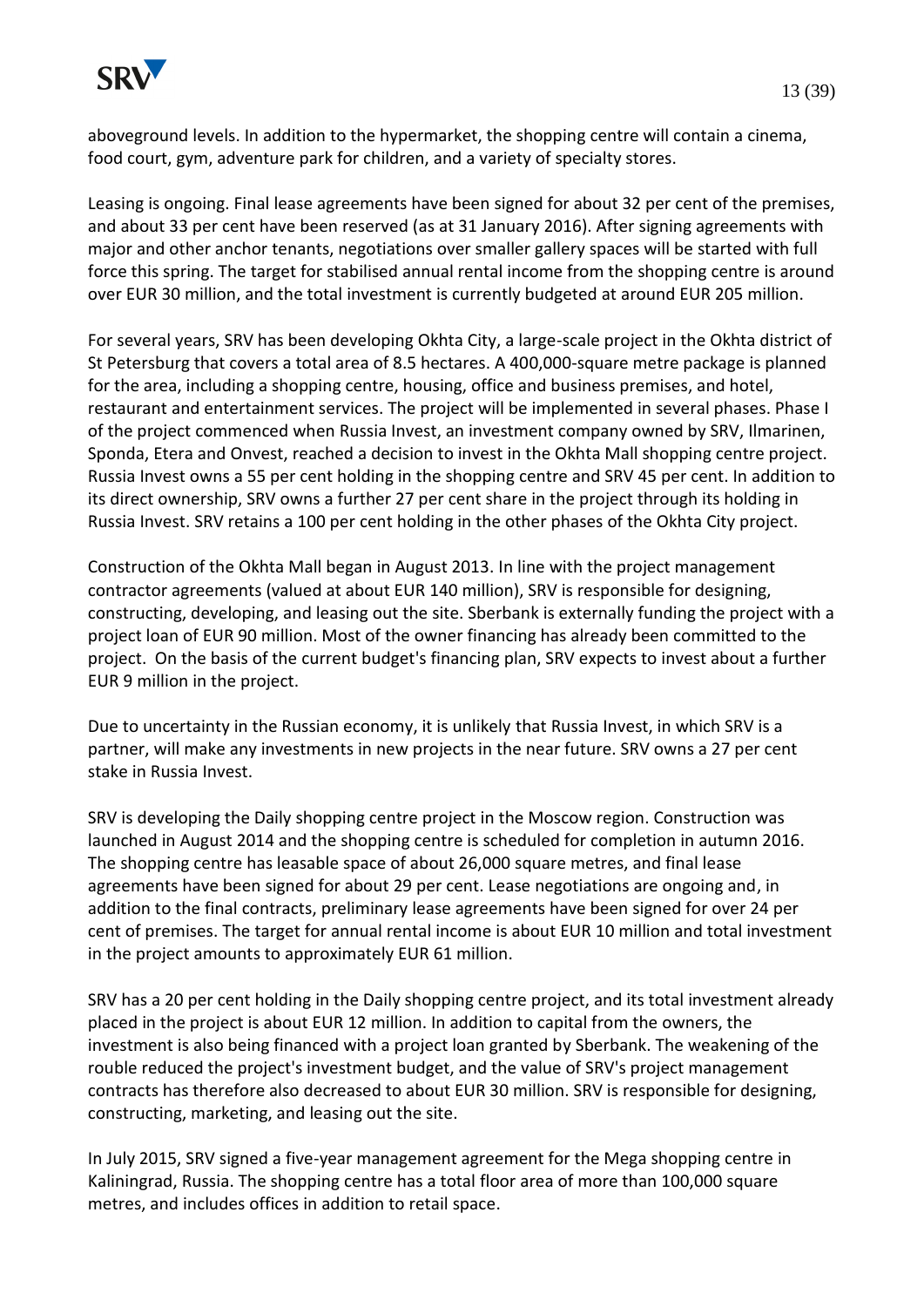

### **Completed leasable projects**

Both visitor numbers and sales figures have been continually rising at St Petersburg's Pearl Plaza shopping centre. Pearl Plaza has been open for a couple of years and all of its premises have been leased. The centre attracted over 7.5 million visitors in 2015, which is 1.1 million more than the previous year. The shopping centre's sales (in monetary terms) also grew by over 25 per cent in 2015.

Pearl Plaza's popularity is also evident in the numerous awards and recognitions it received in 2015, such as Best Medium-sized Shopping Centre 2015 given at the REX exhibition in Moscow, Russia. In June, Pearl Plaza also received an honourable mention in the 2015 Golden Brick Award, which is one of the most highly esteemed awards in the Russian real estate industry. The target for annual rental income from the shopping centre is about EUR 18 million.

SRV is responsible for managing the Pearl Plaza shopping centre, which is jointly owned by SRV and Shanghai Industrial Investment Company. The total investment amounts to approximately EUR 140 million. SRV's ownership of the joint venture is 50 per cent, and the company has invested roughly EUR 24 million in the project. Bank financing for the project was reorganised in November 2015 when the Pearl Plaza company signed a EUR 95 million loan agreement with the Bank of China. In line with the project management contractor agreements, SRV is responsible for designing, constructing, developing, and leasing out the site.

The commercial concept design of Phase II of the Pearl Plaza shopping centre has now been completed. Preliminary lease reservations have been made for over 50 per cent of the Phase II premises. A final decision on the investment is expected when the market stabilises and traffic arrangements have been made to control weekend congestion. According to the preliminary plan, construction of Phase II could begin during 2017. No final decision on its construction has yet been made.

About 83 per cent of the office premises in the Etmia II office project in downtown Moscow have been leased. SRV estimates that, if fully leased, the premises will generate about EUR 4 million in annual rental income. SRV is a co-owner in the project with a 50 per cent stake, and was responsible for its construction as the project management contractor. SRV's investment in the project amounts to about EUR 3 million. The company estimates that, in the current market, it is unlikely that the project will be sold to investors during 2016.

SRV has invested EUR 6.3 million in a property fund that acquired an office and logistics property in Moscow in autumn 2011. This property is fully leased out.

No apartments in the Papula residential project in Vyborg were sold during the January–December period (5 in 2014). At year-end, there were two (2) completed yet unsold units. Construction of the next two buildings, comprising a total of 110 housing units, will continue.

### **Estonia**

Of the 48 developer-contracted housing units completed in Tartu in 2014, 27 were sold during the January–December period. There are 7 unsold units and no units under construction.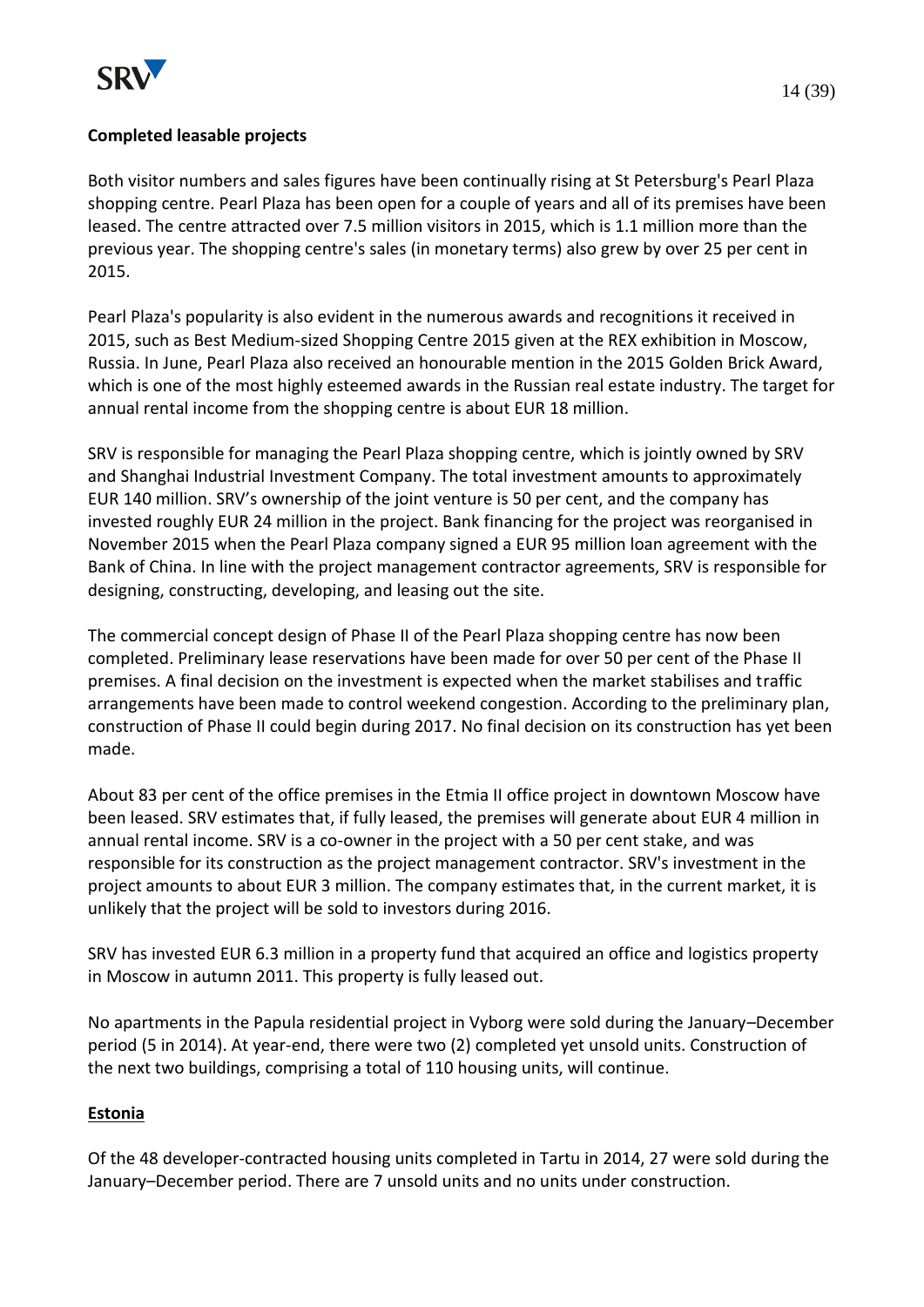

### **Other operations**

| Other operations,  |         |           |            |         |          |          |
|--------------------|---------|-----------|------------|---------|----------|----------|
| <b>EUR million</b> | $1-12/$ | $1 - 12/$ | <b>EUR</b> | change, | $10-12/$ | $10-12/$ |
|                    | 2015    | 2014      | million    | %       | 2015     | 2014     |
| Revenue            | 14.4    | 19.5      | $-5.1$     | $-26.0$ | 3.7      | 4.2      |
| Operating profit   | $-4.3$  | $-6.2$    | 1.9        |         | -0.7     | $-2.4$   |

Other Operations mainly comprise the SRV Group Plc and SRV Kalusto Oy businesses.

The revenue from Other Operations totalled EUR 14.4 (19.5) million with an operating profit of EUR -4.3 (-6.2) million. A fall in operating volumes impacted on revenue. During the reporting period, development costs expensed for SRV's projects totalled EUR 1.9 (2.2) million.

### **Group project development**

SRV, Mutual Pension Insurance Company Ilmarinen and SATO Corporation progressed and the city plan came into effect. Demolition work began in December and construction is scheduled to begin during 2016. The project will comprise a total of almost 2,000 housing units, including residential building rights for approximately 100,000 square metres of floor area, of which SRV owns almost 27,000.

The city plan for SRV and Stora Enso's Wood City, a project showcasing industrial wood construction in the Jätkäsaari district of Helsinki, came into effect in July 2014 and a building permit for the quarter's office building was issued in August 2015. The quarter will comprise office, hotel and commercial buildings covering about 20,000 square metres of floor area. The Helsinki Housing Production Department (ATT) will also build two residential buildings, containing a total of 98 units, in the quarter. SRV signed a contractor agreement for housing construction with ATT in December 2015. Negotiations with tenants and investors for the office building are ongoing, and construction will begin when investor and lease agreements so permit.

SRV's Keilaniemi development project of residential towers in Espoo covers approximately 72,000 square metres of floor area, consisting of 1,150 housing units in total of four residential towers. The area's city plan has come into force and progress now hinges on tunnelling and traffic arrangements for Ring Road I. No final decision on construction of the towers has yet been made. SRV has had a reservation for the plots since 2008, and negotiations with other parties for sale of the residential tower plots are still ongoing. Any decisions on plot transactions will most probably be made during the first half of 2016. The target for the project as a whole is to start municipal engineering during 2016 and launch construction of the first tower in 2018.

SRV is developing the Lapinmäentie 1 property in the Munkkivuori district of Helsinki in cooperation with its owner. The city plan is currently being amended with regard to this property, and a draft city plan for the area went on display in spring 2015. The project is being developed on the basis of the winning entry of an architecture competition. In accordance with the principles for changing the city plan approved by the Helsinki City Planning Committee in January 2015, the site will be allocated new residential building rights for approximately 46,000 square metres of floor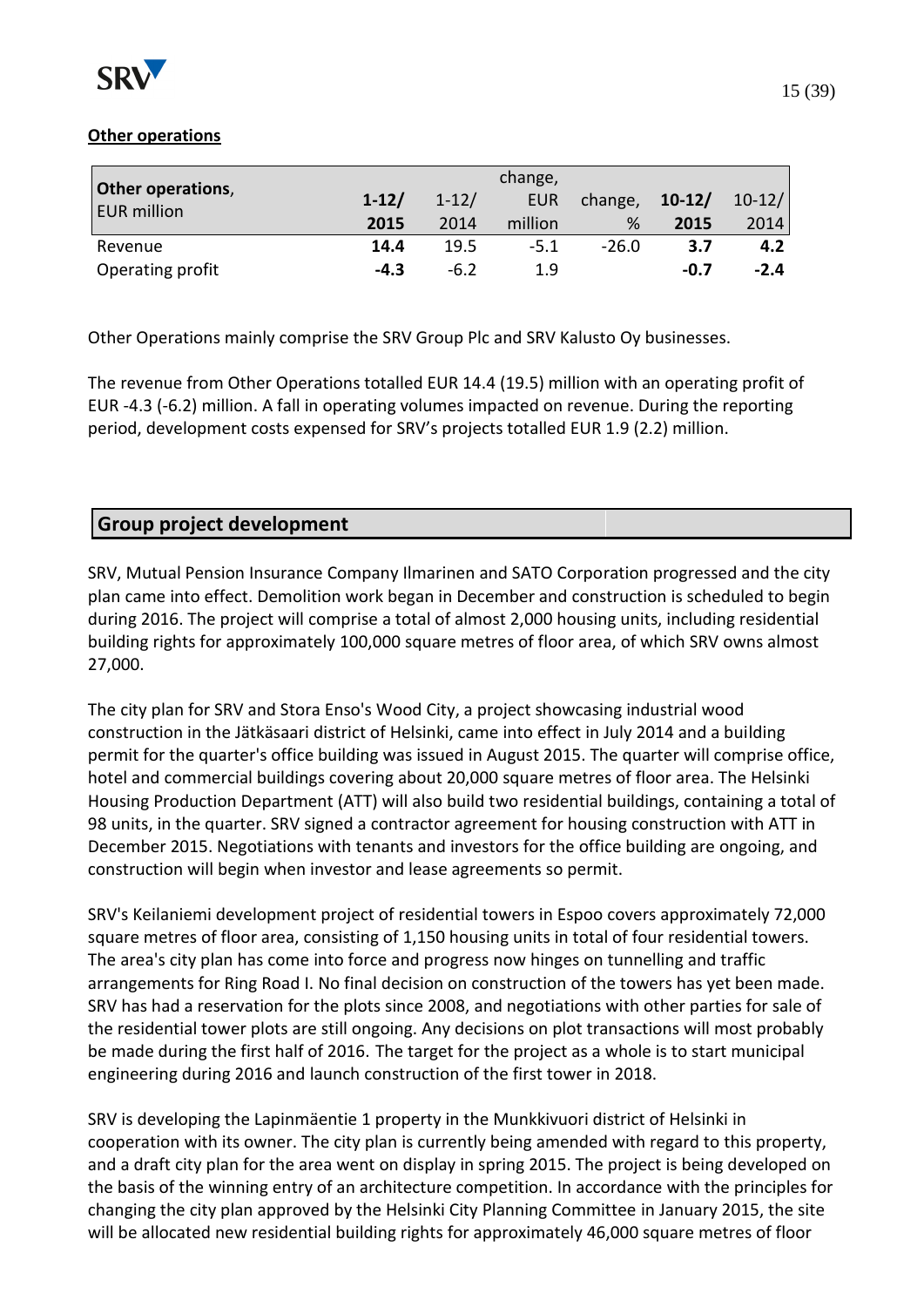

area, which is about 736 housing units. Around 22,000 square metres of existing floor area will be renovated. The proposed city plan was approved by the Helsinki City Planning Committee in December and is expected to come into force sometime in 2016.

SRV is involved in a project to develop Kerava city centre. The current plan is to build five apartment blocks and a retail centre along a pedestrian street. Both the project and planning agreements were signed in October, and construction is scheduled to start in autumn 2016. The various buildings will be completed in stages over the period 2018–2022. Tenant and investor negotiations for the commercial centre are ongoing. Kesko Food is the centre's main tenant.

In Vantaa, SRV is also involved in developing a corporate campus of the future concept in Vantaankoski in cooperation with Sanoma and the City of Vantaa. A brand-new kind of open idea and concept competition is seeking concept ideas for the forthcoming corporate campus in Vantaankoski. The winner(s) will be announced in spring 2016. The area is located along the Ring Rail Line, at the intersection of Ring Road III and the Tampere motorway. It currently provides about 3,600 jobs, and this figure is expected to increase in the future.

In December, SRV submitted a proposal to the City of Helsinki for the renovation of Bunkkeri, a warehouse building in the Jätkäsaari district of Helsinki. The goal is to build a new, 13-storey landmark that combines versatile sports facilities, a swimming pool, and over 300 homes. The proposal was a follow-up to the City of Helsinki's public tender in the spring. The City was seeking a buyer for Bunkkeri in order to provide the area's schoolchildren, residents and sports clubs with sports facilities and a swimming pool. The City is committed to leasing the sports facilities from the developer for over 20 years. The Bunkkeri project is now progressing towards the next and final phase of the tender process. It has been discussed in early 2016 by the Helsinki Sports Committee and Real Estate Committee, and discussions will continue later early 2016 by the City Planning Committee. Construction is scheduled to begin in summer 2017.

### **Financing and financial position**

Net cash flow from operating activities totalled EUR 49.7 (47.0) million and the net cash flow from investing activities was EUR -118.5 (-33.7) million. Increased customer payments for housing construction and, in particular, cash flow from contract invoicing of the REDI project had a positive impact on net cash flow from operating activities. Net cash flow from investing activities was affected by investments in the project companies for both REDI and the Okhta Mall in Russia. The Group's inventories stood at EUR 336.6 (312.8) million, of which land areas and plot-owning companies accounted for EUR 187.5 (162.1) million. The Group's invested capital totalled EUR 543.0 (449.8) million.

SRV financed investments and loan repayments with cash flow from operations, by drawing down new loans and short-term commercial papers, and with a share issue in late summer. At the end of the reporting period, the Group's financing reserves totalled EUR 175.3 million with the Group's cash assets amounting to EUR 35 million, and open-ended account limits and committed undrawn financing reserves and loans to EUR 140.3 million. SRV'sfinancing agreements contain standard covenants. The company's financial covenants are its equity ratio and liquidity. In the case of developer contracting projects, the equity ratio is also reported to financiers as a ratio based on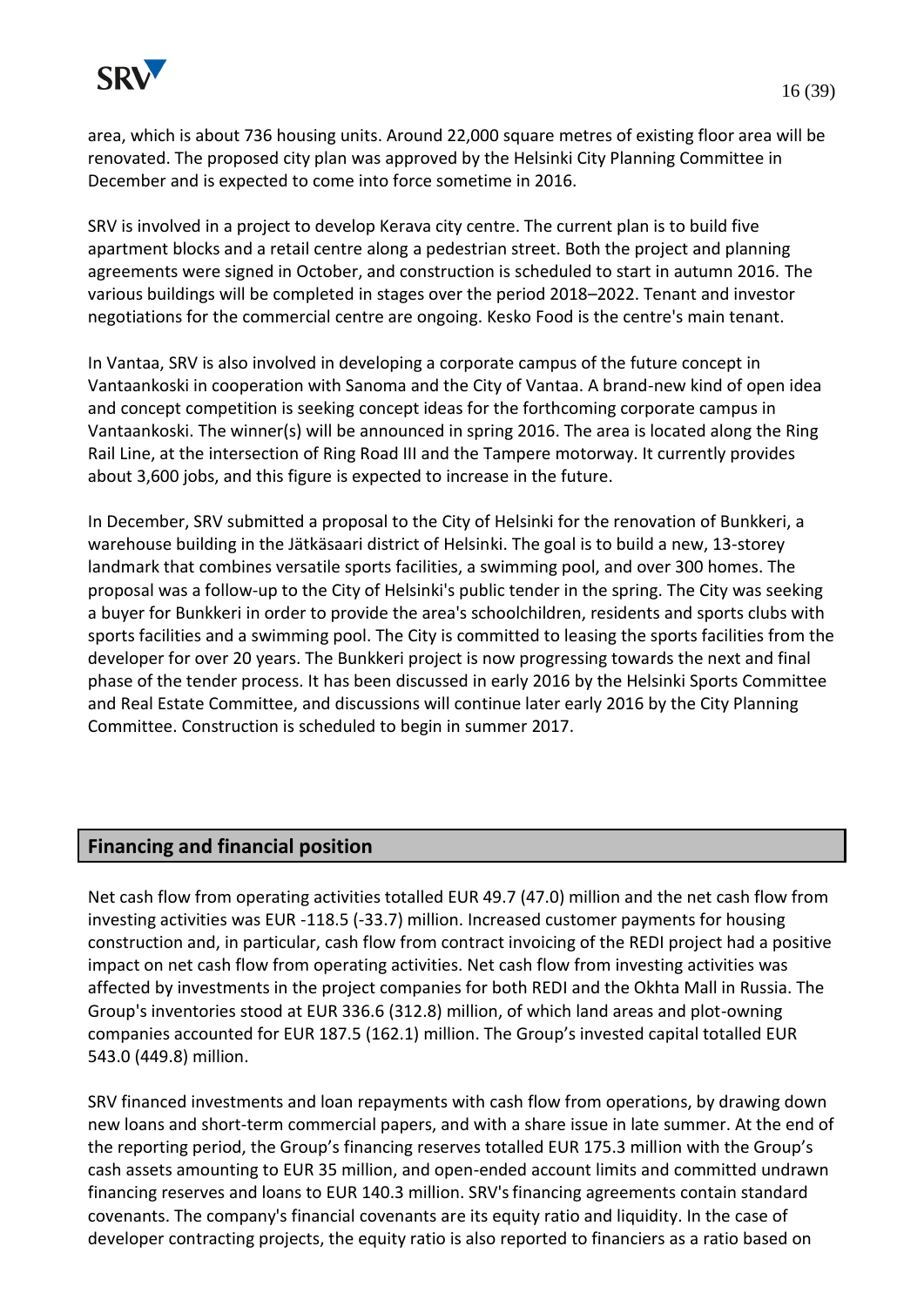

Investments in SRV's developer-contracted housing and business construction projects in Finland, both under construction and completed, total about EUR 137.6 million. SRV estimates that the completion of these projects requires another EUR 227.0 million. Undrawn housing corporation loans and receivables for housing construction projects plus undrawn business construction financing totals EUR 147.3 million. Completed international projects include a housing project in Vyborg, valued at EUR 0.2 million. Capital committed to completed projects involving associated companies includes EUR 24.2 million tied up in the Pearl Plaza shopping centre and EUR 2.8 million in the Etmia office project.

SRV's investment commitments totalled EUR 47.6 (9.6) million. This increase in investment commitments stemmed from SRV's decision to invest in Fennovoima's Hanhikivi-1 project. Annual investments in the Fennovoima project will be made towards the end of each year until 2024.

At the beginning of the third quarter, SRV made two ten-year interest rate swaps. The swaps have a total nominal value of EUR 100 million and seek to partially hedge against a rise in interest rates on non-current interest-bearing liabilities. The financial expenses for the reporting period contain a EUR -3.3 million fair value revaluation of the interest rate hedges.

A subscription right issue in the third quarter improved the company's net cash flow from financing activities. The share issue generated net income of EUR 48.6 million and noticeably strengthened the Group's equity ratio.

The equity ratio stood at 42.5 (43.0) per cent and gearing at 83.3 (91.6) per cent. The Group's shareholders' equity totalled EUR 277.2 (225.2) million and its net interest-bearing liabilities EUR 230.8 (206.1) million. At the end of the reporting period, the Group's cash and cash equivalents amounted to EUR 35.0 (18.4) million. The return on investment was 5.9 (5.4) per cent and the return on equity 5.6 (6.9) per cent.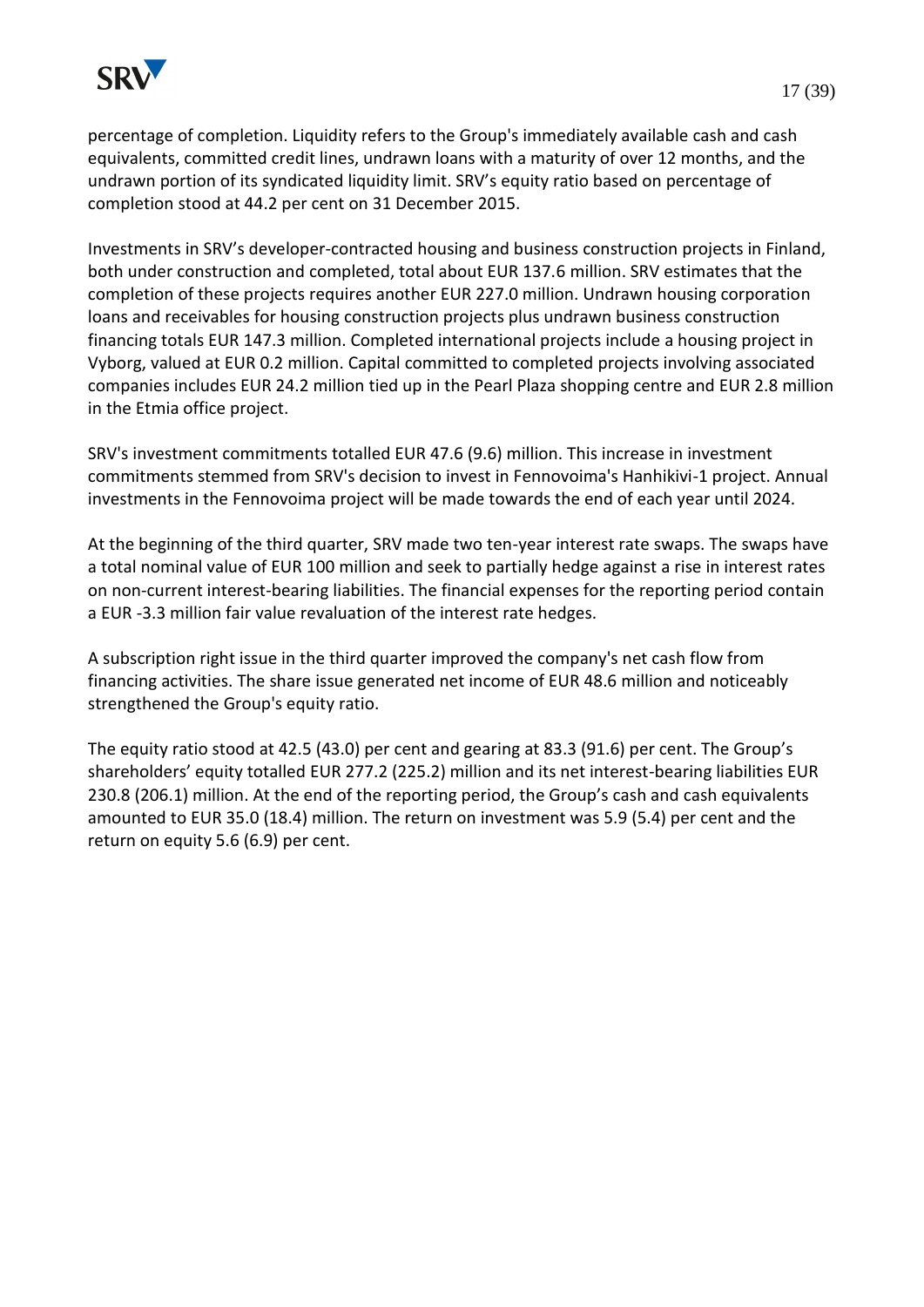

#### **Unbuilt land areas, land acquisition commitments and land development agreements**

| Land reserve                                        | <b>Business</b> | <b>Housing</b> | <b>International</b> |           |
|-----------------------------------------------------|-----------------|----------------|----------------------|-----------|
| 31.12.2015                                          | construction    | construction   | <b>Operations</b>    | Total     |
| Unbuilt land areas and land acquisition commitments |                 |                |                      |           |
| Building rights*, $m2$                              | 175,000         | 389,138        | 704,264              | 1,268,402 |
| Land development                                    |                 |                |                      |           |
| agreements                                          |                 |                |                      |           |
| Building rights*, $m2$                              | 144,000         | 226,000        | 0                    | 370,000   |

 $1$  \* Building rights also include the estimated building rights/construction volume of unzoned land reserves and land areas covered by agreements in projects that are wholly or partly owned by SRV.

During 2015, the REDI project led to a decrease 5.5 per cent in the area of unbuilt land and land acquisition commitments, and an increase of 6.2 per cent in the area covered by land development agreements due to new development reservations in Espoo and Helsinki.

#### **Personnel**

SRV's payroll increased in 2015, and during the January–December period the company had an average of 1,008 (937) employees, of whom 785 (722) were salaried employees. A significant proportion of this growth was a result of the resources required for the current phases of construction projects in Russia. Construction launches for numerous large-scale projects, such as REDI, have contributed to growth in Operations in Finland. The parent company had an average staff of 60 (59) salaried employees. At the end of December, the Group had 1,046 (958) employees, of whom 56 (58) were employed by the parent company. SRV's Operations in Finland employed a total of 31 (45) trainees (students on work placements and students working on a thesis or diploma).

In the autumn, the SRV STEP Academy continued to run supervisor and expert training that focused on coaching. SRV has defined an operational and management culture that is based on its values, supports its corporate culture, and enables the realisation of its business strategy. The implementation and communications phase was completed in 2015. Work will continue in 2016 as part of strategic development programmes. The 'Kunnon Rakentajat' social media campaign, which promoted wellbeing at work, ended in the autumn. New campaigns were launched during 2016.

In February 2016, SRV achieved the  $11<sup>th</sup>$  place in Corporate Spirit's Most Inspiring Finnish Workplaces survey conducted in 2015.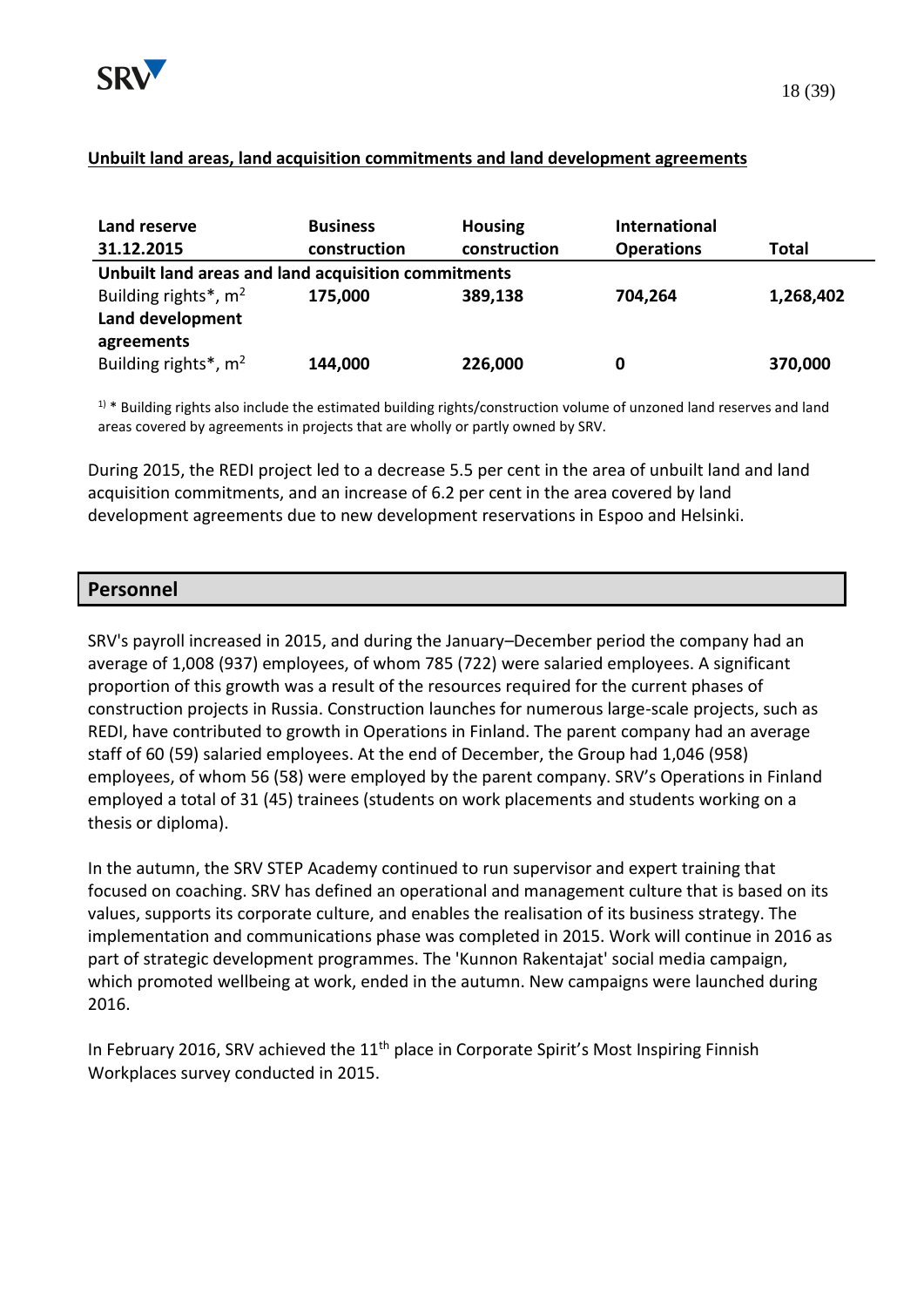

|                                 |            |            | Percentage of   |
|---------------------------------|------------|------------|-----------------|
| <b>Personnel by segment</b>     |            |            | Group personnel |
|                                 | 31.12.2015 | 31.12.2014 | 31.12.2015, %   |
| Operations in Finland           | 721        | 655        | 69              |
| <b>International Operations</b> | 235        | 212        | 22              |
| Other operations                | 90         | 91         | q               |
| Group, total                    | 1,046      | 958        | 100             |

Detailed information about remuneration and incentive schemes for management can be found in the 2015 Notes to the Financial Statements, 2015 Annual Report, and the Salary and Remuneration Report of 31 December 2015.

#### **Outlook for construction**

The outlook for the global economy is slightly optimistic. The Chinese economy is still growing, and the US is leading an upswing in Western economies. Europe is recovering at a slower pace. 2015 forecasts for economic growth in Finland are close to zero, but growth is predicted to get off the ground this year. An upswing is also expected in the total volume of construction. The rise in building costs continues to be moderate.

According to a recent VTT (Technical Research Centre of Finland) report, urbanisation and immigration will increase demand for housing in Finnish growth centres by up to 29,000 new homes per annum over the coming years. In the Helsinki region, this means 50 per cent more homes over the next 25 years in comparison to the city's current housing stock.

Although a slight rise has been seen in the low number of housing construction start-ups, they are not expected to increase this year. Rental apartments are being built and smaller apartments are selling in growth centres, but sales are more subdued in other areas. Demand for housing is still being affected by major uncertainty factors.

A slight year-on-year decrease is forecast for business construction start-ups in 2016 after the launch of large-scale projects last year. A prolonged period of weak economic growth has kept the number of empty offices high, and the need for additional retail space has remained low. Start-ups in industrial, warehouse and public-sector service construction are expected to remain at around the same level as last year.

Steady annual growth of about 2.0–2.5 per cent is expected in renovation construction. Infrastructure construction is still being weakened by the decline in new construction work and the contraction in investments in highway construction and maintenance.

The Ukrainian crisis combined with the low price of oil and the weak rouble have led to difficulties in the Russian economy. The future is extremely uncertain. Russia's total economic growth for 2016 is forecast at around zero, but the situation could significantly worsen if the price of oil remains low or even continues to fall. The situation in Russia also brings significant uncertainty factors to Estonia's economy, although slight growth is predicted this year.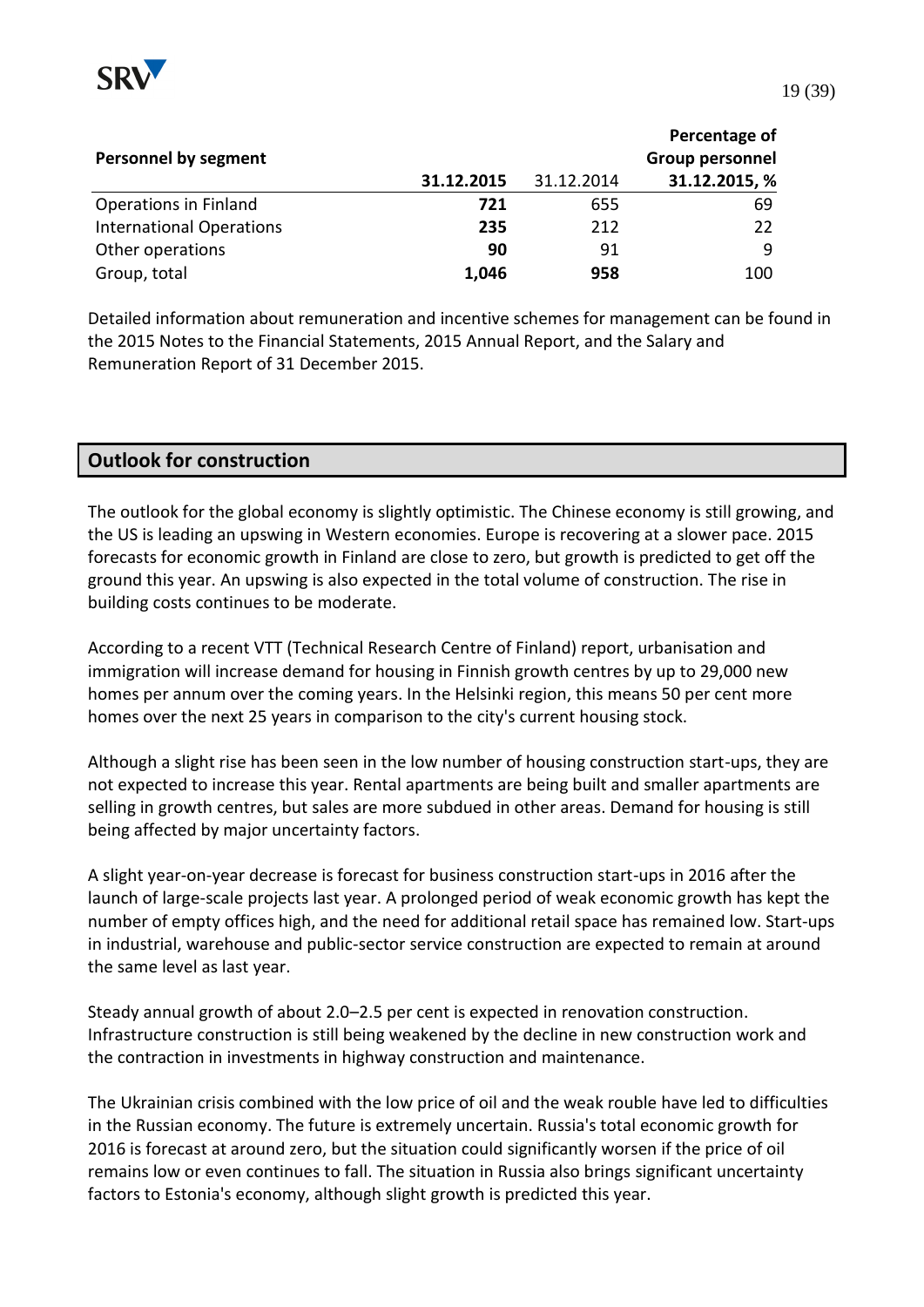

### **Risks, risk management and corporate governance**

The general business cycle and significant changes in the construction sector`s and its customers' operational environments have effects on the construction, property and financial markets and SRV's business. Negative effects may, for example, include alteration in the volume of SRV's order backlog and the profitability of its operations. It may also hinder the availability of financing and lead to an increased amount of capital being tied up in projects. The economic growth is forecasted to start in Finland this year, but development contains significant factors of uncertainty that may negatively affect the demand for housing units and business premises. Especially REDI is a significant project in relation to the size of the Company, and may contain risks related to, for example, the execution of the project, its financing, or risks related to the availability of financing for SRV.

SRV constructs, owns and operates shopping centres also in Russia. The country's economic growth is estimated to be close to zero level this year, but the economy is particularly uncertain due to the tense relationship between Russia and Western countries, as well as the strong changes in oil prices and rouble's exchange rate. Risks connected to the weak economic situation in Russia and the changes in rouble's exchange rate are related to, for example, to the performance of the financing sector, demand for foreign goods and services, as well as value of premises that may affect SRV's business and finance.

Development and execution of construction projects may include project management risks that are related to, for example, the commercialisation of projects, acquisition of financiers, investors, tenants and land, sales of real estates and housing units, authority processes, planning and engineering, project guidance and monitoring, subcontracting and purchases, human resources, product's quality, schedule and costs, additional and modification work, as well as different contract types and contracts. Project management risks are eliminated by continuous development of personnel expertise, accurate pre-planning of operations and a using the quality management system developed for SRV.

The Group's risk management is carried out in line with risk management and control system of operations in accordance with the strategy approved by the Board of Directors of the Group's parent company. SRV also makes every effort to cover operational risks by means of insurance and contractual terms.

A Corporate Governance Statement is issued as a separate report as part of the Annual Report and on the company's website. More detailed information about risks and risk management is also available in the Notes to the Financial Statements, the Annual Report and on the company's website.

### **Corporate governance and resolutions of general meetings**

Juha Pekka Ojala, B.Sc. (Eng.), took over as President & CEO of SRV Group Plc on 1 January 2015. Ojala transferred from his position as CEO of SRV Construction Ltd.

On 13 January 2015, SRV Group Plc's Board of Directors appointed Juha Toimela, M.Sc. (Tech.), MBA, as CEO of SRV Construction Ltd and Vice President responsible for SRV's Business Operations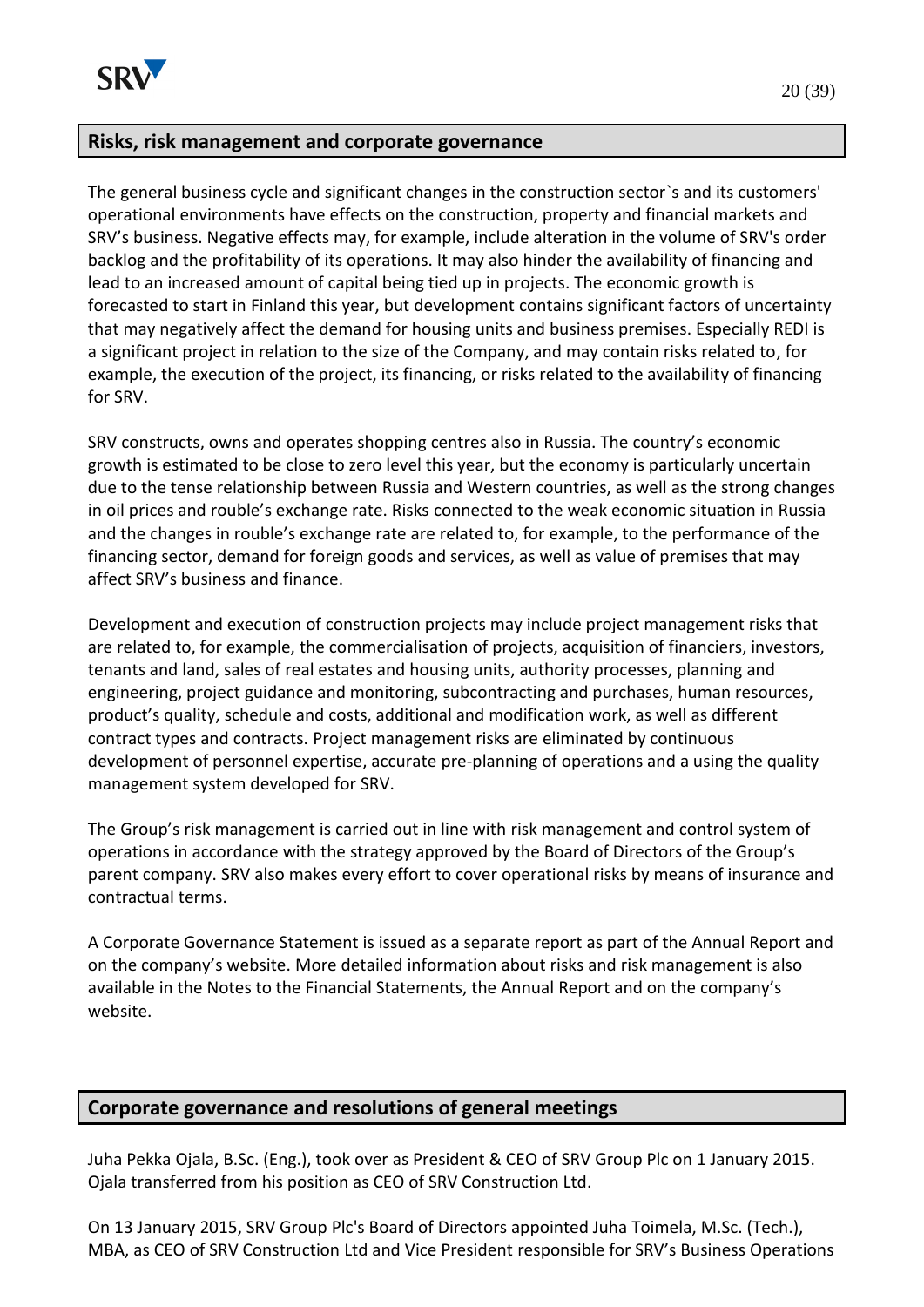

in Finland. At the same time, Antero Nuutinen, B.Sc. (Eng.), was appointed Deputy CEO of SRV Construction Ltd, responsible for Housing and Regional Offices. Both Toimela and Nuutinen are members of SRV Group's Corporate Executive Team.

The Annual General Meeting (AGM) of SRV Group Plc was held on 25 March 2015. The AGM adopted the Financial Statements for the period 1 January–31 December 2014 and granted release from liability to the members of the Board of Directors and the President & CEO. As proposed by the Board of Directors, a dividend of EUR 0.12 per share was declared. The dividend was paid on 7 April 2015. Mr Ilpo Kokkila was elected chairman of the Board of Directors and Ms Minna Alitalo, Mr Arto Hiltunen, Mr Olli-Pekka Kallasvuo, Mr Timo Kokkila, and Mr Risto Kyhälä were elected to seats on the Board. The authorised firm of public accountants PricewaterhouseCoopers Oy was elected as the company's auditor for the next term of office, which ends at the conclusion of the 2016 Annual General Meeting. Samuli Perälä, Authorised Public Accountant, is the principal auditor.

The AGM authorised the Board of Directors to decide on the acquisition of the company's own shares, using the company's unrestricted equity. The Board was authorised to acquire a maximum of 3,676,846 of the company's own shares in such a manner that the number of shares acquired on the basis of this authorisation, when combined with the shares already owned by the company and its subsidiaries, does not at any given time exceed 3,676,846 shares, or 10 per cent of all shares of the company. On the basis of this authorisation, the Board may acquire a maximum of 3,676,846 shares in public trading arranged by Nasdaq OMX Helsinki Oy at a market price valid at the moment of acquisition, as well as a maximum of 200,000 shares issued on the basis of incentive schemes to individuals employed by SRV Group without consideration, or for no more than the price at which an individual within the sphere of an incentive scheme is obliged to convey a share, such that the maximum number of acquired shares nevertheless remains at 3,676,846. The aforementioned authorisations include the right to acquire shares other than in proportion to the holdings of shareholders. Shares acquired on the basis of this authorisation may be acquired in one or several instalments. The company's own shares can be acquired for use, for example, as payment in corporate acquisitions, when the company acquires assets relating to its business, as part of the company's incentive programmes, or to be otherwise conveyed, held or cancelled. The authorisations as described above shall be in force for 18 months from the decision of the general meeting and cancel the authorisation granted by the Annual General Meeting to the Board of Directors on 26 March 2014. The Board of Directors shall decide on other terms relating to the acquisition. The company acquired a total of 3,810 treasury shares in 2015. The acquisition of these treasury shares was based on the terms and conditions of the share-based incentive scheme targeted at key personnel.

The Board of Directors of SRV Group Plc held its organisation meeting on 25 March 2015. Olli-Pekka Kallasvuo was selected as Vice Chairman of the Board of SRV Group Plc. Minna Alitalo was elected as Chair of the Audit Committee, and Olli-Pekka Kallasvuo and Timo Kokkila as members. Ilpo Kokkila was elected as Chairman of the Nomination and Remuneration Committee, and Arto Hiltunen and Risto Kyhälä as members.

On 23 April 2015, SRV Group Plc's Board of Directors appointed Päivi Kauhanen as SVP, Communications and a member of the Corporate Executive Team. Taneli Hassinen, SVP, Communications, left the Group on 31 July 2015.

On 22 June 2015, SRV Group Plc held an Extraordinary General Meeting that authorised the Board of Directors to decide on the issue of new shares or treasury shares such that, based on the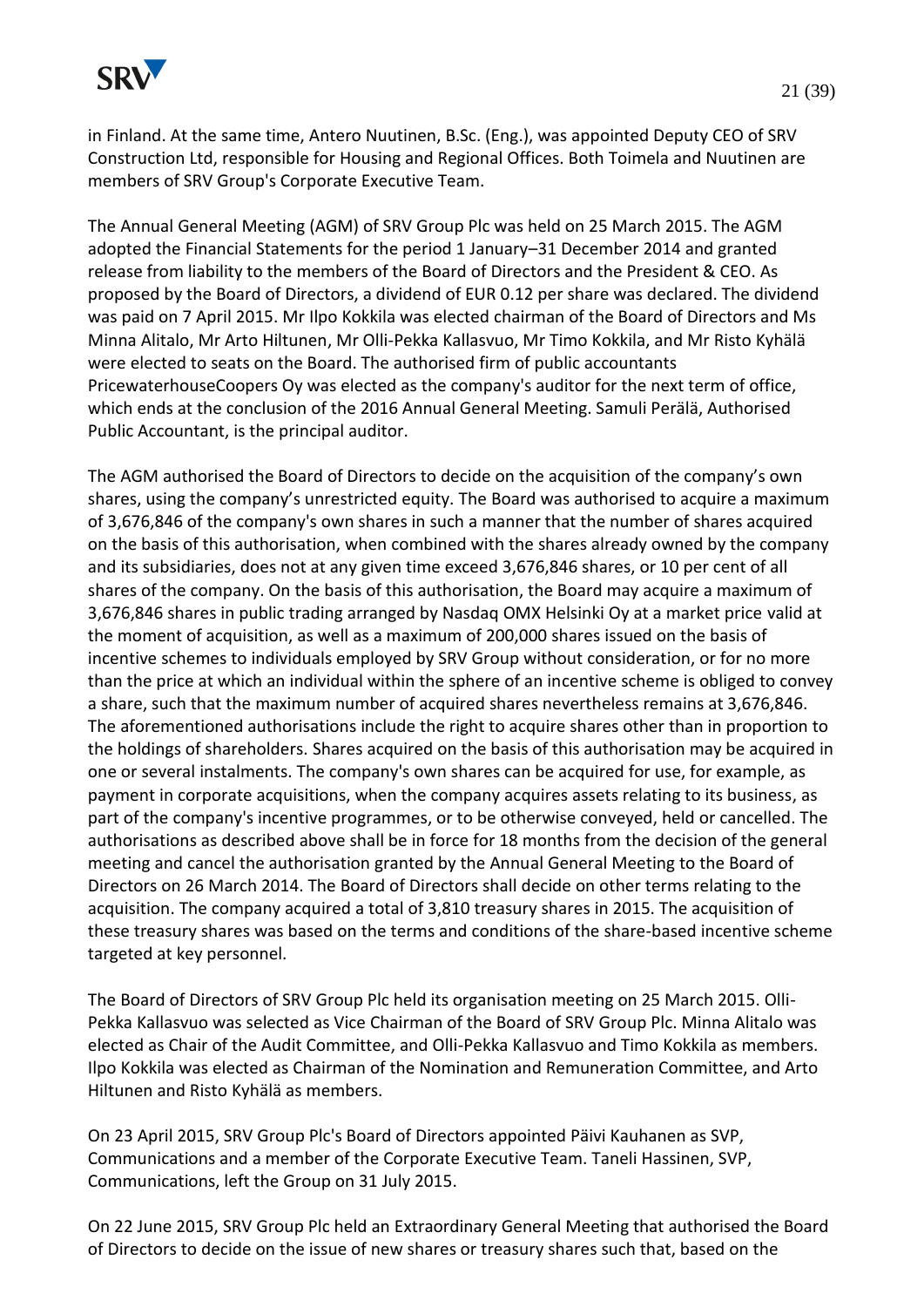

authorisation, the Board of Directors may decide on the issue of new shares or treasury shares in one or more lots in total up to a maximum of 27,000,000 shares. The authorisation may be used to safeguard the company's financing needs and strengthen its balance sheet structure. Based on the authorisation, the Board of Directors shall decide on all other terms and conditions of the share issue. The issuance of shares may also be carried out in a directed share issue in derogation of the pre-emptive subscription right of shareholders. The authorisation shall be valid until 31 March 2016 and it shall not supersede the authorisation granted to the Board of Directors by the Annual General Meeting held on 15 March 2011, which is valid until 15 March 2016 and under which a maximum total of 3,676,846 SRV shares can be issued. On the basis of this latter authorisation, the company has given 5,000 treasury shares to the Group's key personnel through the share-based incentive scheme.

On the basis of the aforementioned authorisation, the Board of Directors decided, on 18 August 2015, to issue a maximum of 23,731,107 new SRV Group Plc shares. Subscription rights to the new shares have been offered to all shareholders listed in the share register on the record date of 20 August 2015. Shareholders have been able to use their subscription right to receive two (2) new shares for every three shares owned at the subscription price of EUR 2.11 per share. The subscription price has been entered into the invested free equity fund in its entirety. The subscription period ended on 8 September 2015 and the Board of Directors approved the share subscription on 14 September 2015. The new shares grant their holders the right to any potential dividends and other distribution of funds, and to all other shareholders' rights, as of their registration date in the Trade Register, 14 September 2015.

On 17 December 2015, SRV Group Plc's Board of Directors decided to make changes to the sharebased incentive scheme as a result of the September 2015 share issue. The changes are designed to ensure that the value of any benefits received through the share-based inventive scheme remains unchanged.

After the end of the reporting period, on 22 January 2016, SRV Group Plc confirmed the permanent appointment of Ilkka Pitkänen, M.Sc. (Econ.), as CFO and a member of the Group's Corporate Executive Team. Pitkänen has been acting CFO since 1 December 2014, when former CFO and Executive Vice President Hannu Linnoinen went on sick leave. Hannu Linnoinen will continue at SRV until 31 July 2016 in a separately arranged executive position.

### **Shares and shareholders**

SRV Group Plc's share capital is EUR 3,062,520. The share has no nominal value and the number of shares outstanding is 60,499,575. The company has one class of shares. SRV had a total of 6,556 shareholders on 31 December 2015.

The closing price at OMX Helsinki at the end of December was EUR 3.10 (EUR 2.83 on 31 December 2014). The highest share price during the reporting period was EUR 3.42 and the lowest EUR 2.36. At period-end, SRV's equity per share, excluding the hybrid bond, was EUR 3.90 (EUR 4.51). The comparison figures pre-date the share issue. In 2015, the all-share index of the Helsinki Stock Exchange (OMX Helsinki) was up 9.8 per cent, and the OMX Construction and Materials index up 18.2 per cent.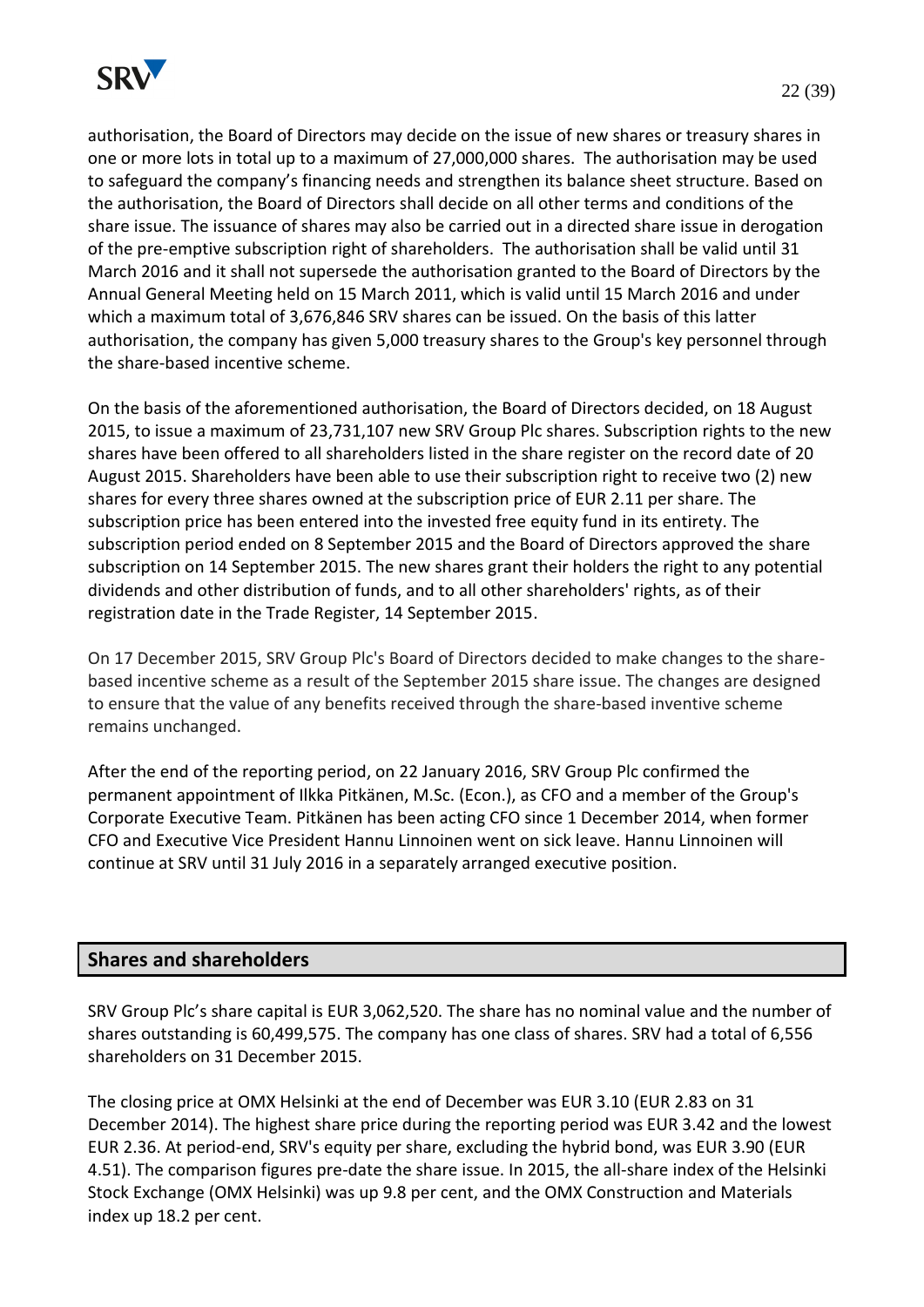

At the end of December, SRV had a market capitalisation of EUR 183.9 million, excluding the Group's treasury shares. 11.5 million shares were traded during the period with a trade volume of EUR 36.6 million. At the end of December, SRV Group Plc held 1,174,117 treasury shares (1.9 per cent of the total number of shares and combined number of votes). In 2015, SRV Group Plc acquired 3,810 (6,000) treasury shares and divested 5,000 treasury shares.

A total of 27,182,182 SRV Group Plc shares were subscribed for during the share issue that ended in September, representing 114.5 per cent of the 23,731,107 shares offered during the share issue. A total of 23,292,610 shares were subscribed for on the basis of subscription rights, representing 98.2 per cent of all the shares on offer. A total of 3,889,572 shares were subscribed for without subscription rights during the secondary offering, representing 16.4 per cent of all the shares on offer. The subscription price was EUR 2.11 per share, and SRV collected about EUR 48.5 million from the share issue. The number of SRV shares rose to 60,499,575 as a result of the issue.

# **SRV's strategy 2016–2020 and financial objectives**

At a meeting held on 17 February 2016, SRV's Board of Directors approved SRV's strategic financial objectives and updated vision and three strategic objectives, as well as six strategic development programmes for the period of 2016–2020 that will ensure the achievement of SRV's vision by 2020. SRV's updated vision: SRV creates the best customer experience as a constructor of urban town centres. This vision will be achieved when three strategic objectives have been realised: The best profitability in our industry, The best customer experience in our industry, and The most attractive employer in our industry. In addition to implementing the strategy, SRV's strategic efforts in 2016 will focus on improving profitability, creating a superior customer experience, and developing reporting and sustainability operating model.

The strategic financial objectives for 2016-2020 are:

- During the strategy period, faster growth than the industry will be pursued through large-scale projects
- The operating profit margin will rise to more than 8 per cent by the end of the strategy period
- Return on equity will be at least 15 per cent by the end of the strategy period
- In International Operations, return on investment will rise to at least 15 per cent by the end of the strategy period
- The equity ratio will remain above 35 per cent
- The goal is to distribute a stable dividend of 30–50 per cent of the annual result, taking into account the capital needs of business operations

The achievement of the set strategic objectives is based on weak but steady economic growth in Finland, and a slight recovery and stabilisation in Russia's economy. In addition, substantial growth in SRV's developer-contracted projects is required.

The above mentioned financial objectives equal those set in August 2015 for the period of 2015- 2019.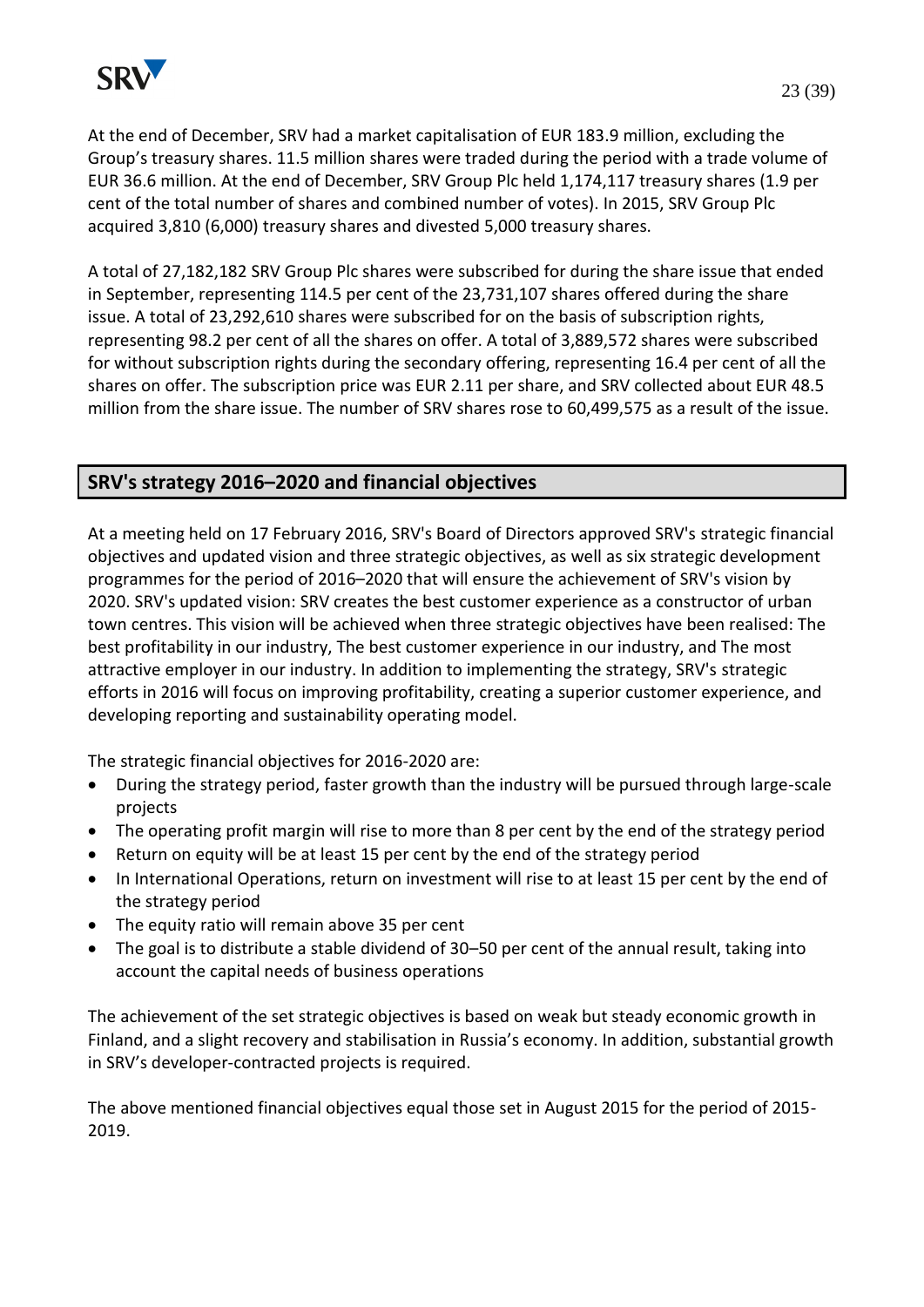

### **Events after the end of the reporting period**

The Keilaniemi project in Espoo progressed in January 2016 when SRV was chosen as the contractor for the Keilaniemi Ring Road I project. The project started up in January, and SRV Infra Ltd is implementing its street and road construction work as head contractor in cooperation with the City of Espoo, the Finnish Transport Agency, and the Uusimaa Centre for Economic Development, Transport and the Environment (ELY Centre). During the project, Ring Road I will be moved into an underground concrete tunnel and a green deck will be built above it. The tunnel will enable the construction of the new towers planned for the area.

Majakka is the first residential tower in Finland's largest urban construction site, the REDI project in the Kalasatama district of Helsinki. Advance marketing for Majakka was launched in January and exceeded expectations. About 200 of the tower's 283 apartments are reserved at the moment. At a height of 132 metres, Majakka will be Finland's tallest residential building when completed in late 2018. Its apartments will be located above the shopping centre on floors 6–35, guaranteeing magnificent views across Kalasatama from every storey. Majakka offers apartments for a variety of needs and different life stages. The apartments vary in size from 33 square metres two-room apartments to the 142.5 square metres luxury apartments on the top floor. There are three different equipment and décor options available, and residents can also choose from three different color palettes.

SRV was chosen to further develop the Tampere Central Deck and Arena project of Tampere City. The project comprising an indoor arena and office, commercial and hotel premises as well as housing units is worth EUR 500 million. Negotiations with several interested investors are ongoing, and the final decision on implementation will most likely be made in summer 2016. The construction work is scheduled to begin in spring 2017, and to be completed in stages during 2020-2023.

SRV will participate in developing the focal point of Aalto University's campus by building in Otaniemi a new campus building as well as commercial premises in the Metro Centre. School of Arts, Design and Architecture will move into the building, designed by Verstas Arkkitehdit Oy, after it is completed in stages, in April-June 2018. The total value of the project, to be launched in February, is approximately EUR 101 million.

Another project worth mentioning from after the end of the reporting period is the new Kivenlahti Metro Centre in Espoo and its surrounding residential blocks. The Trade and Competitiveness Division of the Espoo City Board has reserved an area for SRV and VVO to design the Kivenlahti Metro Centre. The Metro Centre will be built around the entrance to the new metro station, and will include office and commercial premises and an extensive area of housing. According to the plan, a total of about 1,200 housing units will be built in the area, covering approximately 76,000 square metres, plus approximately 56,000 square metres of office, commercial and services premises, and a bus terminal and park-and-ride spaces. The first phase will include construction of the new Metro Centre, the bus terminal and the park-and-ride spaces at the same time as the Western Metro line itself. Construction will be launched once the Kivenlahti city plan has been finalised, most likely in 2017–2018, and the Metro Centre should be completed in the early 2020s.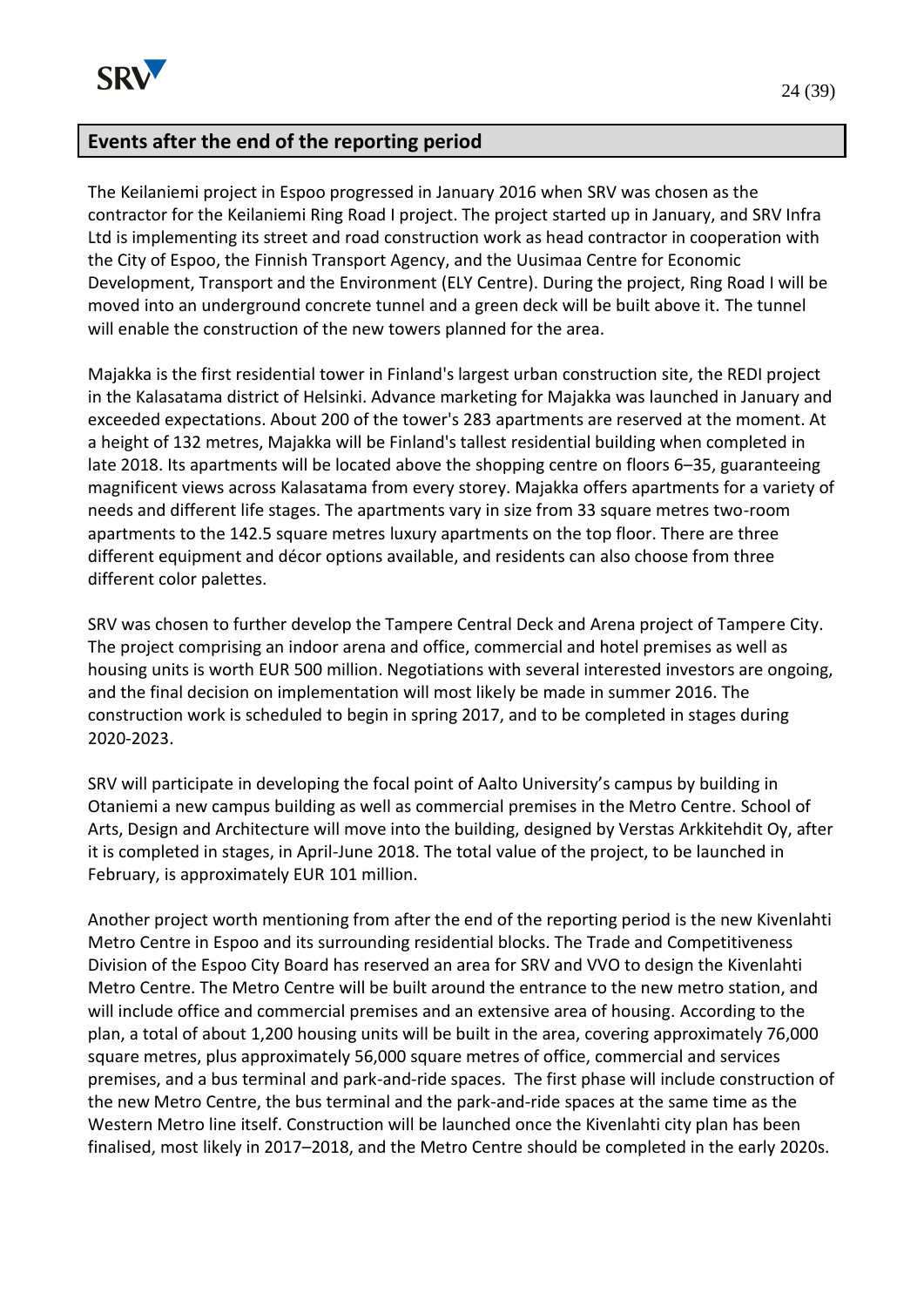

### **Outlook for 2016**

In addition to general economic trends, SRV's revenue and result will be affected by several factors in 2016, such as: SRV's own projects are recognised as income upon delivery; the part of the order backlog that is continuously recognised as income mainly consists of low-margin contracting; trends in the order backlog's profit margins; the sales volume of developer-contracted housing and the completion schedules of the properties; and the launch of new contracts and development projects. SRV's largest project is the REDI project in the Kalasatama district of Helsinki, which was launched in April. Based on current schedules, SRV estimates that a total of 503 developer-contracted residential units will be completed during 2016.

The Group's full-year revenue for 2016 is expected to grow and operating profit to improve on 2015 (revenue EUR 719 million and operating profit EUR 24.4 million). Due to the completion schedules of SRV's developer contracting housing projects, a significant proportion of the company's operating profit will be made in the second half of the year. The financing costs will increase due to additional financing needed for increasing order backlog.

#### **Proposal for the distribution of profits**

| The parent company's distributable funds on 31 December 2015 are EUR 181,253,044.13 |                  |
|-------------------------------------------------------------------------------------|------------------|
| of which net profit for the financial year is                                       | EUR 3,172,825.44 |

The Board of Directors proposes to the Annual General Meeting that distributable funds be disposed of as follows:

| A dividend of EUR 0.10 per share be paid to shareholders, or | EUR 6,049,957.50   |
|--------------------------------------------------------------|--------------------|
| The amount to be transferred to shareholders' equity is      | EUR 175,203,086.63 |

No material changes have taken place in the company's financial position after the close of the financial year. The company's liquidity is good and, in the view of the Board of Directors, the proposed dividend payout does not compromise the company's solvency.

Espoo, 17 February 2016

Board of Directors

All forward-looking statements in this review are based on management's current expectations and beliefs about future events, and actual results may differ materially from the expectations and beliefs such statements contain.

For further information, please contact Juha Pekka Ojala, President & CEO, +358 (201) 455 213, jp.ojala@srv.fi Ilkka Pitkänen, CFO, +358 (40) 667 0906, ilkka.pitkanen@srv.fi Päivi Kauhanen, SVP, Communications, +358 (50) 598 9560, paivi.kauhanen@srv.fi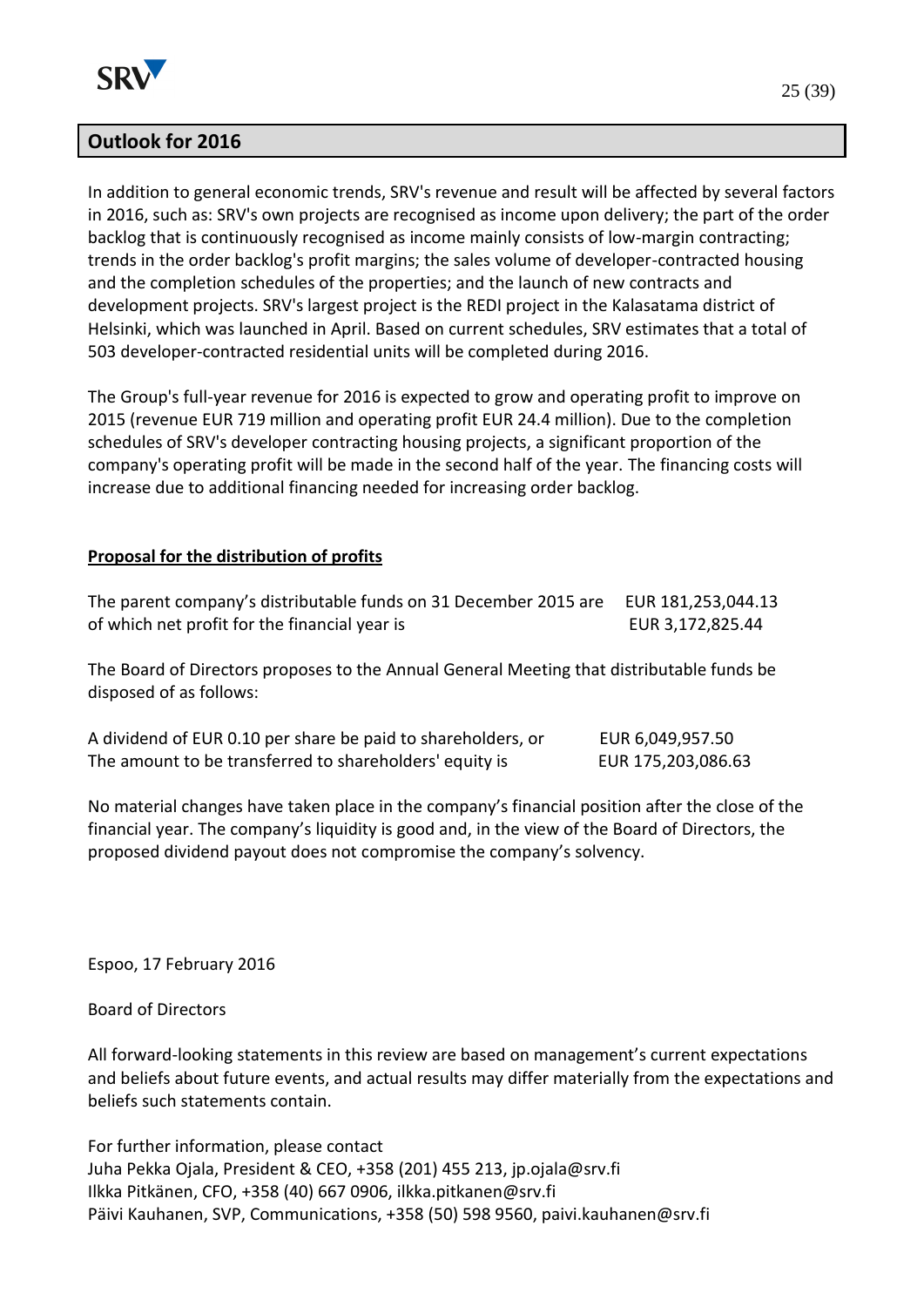

# **Key figures**

|                                                             | $1-12/$ | $1 - 12/$ | $10-12/$ | $10-12/$ |
|-------------------------------------------------------------|---------|-----------|----------|----------|
| <b>EUR million</b>                                          | 2015    | 2014      | 2015     | 2014     |
| Revenue                                                     | 719.1   | 684.4     | 226.6    | 193.8    |
| Operation profit                                            | 24.4    | 24.9      | 17.0     | 9.6      |
| Operation profit, % revenue                                 | 3.4     | 3.6       | 7.5      | 5.0      |
| Profit before taxes                                         | 17.6    | 18.5      | 14.9     | 7.2      |
| Profit before taxes, % of revenue                           | 2.4     | 2.7       | 6.6      | 3.7      |
| Net profit attributable to equity holders of the parent     |         |           |          |          |
| company                                                     | 14.0    | 15.2      | 12.3     | 5.3      |
| Return on equity, %                                         | 5.6     | 6.9       |          |          |
| Return on investment, %                                     | 5.9     | 5.4       |          |          |
| Invested capital                                            | 543.0   | 449.8     |          |          |
| Equity ratio %                                              | 42.5    | 43.0      |          |          |
| Net interest-bearing debt                                   | 230.8   | 206.1     |          |          |
| Gearing ratio, %                                            | 83.3    | 91.6      |          |          |
| Order backlog                                               | 1,583.4 | 860.4     |          |          |
| New agreements                                              | 1,393.5 | 700.3     | 286.9    | 108.0    |
| Personnel on average                                        | 1,008   | 937       |          |          |
| Earnings per share <sup>1)</sup>                            | 0.25    | 0.30      | 0.27     | 0.11     |
| Earnings per share (diluted) <sup>1)</sup>                  | 0.25    | 0.30      | 0.27     | 0.11     |
| Equity per share <sup>1)</sup>                              | 4.66    | 5.64      |          |          |
| Equity per share (without hybrid bond), euros <sup>1)</sup> | 3.90    | 4.51      |          |          |
| Dividend per share, euros <sup>1)</sup>                     | 0.10    | 0.07      |          |          |
| Dividend payout ratio, % <sup>1)</sup>                      | 40.2    | 23.5      |          |          |
| Dividend yield, % <sup>1)</sup>                             | 3.2     | 2.6       |          |          |
| Price per earnings ratio <sup>1)</sup>                      | 12.5    | 9.5       |          |          |
| Share price development:                                    |         |           |          |          |
| Share price at the end of the period, eur                   | 3.10    | 2.83      |          |          |
| Average share price                                         | 2.94    | 3.81      |          |          |
| Lowest share price                                          | 2.36    | 2.75      |          |          |
| Highest share price                                         | 3.42    | 4.38      |          |          |
| Market capitalisation at the end of the period              | 183.9   | 112.7     |          |          |
| Trading volume, 1 000 units                                 | 11,463  | 3,613     |          |          |
| Trading volume, % <sup>1)</sup>                             | 26.9    | 9.1       |          |          |
| Weighted average number of shares outstanding during        |         |           |          |          |
| the period, 1 000 units $1$ )                               | 42,616  | 39,771    |          |          |
| Weighted average number of shares outstanding during        |         |           |          |          |
| the period (diluted) 1 000 units $1$ )                      | 42,648  | 39,799    |          |          |
| Number of shares outstanding at the end of the period,      |         |           |          |          |
| $1000$ units $1$                                            | 59,325  | 39,810    |          |          |

<sup>1)</sup> Comparative data is share issue adjusted.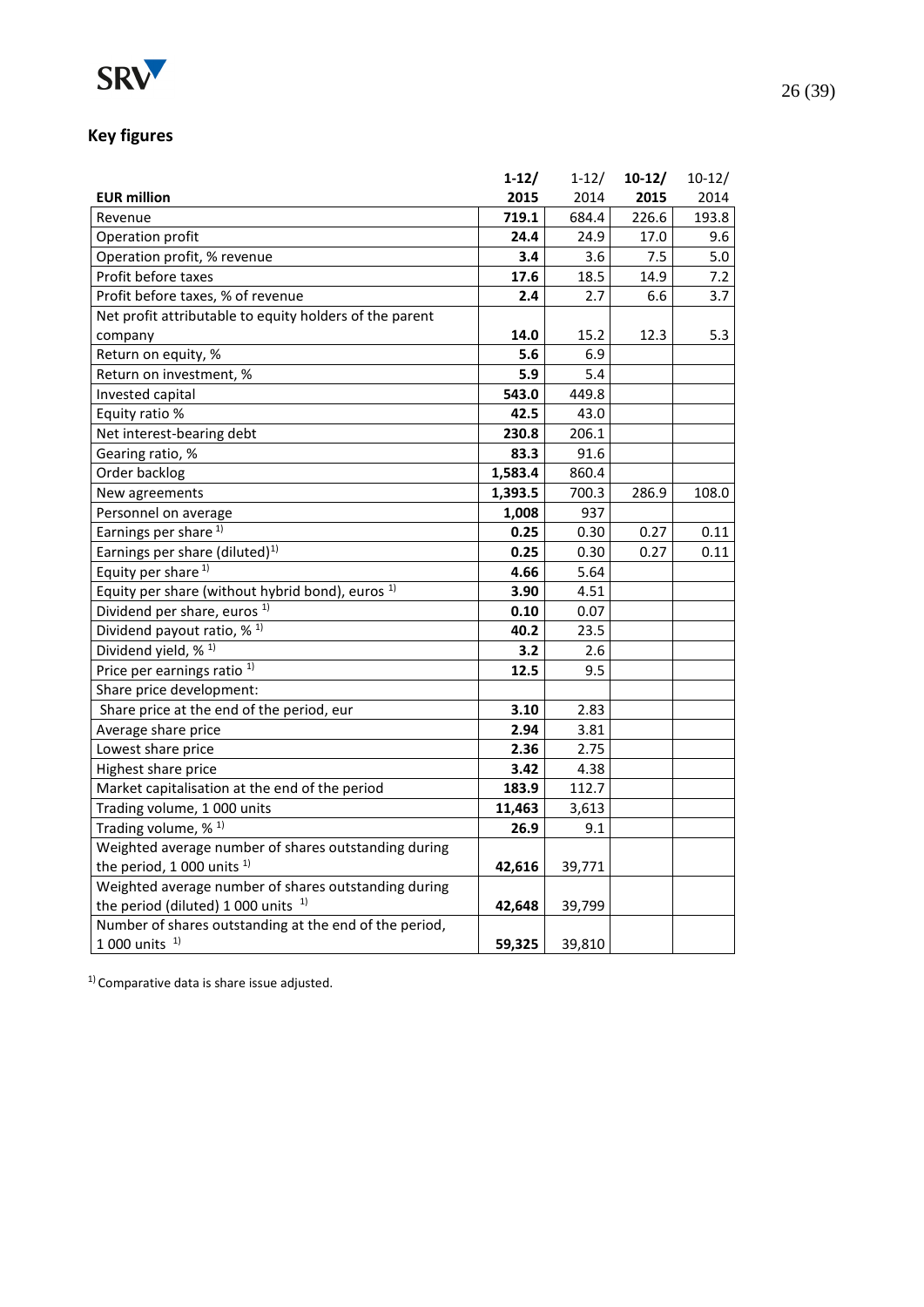

| Gearing ratio, %                                | $=$      |       | 100 x Net interest-bearing debt                                                                                        |
|-------------------------------------------------|----------|-------|------------------------------------------------------------------------------------------------------------------------|
|                                                 |          |       | Total equity                                                                                                           |
| Return on equity, %                             | $\equiv$ |       | 100 x Total comprehensive income for the period                                                                        |
|                                                 |          |       | Total equity, average                                                                                                  |
| Return on investment, %                         | $\equiv$ |       | 100 x Result before taxes + interest and other financial expenses (without                                             |
|                                                 |          |       | exchange rate gains and losses)                                                                                        |
|                                                 |          |       | Invested capital, average                                                                                              |
| Equity ratio, %                                 | $\equiv$ |       | 100 x Total equity                                                                                                     |
|                                                 |          |       | Total assets - advances received                                                                                       |
|                                                 |          |       |                                                                                                                        |
| <b>Invested capital</b>                         | $\equiv$ |       | Total assets $-$ non-interest bearing debt $-$ deferred tax liabilities $-$ provisions                                 |
| Net interest-bearing debt                       | $\equiv$ |       | Interest bearing debt - cash and cash equivalents                                                                      |
|                                                 |          |       |                                                                                                                        |
| Earnings per share attributable                 |          |       | Result for the period - non-controlling interest                                                                       |
| to equity holders of the parent company *)      | $=$      |       | - hybrid bond interest                                                                                                 |
|                                                 |          |       | Average number of shares                                                                                               |
|                                                 |          |       |                                                                                                                        |
| Earnings per share attributable                 | $=$      |       | Result for the period - non-controlling interest                                                                       |
| to equity holders of the parent company         |          |       | - hybrid bond interest                                                                                                 |
| $(diluted)$ <sup>*)</sup>                       |          |       | Average number of shares (diluted)                                                                                     |
|                                                 |          |       |                                                                                                                        |
| Equity per share *)                             | $\equiv$ |       | Shareholders' equity attributable to equity holders of the parent company                                              |
|                                                 |          |       | Average number of shares at end of period                                                                              |
| Equity per share (without hybrid bond) *)       | $=$      |       | Shareholders' equity attributable to equity holders of the parent company -                                            |
|                                                 |          |       | hybrid bond                                                                                                            |
|                                                 |          |       | Average number of shares at end of period                                                                              |
| Price per earnings ratio (P/E-ratio) *)         | =        |       | Share price at end of period                                                                                           |
|                                                 |          |       | Earnings per share                                                                                                     |
| Dividend payout ratio, % *)                     |          | 100 x | Dividend per share                                                                                                     |
|                                                 |          |       | Earnings per share                                                                                                     |
|                                                 |          |       |                                                                                                                        |
| Dividend yield, % *)                            |          |       | 100 x Dividend per share                                                                                               |
|                                                 |          |       | Share price at end of period                                                                                           |
| Average share price                             | $\equiv$ |       | Number of shares traded in euros during the period                                                                     |
|                                                 |          |       | Number of shares traded during the period                                                                              |
| Market capitalisation at the end of the period) | $\equiv$ |       | Number of shares outstanding at the end of the period x share price at the                                             |
|                                                 |          |       | end of the period                                                                                                      |
|                                                 |          |       |                                                                                                                        |
|                                                 |          |       |                                                                                                                        |
| Trading volume *)                               | $\equiv$ |       | Number of shares traded during the period and their percentage of the<br>weighted average number of shares outstanding |

**\*)** Comparative data is share issue adjusted.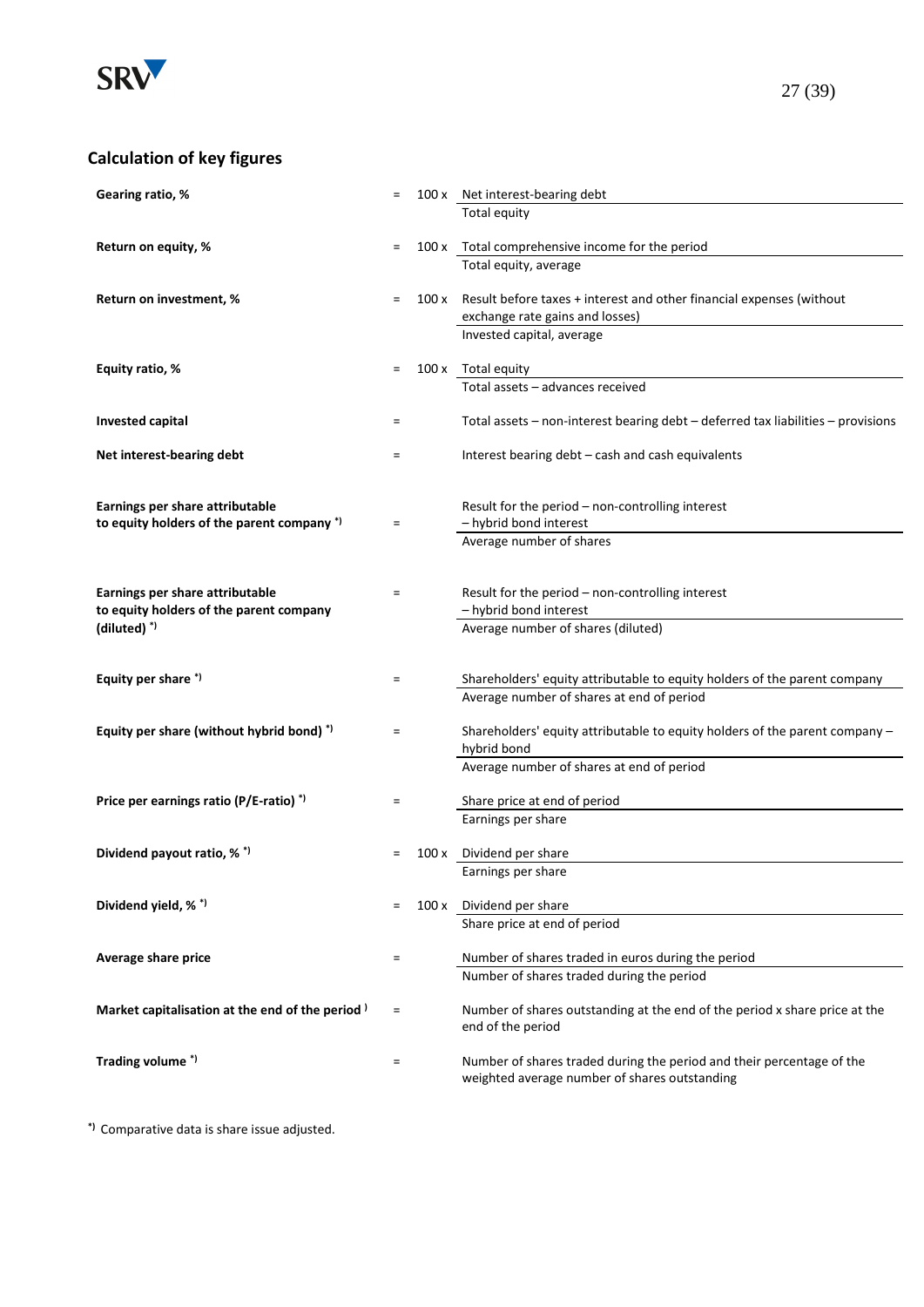

| <b>SRV Group EUR million</b>          | 10-12/2015 | 7-9/2015 | 4-6/2015 |         | 1-3/2015 10-12/2014 | 7-9/2014 | 4-6/2014 | 1-3/2014 |
|---------------------------------------|------------|----------|----------|---------|---------------------|----------|----------|----------|
| Revenue                               | 226.6      | 155.1    | 164.5    | 172.9   | 193.8               | 209.0    | 143.1    | 138.5    |
| Operation profit                      | 17.0       | 4.1      | 0.8      | 2.5     | 9.6                 | 6.0      | 4.9      | 4.4      |
| Financial income and expenses,        |            |          |          |         |                     |          |          |          |
| total                                 | $-2.1$     | $-4.0$   | $-1.5$   | 0.8     | $-2.4$              | $-0.2$   | $-1.5$   | $-2.3$   |
| Profit before taxes                   | 14.9       | 0.1      | $-0.7$   | 3.3     | 7.2                 | 5.7      | 3.4      | 2.2      |
| Order backlog $1$                     | 1,583.4    | 1,517.5  | 1,258.8  | 1,179.8 | 860.4               | 944.1    | 1,047.0  | 880.2    |
| New agreements                        | 286.9      | 389.9    | 227.6    | 489.1   | 108.0               | 90.3     | 317.3    | 184.7    |
| Earnings per share, eur <sup>2)</sup> | 0.27       | $-0.03$  | $-0.04$  | 0.05    | 0.11                | 0.13     | 0.05     | 0.01     |
| Equity per share, eur 1)2)            | 3.90       | 3.80     | 4.51     | 4.53    | 4.51                | 4.59     | 4.45     | 4.36     |
| Share closing price, eur $1$ )        | 3.10       | 2.53     | 3.71     | 3.39    | 2.83                | 3.67     | 4.13     | 3.76     |
| Equity ratio, $%$ <sup>1)</sup>       | 42.5       | 41.6     | 36.3     | 39.8    | 43.0                | 38.9     | 38.4     | 39.0     |
| Net interest-bearing debt $1$ )       | 230.8      | 248.3    | 251.0    | 228.5   | 206.1               | 255.1    | 252.7    | 225.3    |
| Gearing, $%$ <sup>1)</sup>            | 83.3       | 91.5     | 111.4    | 101.0   | 91.6                | 111.6    | 113.4    | 103.0    |

1) at the end of the period

2) Comparative data is share issue adjusted.

| <b>Revenue EUR million</b> |            |          |          |          | $10-$   |          |          |          |
|----------------------------|------------|----------|----------|----------|---------|----------|----------|----------|
|                            | 10-12/2015 | 7-9/2015 | 4-6/2015 | 1-3/2015 | 12/2014 | 7-9/2014 | 4-6/2014 | 1-3/2014 |
| Operations in Finland      | 212.8      | 137.3    | 146.9    | 157.1    | 176.0   | 196.5    | 131.0    | 124.4    |
| - business construction    | 119.8      | 105.6    | 94.5     | 114.0    | 99.1    | 144.9    | 82.5     | 69.0     |
| - housing construction     | 92.9       | 31.7     | 52.4     | 43.1     | 76.9    | 51.7     | 48.5     | 55.4     |
| International Operations   | 13.8       | 17.9     | 17.6     | 15.9     | 17.8    | 12.6     | 12.4     | 14.2     |
| Other operations           | 3.7        | 3.5      | 3.4      | 3.8      | 4.2     | 5.0      | 5.4      | 4.9      |
| Eliminations               | $-3.7$     | $-3.6$   | $-3.4$   | $-3.8$   | $-4.1$  | $-5.1$   | $-5.7$   | $-4.9$   |
| Group, total               | 226.6      | 155.1    | 164.5    | 172.9    | 193.8   | 209.0    | 143.1    | 138.5    |

|                                     |            |          | $10 -$   |          |            |          |          |                 |  |  |
|-------------------------------------|------------|----------|----------|----------|------------|----------|----------|-----------------|--|--|
| <b>Operating profit EUR million</b> | 10-12/2015 | 7-9/2015 | 4-6/2015 | 1-3/2015 | 12/2014    | 7-9/2014 | 4-6/2014 | 1-3/2014        |  |  |
| Operations in Finland               | 18.3       | 4.9      | 2.4      | 3.3      | 10.2       | 6.2      | 7.0      | 6.6             |  |  |
| <b>International Operations</b>     | $-0.6$     | $-0.3$   | 0.1      | 0.7      | 1.8        | 0.2      | $-0.4$   | $-0.6$          |  |  |
| Other operations                    | $-0.7$     | $-0.5$   | $-1.6$   | $-1.5$   | $-2.4$     | $-0.4$   | $-1.8$   | $-1.6$          |  |  |
| Eliminations                        | 0.0        | 0.0      | 0.0      | 0.0      | 0.0        | 0.0      | 0.0      | 0.0             |  |  |
| Group, total                        | 17.0       | 4.1      | 0.8      | 2.5      | 9.6        | 6.0      | 4.9      | 4.4             |  |  |
|                                     |            |          |          |          |            |          |          | $1 -$           |  |  |
| <b>Operating profit (%)</b>         | 10-12/2015 | 7-9/2015 | 4-6/2015 | 1-3/2015 | 10-12/2014 | 7-9/2014 |          | 4-6/2014 3/2014 |  |  |
| Operations in Finland               | 8.6        | 3.5      | 1.6      | 2.1      | 5.8        | 3.1      | 5.4      | 5.3             |  |  |
| International operations            | $-4.0$     | $-1.7$   | 0.5      | 4.1      | 10.1       | 1.6      | $-2.9$   | $-4.0$          |  |  |
| Group, total                        | 7.5        | 2.6      | 0.5      | 1.5      | 5.0        | 2.9      | 3.4      | 3.2             |  |  |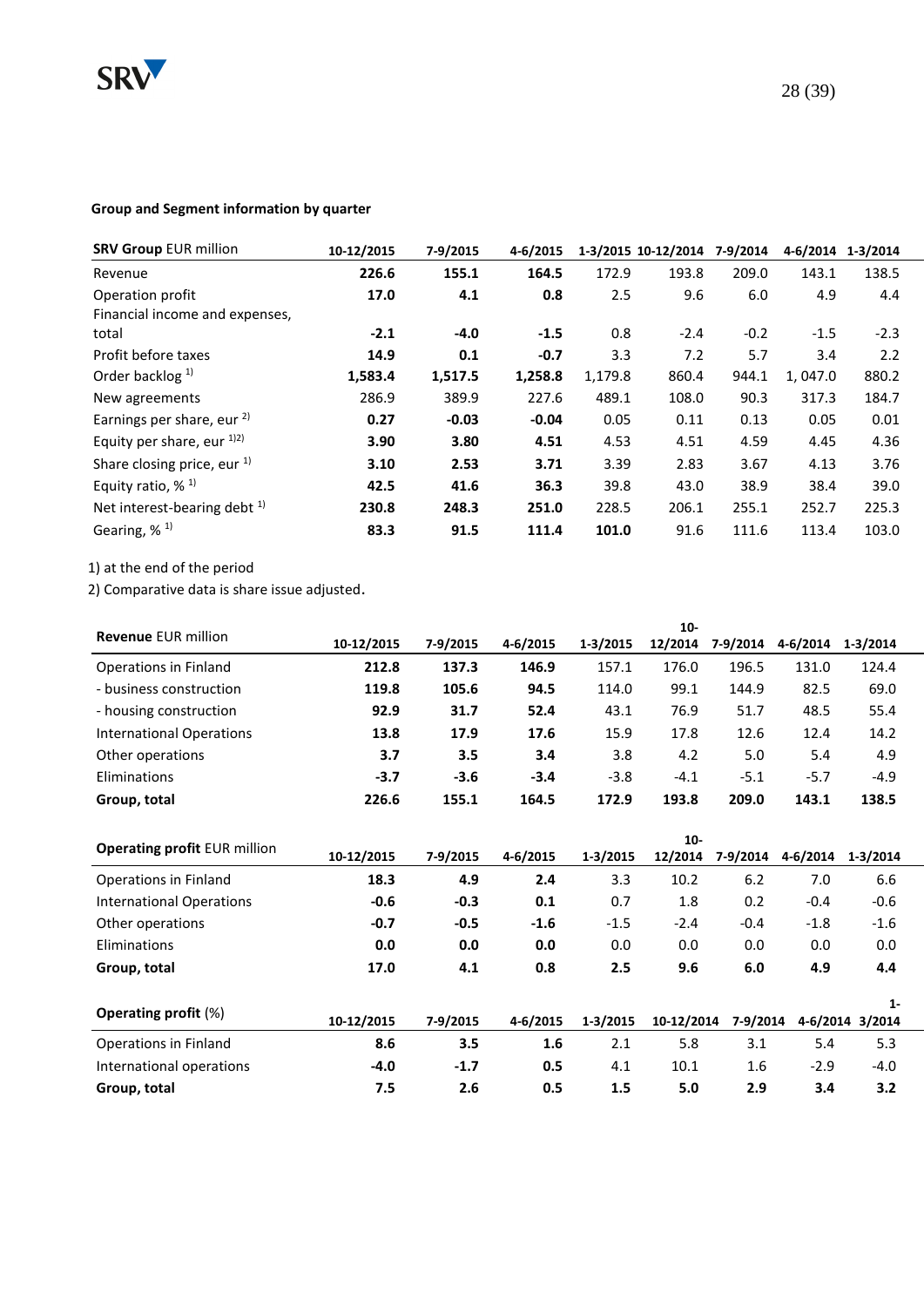

| <b>Order backlog EUR million</b> | 31.12.15 | 30.9.15 | 30.6.15 | 31.3.15 | 31.12.14 | 30.9.14 | 30.6.14 | 31.3.14 |
|----------------------------------|----------|---------|---------|---------|----------|---------|---------|---------|
| Operations in Finland            | 1,506.2  | 1.431.7 | 1.159.3 | 1.062.9 | 723.2    | 777.8   | 920.0   | 721.5   |
| - business construction          | 952.3    | 1023.6  | 806.9   | 801.1   | 450.1    | 505.6   | 633.1   | 477.2   |
| - housing construction           | 554.0    | 408.1   | 352.4   | 261.8   | 273.1    | 272.3   | 286.9   | 244.2   |
| International operations         | 77.1     | 85.7    | 99.5    | 116.9   | 137.2    | 166.2   | 126.9   | 158.8   |
| Group, total                     | 1,583.4  | 1.517.5 | 1.258.8 | 1.179.8 | 860.4    | 944.1   | 1.047.0 | 880.2   |
| - sold order backlog             | 1,261    | 1,295   | 1.074   | 1.037   | 729      | 817     | 873     | 698     |
| - unsold order backlog           | 322      | 222     | 185     | 142     | 132      | 127     | 174     | 182     |

#### **Order backlog, housing construction in Finland**

| <b>EUR million</b>           | 31.12.15 | 30.9.15 | 30.6.15 | 31.3.15 | 31.12.14 | 30.9.14 | 30.6.14 31.3.14 |     |
|------------------------------|----------|---------|---------|---------|----------|---------|-----------------|-----|
| Negotiation and construction |          |         |         |         |          |         |                 |     |
| contracts                    | 132      | 83      | 88      | 88      | 122      | 146     | 179             | 130 |
| Under construction, sold     | 114      | 117     | 86      | 39      | 28       | 16      | 14              | 13  |
| Under construction, unsold   | 269      | 166     | 131     | 79      | 59       | 41      | 26              | 27  |
| Completed and unsold         | 39       | 42      | 47      | 56      | 65       | 69      | 68              | 74  |
| Housing construction, total  | 554      | 408     | 352     | 262     | 273      | 272     | 287             | 244 |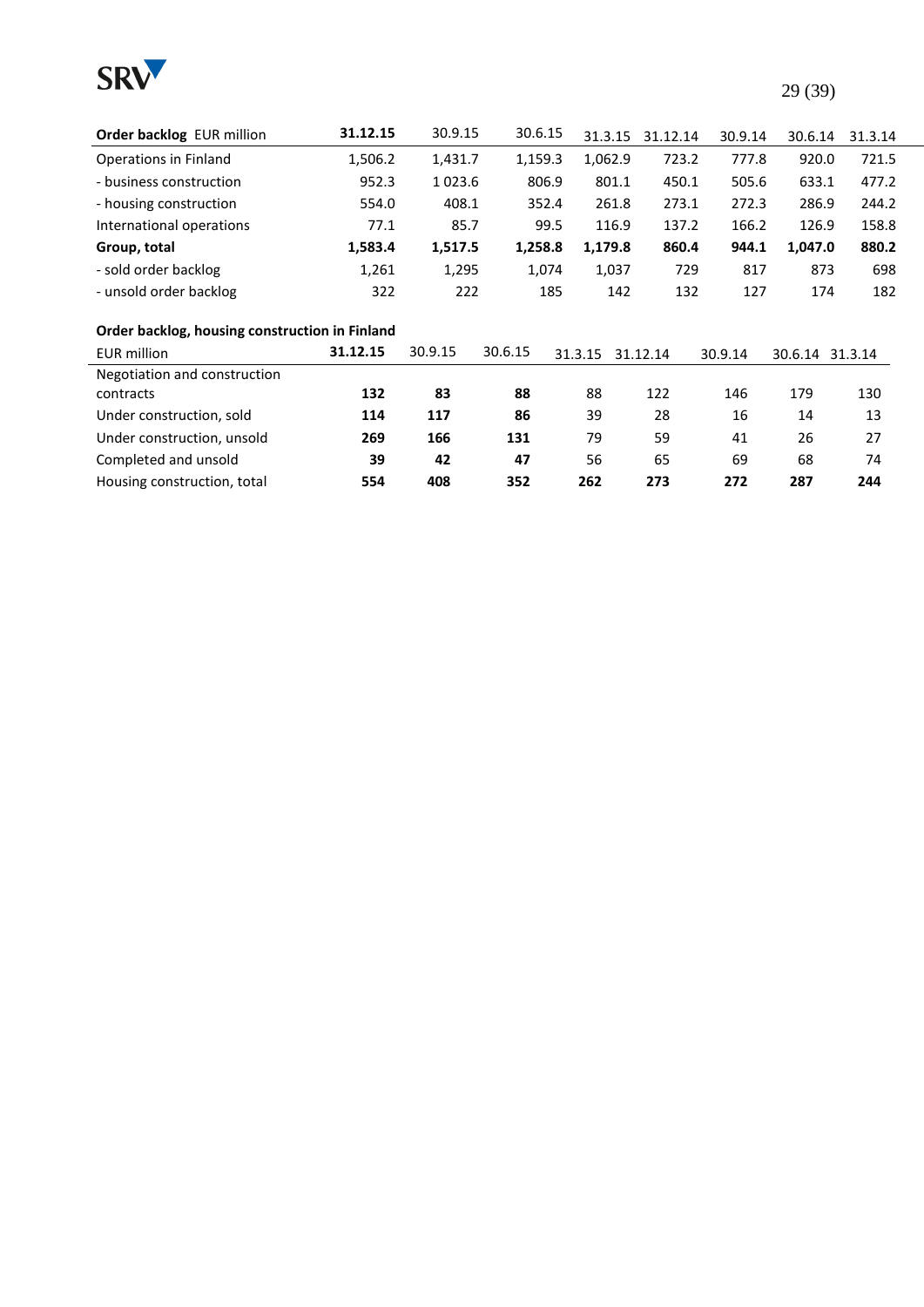

| Invested capital EUR million                 | 31.12.15   | 30.9.15  | 30.6.15  | 31.3.15      | 31.12.14            | 30.9.14 | 30.6.14     | 31.3.14           |
|----------------------------------------------|------------|----------|----------|--------------|---------------------|---------|-------------|-------------------|
| Operations in Finland                        | 315.4      | 326.3    | 290.8    | 273.3        | 277.2               | 298.9   | 303.1       | 275.3             |
| International operations                     | 216.7      | 214.6    | 217.7    | 211.3        | 203.0               | 208.5   | 192.8       | 181.7             |
| Other operations and                         |            |          |          |              |                     |         |             |                   |
| eliminations                                 | 10.9       | 6.8      | $-1.7$   | $-15.5$      | $-30.5$             | $-2.2$  | $-3.6$      | 10.7              |
| Group, total                                 | 543.0      | 547.7    | 506.8    | 469.1        | 449.8               | 505.1   | 492.3       | 467.7             |
| Housing production in Finland                |            |          |          |              |                     |         |             |                   |
| (units)                                      | 10-12/2015 | 7-9/2015 | 4-6/2015 | $1 - 3/2015$ | 10-12/2014 7-9/2014 |         |             | 4-6/2014 1-3/2014 |
| Housing sales, total                         | 397        | 166      | 236      | 74           | 206                 | 102     | 288         | 160               |
| - sales, developer contracting               | 207        | 129      | 236      | 74           | 122                 | 65      | 29          | 72                |
| - sales, negotiation contracts <sup>2)</sup> | 190        | 37       | 0        | $\mathbf 0$  | 84                  | 37      | 259         | 88                |
| Developer contracting                        |            |          |          |              |                     |         |             |                   |
| - start-ups                                  | 116        | 244      | 376      | 66           | 197                 | 111     | 0           | 22                |
| - completed                                  | 225        | 0        | 22       | $\mathbf 0$  | 63                  | 86      | $\mathbf 0$ | 100               |
| - completed and unsold                       | 107        | 110      | 126      | 152          | 183                 | 194     | 173         | 198               |
| Under construction, total <sup>1)</sup>      | 1,849      | 1,855    | 1,628    | 1,356        | 1,625               | 1,612   | 1,638       | 1,185             |
| - construction contracts <sup>1)</sup>       | 487        | 498      | 498      | 492          | 625                 | 649     | 649         | 455               |
| - negotiation contracts $^{1/2}$             | 477        | 363      | 380      | 468          | 670                 | 767     | 818         | 559               |
| - developer contracting $1$ )                | 885        | 994      | 750      | 396          | 330                 | 196     | 171         | 171               |
| - of which sold $1$ )                        | 434        | 455      | 342      | 154          | 111                 | 63      | 63          | 59                |
| - of which unsold $1$                        | 451        | 539      | 408      | 242          | 219                 | 133     | 108         | 112               |

1) at the end of the period 2) investor sales, under negotiaton contracts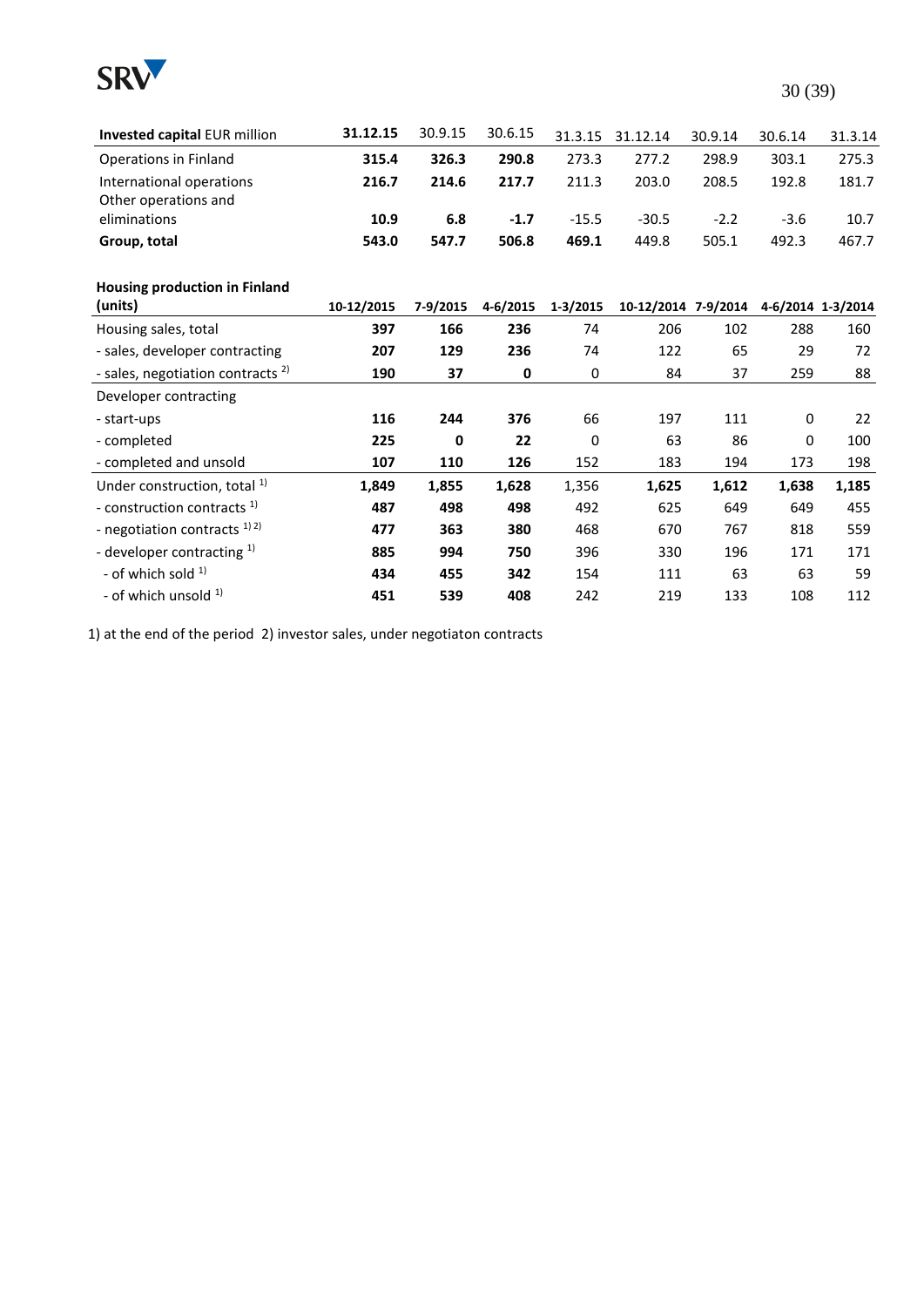

- 1) Accounting principles
- 2) Consolidated income statement and consolidated statement of comprehensive income
- 3) Consolidated balance sheet
- 4) Consolidated cash flow statement
- 5) Consolidated statement of changes in shareholder's equity
- 6) Group commitments and contingent liabilities
- 7) Segment information
- 8) Inventories
- 9) Insider events
- 10) Events after the review period

#### **1) Interim Report 1 January – 31 December 2015**

This interim report has been prepared in accordance with the IAS standard 34, Interim Financial Reporting. In preparing this interim report, SRV has applied the same accounting principles as in its year-end financial statements for 2014. However, as of 1 January 2015, the Group began to apply the new or revised IFRS standards and IFRIC interpretations published by IASB, specified in the accounting principles of SRV's year-end financial statements for 2014.

The preparation of an interim report in accordance with IFRS requires Group management to make estimates and assumptions that affect both the values of assets and liabilities on the balance sheet date, and income and expenditure for the financial period. Judgements also have to be made in applying the accounting principles. As these estimates and assumptions are based on current perceptions of the situation on the balance sheet date, they involve risks and uncertainties. Actual results may therefore differ from the estimates and assumptions. The key accounting estimates and judgement-based solutions are presented in greater detail in the accounting principles of the consolidated financial statements for 2014.

The information disclosed in this interim report is unaudited. The figures in this interim report have been rounded up to millions of euros, so the sum total of individual figures may deviate from the sum total presented.

#### **2) Consolidated income statement and statement of comprehensive income**

|                                      |          |           | change,    |         |          |          |
|--------------------------------------|----------|-----------|------------|---------|----------|----------|
| <b>Consolidated income statement</b> | $1-12/$  | $1 - 12/$ | <b>EUR</b> | change  | $10-12/$ | $10-12/$ |
| <b>EUR million</b>                   | 2015     | 2014      | million    | ,%      | 2015     | 2014     |
| Revenue                              | 719.1    | 684.4     | 34.6       | 5.1     | 226.6    | 193.8    |
| Other operating income               | 1.8      | 4.9       | $-3.1$     | $-63.0$ | 0.5      | 0.5      |
| Change in inventories of finished    |          |           |            |         |          |          |
| goods and work in progress           | 24.7     | $-54.6$   | 79.2       |         | $-9.7$   | $-8.7$   |
| Use of materials and services        | $-639.1$ | $-533.2$  | $-105.9$   | 19.9    | $-178.1$ | $-155.8$ |
| Employee benefit expenses            | -64.6    | $-63.2$   | $-1.5$     | 2.3     | $-15.8$  | $-17.0$  |
| Share of results of associated       |          |           |            |         |          |          |
| companies                            | $-0.1$   | 1.0       | $-1.1$     |         | $-0.8$   | 0.8      |
| Depreciation and impairments         | $-3.5$   | $-2.0$    | $-1.4$     | 69.7    | $-1.4$   | $-0.2$   |
| Other operating expenses             | $-13.8$  | $-12.5$   | $-1.4$     | 11.1    | $-4.3$   | $-3.8$   |
| <b>Operating profit</b>              | 24.4     | 24.9      | $-0.5$     | $-1.9$  | 17.0     | 9.6      |
| Financial income                     | 5.0      | 2.8       | 2.2        | 76.5    | 0.6      | 0.6      |
| Financial expenses                   | $-11.8$  | $-9.2$    | $-2.6$     | 28.4    | $-2.7$   | $-3.0$   |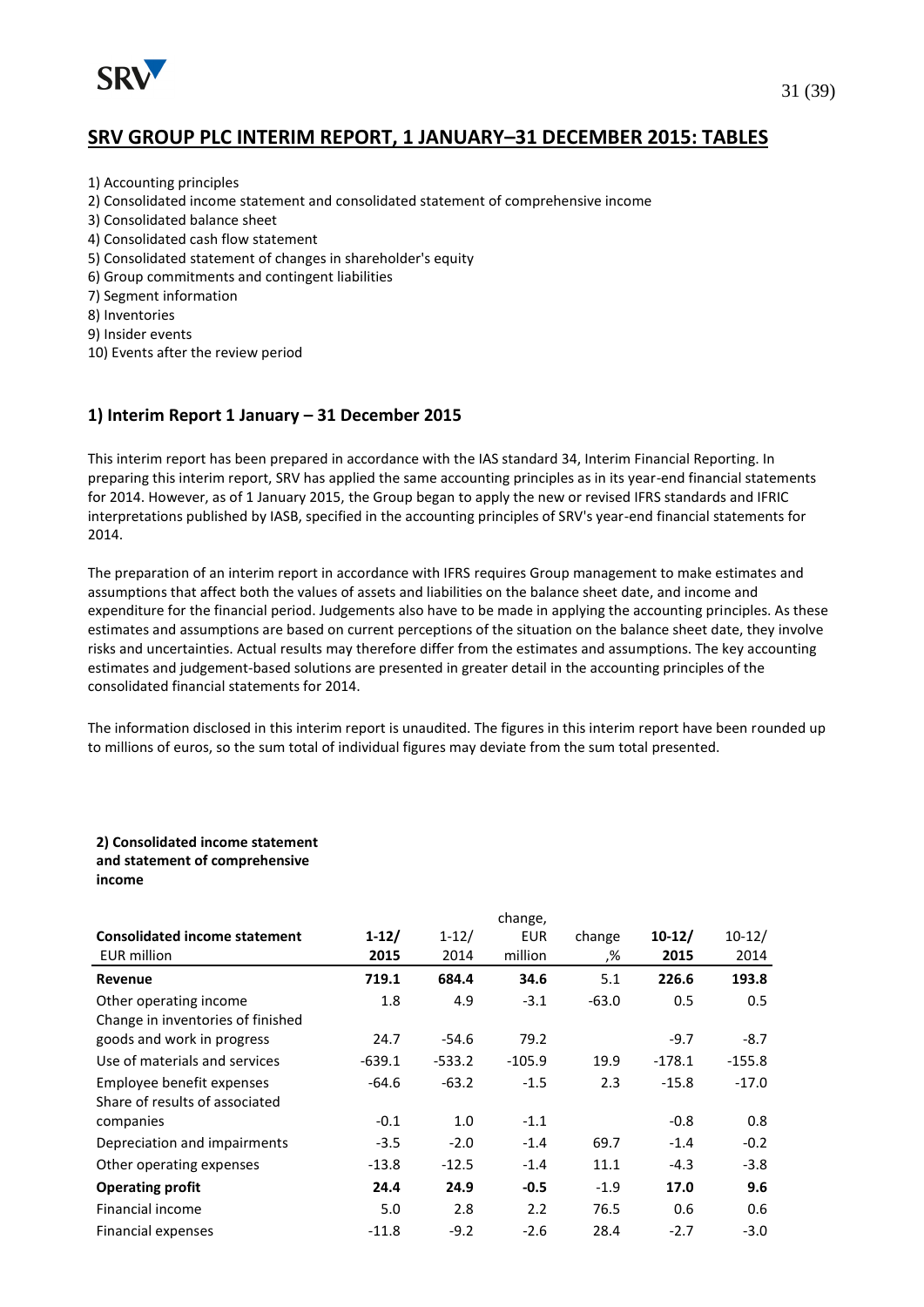

**Attributable to**

| Financial income and expenses,                                                                                                                    |        |        |                 |                   |                        |                  |
|---------------------------------------------------------------------------------------------------------------------------------------------------|--------|--------|-----------------|-------------------|------------------------|------------------|
| total                                                                                                                                             | $-6.8$ | $-6.4$ | $-0.5$          | 7.3               | $-2.1$                 | $-2.4$           |
| <b>Profit before taxes</b>                                                                                                                        | 17.6   | 18.5   | $-0.9$          | $-5.1$            | 14.9                   | 7.2              |
| Income taxes                                                                                                                                      | $-3.6$ | $-3.2$ | $-0.5$          | 14.4              | $-2.5$                 | $-1.9$           |
| Net profit for the period                                                                                                                         | 14.0   | 15.4   | $-1.4$          | $-9.1$            | 12.3                   | 5.3              |
| <b>Attributable to</b><br>Equity holders of the parent                                                                                            |        |        |                 |                   |                        |                  |
| company                                                                                                                                           | 14.0   | 15.2   |                 |                   | 12.3                   | 5.3              |
| Non-controlling interests<br>Earnings per share attributable to<br>equity holders of the parent                                                   | 0.0    | 0.2    |                 |                   | 0.0                    | 0.0              |
| company                                                                                                                                           | 0.25   | 0.30   |                 |                   | 0.27                   | 0.11             |
| Earnings per share attributable to<br>equity holders of the parent                                                                                |        |        |                 |                   |                        |                  |
| company (diluted)                                                                                                                                 | 0.25   | 0.30   |                 |                   | 0.27                   | 0.11             |
| <b>Statement of comprehensive</b><br>income<br><b>EUR</b> million                                                                                 |        |        | $1-12/$<br>2015 | $1 - 12/$<br>2014 | $10-$<br>$12/$<br>2015 | $10-12/$<br>2014 |
| Net profit for the period                                                                                                                         |        |        | 14.0            | 15.4              | 12.3                   | 5.3              |
| Other comprehensive income<br>Other comprehensive income to be reclassified to profit or<br>loss in subsequent periods:                           |        |        |                 |                   |                        |                  |
| Financial assets available for sale                                                                                                               |        |        | $-0.5$          | $-1.2$            | 0.0                    | $-1.2$           |
| Income tax relating to components of other comprehensive<br>income                                                                                |        |        | 0.1             | 0.2               | 0.0                    | 0.2              |
| Gains and losses arising from translating the financial<br>statements of a foreign operation<br>Share of other comprehensive income of associated |        |        | $-1.6$          | $-5.3$            | $-1.1$                 | $-4.6$           |
| companies and joint ventures                                                                                                                      |        |        | $-0.3$          | 0.0               | $-0.3$                 | 0.0              |

Other comprehensive income for the period, net of tax  $-2.3$   $-6.2$   $-1.4$   $-5.5$ **Total comprehensive income for the period 11.6 9.1 10.9 -0.2**

Equity holders of the parent company 11.6 9.0 10.9 -0.2 Non-controlling interests 0.0 0.2 0.0 0.0 32 (39)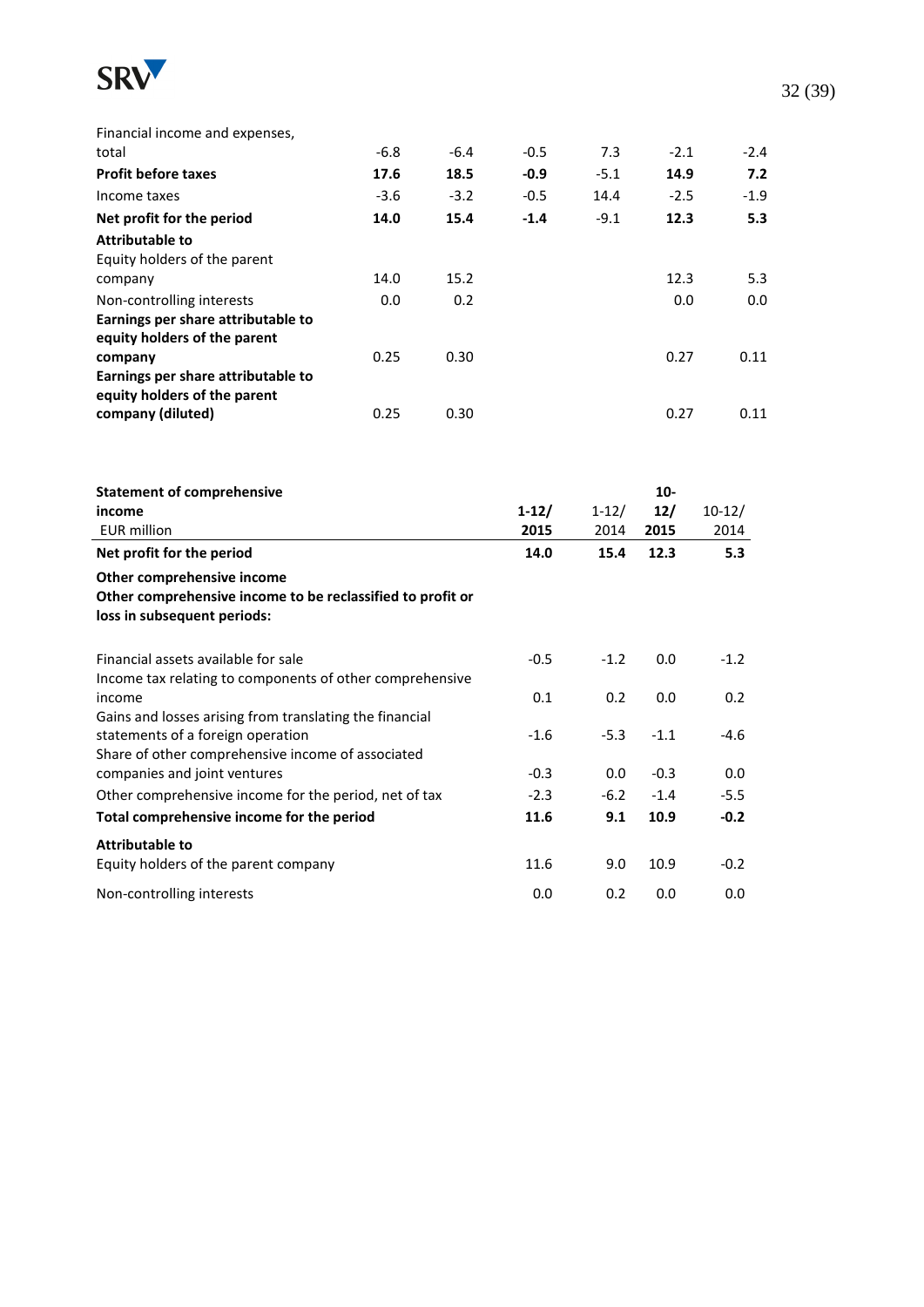

#### **3) Consolidated balance sheet**

| <b>Consolidated balance sheet EUR million</b>    | 31.12.15 | 31.12.14 | change, % |
|--------------------------------------------------|----------|----------|-----------|
| <b>ASSETS</b>                                    |          |          |           |
| <b>Non-current assets</b>                        |          |          |           |
| Property, plant and equipment                    | 10.7     | 11.3     | $-5.7$    |
| Goodwill                                         | 1.7      | 1.7      | 0.0       |
| Other intangible assets                          | 1.9      | 0.7      | 154.3     |
| Shares in associated companies and joint         |          |          |           |
| ventures                                         | 206.6    | 100.0    | 106.7     |
| Other financial assets                           | 11.7     | 9.2      | 26.9      |
| Receivables                                      | 0.7      | 0.9      | $-29.3$   |
| Loan receivables from associated companies and   |          |          |           |
| joint ventures                                   | 31.2     | 30.0     | 4.3       |
| Deferred tax assets                              | 7.3      | 7.0      | 4.9       |
| Non-current assets, total                        | 271.9    | 160.8    | 69.0      |
| <b>Current assets</b>                            |          |          |           |
| Inventories                                      | 336.6    | 312.8    | 7.6       |
| Trade and other receivables                      | 111.9    | 82.6     | 35.6      |
| Loan receivables from associated companies and   |          |          |           |
| joint ventures                                   | 5.6      | 1.1      |           |
| Current tax receivables (based on profit for the |          |          |           |
| review period)                                   | 1.6      | 0.3      |           |
| Cash and cash equivalents                        | 35.0     | 18.4     | 89.9      |
| Current assets, total                            | 490.8    | 415.2    | 18.2      |
| <b>ASSETS, TOTAL</b>                             | 762.6    | 576.1    | 32.4      |
| <b>Consolidated balance sheet EUR million</b>    | 31.12.15 | 31.12.14 | change, % |
| <b>EQUITY AND LIABILITIES</b>                    |          |          |           |
| Equity attributable to equity holders of the     |          |          |           |
| parent company                                   |          |          |           |
| Share capital                                    | 3.1      | 3.1      | 0.0       |
| Invested free equity fund                        | 141.2    | 92.3     | 53.0      |
| <b>Translation differences</b>                   | $-7.2$   | $-5.3$   | 36.0      |
| Fair value reserve                               | $-1.4$   | $-0.9$   | 45.0      |
| Hybrid bond                                      | 45.0     | 45.0     | 0.0       |
| <b>Retained earnings</b>                         | 95.7     | 90.3     | 6.0       |
| Equity attributable to equity holders of the     |          |          |           |
| parent company, total                            | 276.4    | 224.4    | 23.2      |
| <b>Non-controlling interests</b>                 | 0.8      | 0.8      | 0.1       |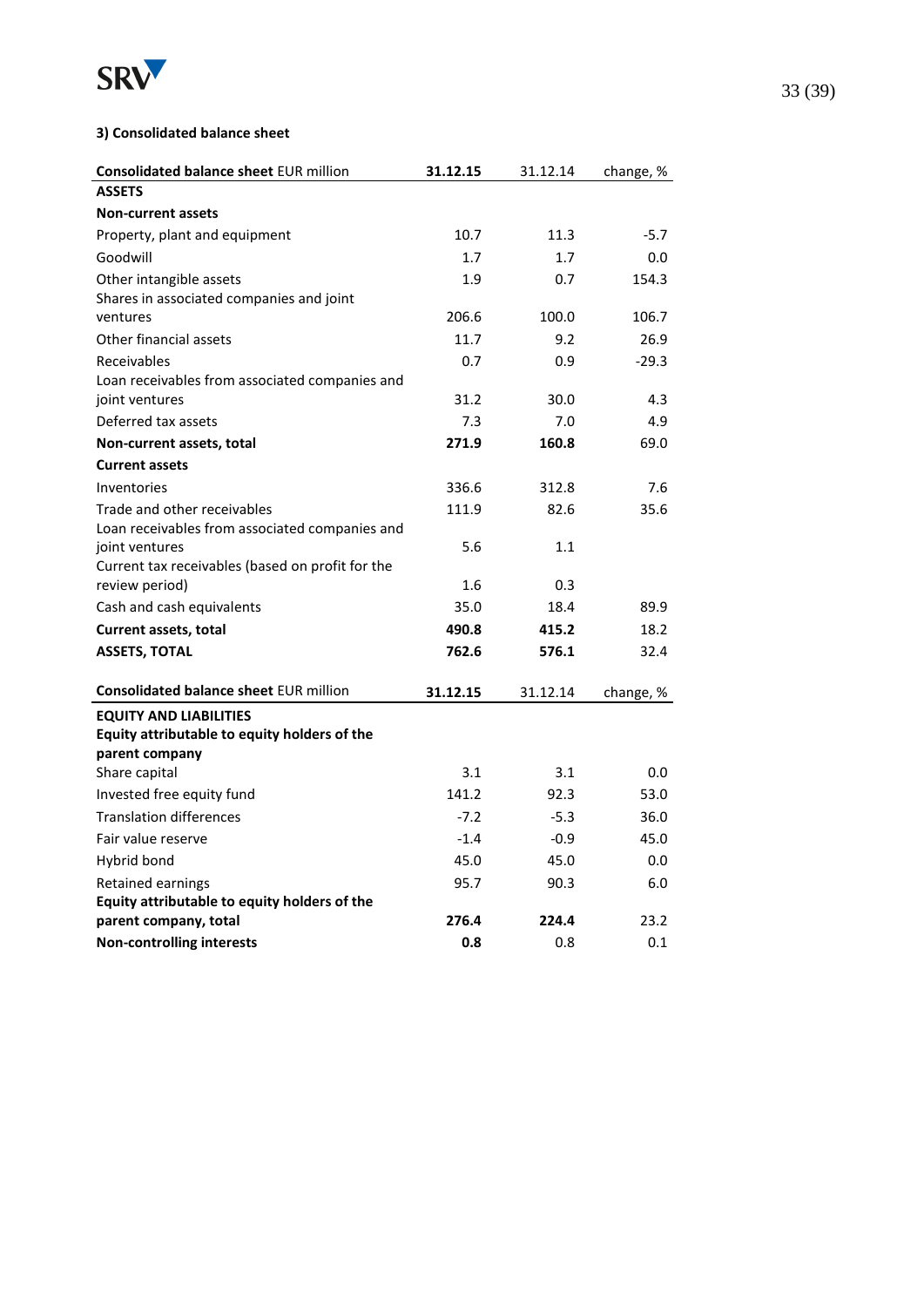

| <b>Total equity</b>                           | 277.2 | 225.2 | 23.1    |
|-----------------------------------------------|-------|-------|---------|
| <b>Non-current liabilities</b>                |       |       |         |
| Deferred tax liabilities                      | 2.3   | 1.5   | 51.4    |
| Provisions                                    | 6.3   | 6.5   | $-3.5$  |
| Interest-bearing liabilities                  | 163.2 | 147.0 | 11.0    |
| Other liabilities                             | 4.0   | 0.0   |         |
| Non-current liabilities, total                | 175.8 | 155.1 | 13.3    |
| <b>Current liabilities</b>                    |       |       |         |
| Trade and other payables                      | 201.4 | 111.5 | 80.6    |
| Current tax payables (based on profit for the |       |       |         |
| review period)                                | 0.8   | 2.7   | $-69.7$ |
| Provisions                                    | 4.8   | 4.0   | 20.3    |
| Interest-bearing liabilities                  | 102.6 | 77.6  | 32.3    |
| <b>Current liabilities, total</b>             | 309.6 | 195.8 | 58.1    |
| Liabilities, total                            | 485.4 | 350.9 | 38.3    |
| <b>EQUITY AND LIABILITIES, total</b>          | 762.6 | 576.1 | 32.4    |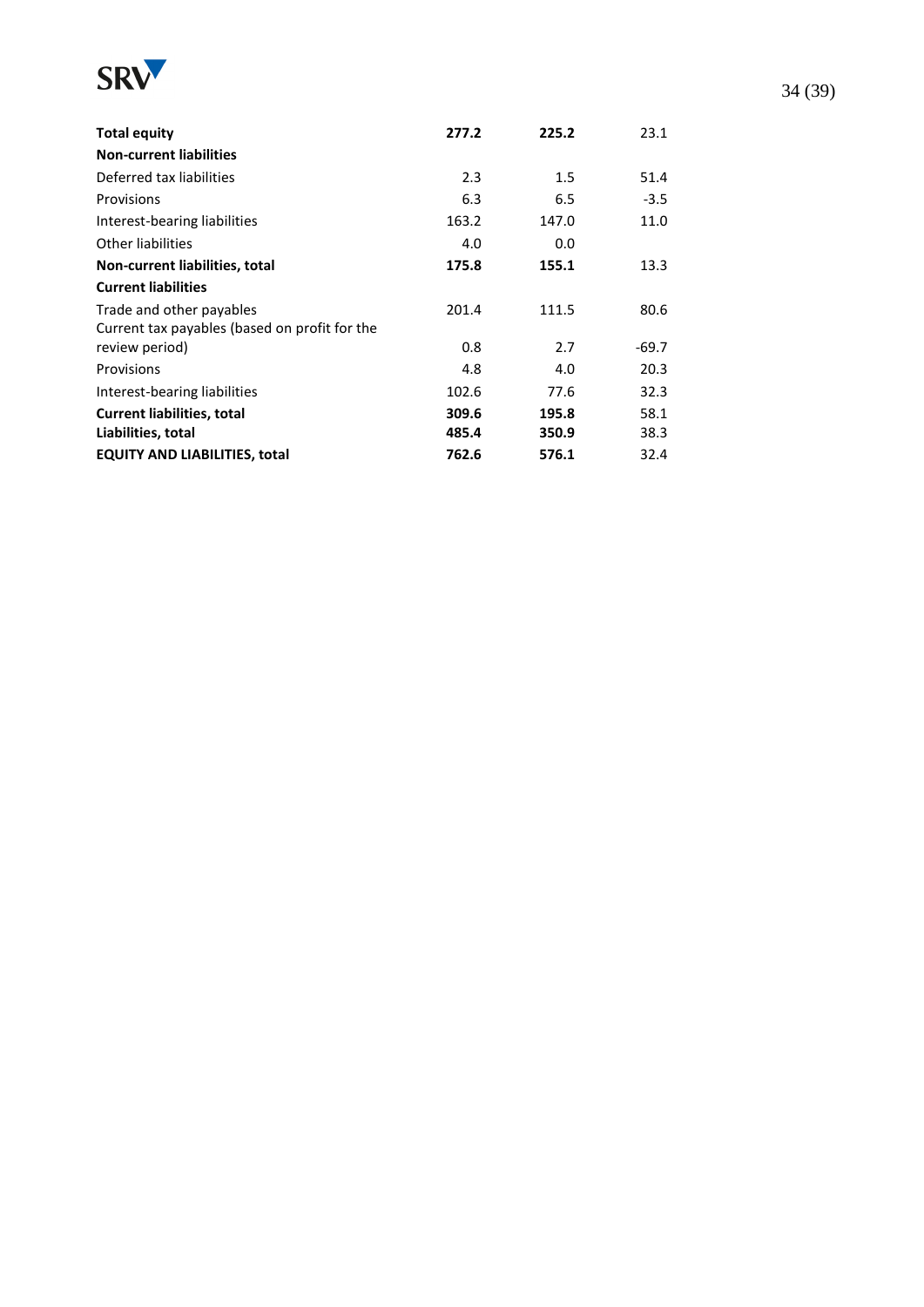

#### **4) Consolidated cash flow statement**

| Consolidated cash flow statement EUR million                | 1-12/2015 | 1-12/2014 |
|-------------------------------------------------------------|-----------|-----------|
| Cash flows from operating activities                        |           |           |
| Net profit for the period                                   | 14.0      | 15.4      |
|                                                             |           |           |
| Adjustments:                                                |           |           |
| Depreciation and impairments                                | 3.5       | 2.0       |
| Non-cash transactions                                       | 1.6       | 1.2       |
| Financial income and expenses                               | 6.8       | 6.4       |
| Income taxes                                                | 3.6       | 3.2       |
| Adjustments, total                                          | 15.5      | 12.8      |
| Changes in working capital:                                 |           |           |
| Change in loan receivables                                  | $-1.0$    | $-0.8$    |
| Change in trade and other receivables                       | $-29.3$   | $-8.3$    |
| Change in inventories                                       | $-24.6$   | 50.8      |
| Change in trade and other payables                          | 95.1      | $-7.1$    |
| Changes in working capital, total                           | 40.2      | 34.7      |
| Interest paid and financing costs                           | $-14.7$   | $-14.7$   |
| Interest received                                           | 0.0       | 0.2       |
| Income taxes paid                                           | $-5.3$    | $-1.5$    |
| Net cash flow from operating activities                     | 49.7      | 47.0      |
| Cash flow from investing activities                         |           |           |
| Purchase of property, plant and equipment                   | $-2.4$    | $-2.5$    |
| Purchase of intangible assets                               | $-1.6$    | $-0.1$    |
| Purchase of other financial assets                          | $-110.1$  | $-31.1$   |
| Sale of property, plant and equipment and intangible assets | 0.0       | 0.1       |
| Change in loan receivable from associated companies and     | $-4.5$    | 0         |
| joint ventures                                              |           |           |
| Net cash used in investing activities                       | $-118.5$  | -33.7     |
| Cash flow from financing activities                         |           |           |
| Proceeds from loans                                         | 29.6      | 10.7      |
| Repayments of loans                                         | $-58.2$   | $-10.2$   |
| Change in housing corporation loans                         | 13.1      | $-15.8$   |
| Net change in short-term loans                              | 56.6      | $-65.4$   |
| Net proceeds from share issue                               | 48.6      |           |
| Purchase and sale of treasury shares                        | 0.0       | 0.2       |
| Dividends paid                                              | $-4.3$    | $-4.3$    |
| Net cash flow from financing activities                     | 85.5      | $-84.8$   |
| Net change in cash and cash equivalents                     | 16.6      | $-71.5$   |
| Cash and cash equivalents at the beginning of period        | 18.4      | 90.0      |
| Effect of exchange rate changes in cash and cash            |           |           |
| equivalents                                                 | 0.0       | 0.0       |
| Cash and cash equivalents at the end of period              | 35.0      | 18.4      |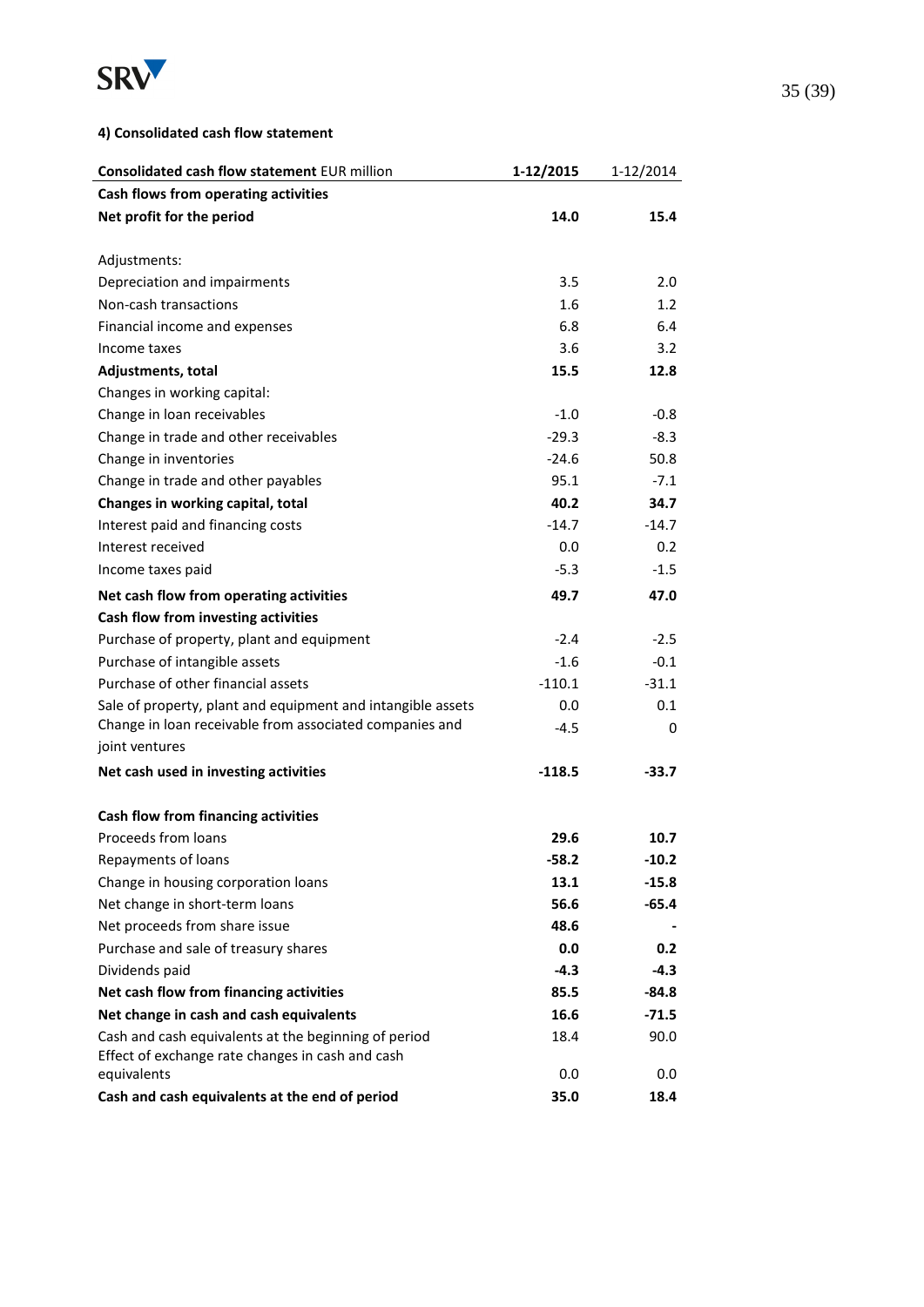

### **5) Statement of changes in Group equity**

|                                                                               | Equity attributable to the equity holders of the parent |                                      |                |                                           |                          |                      |        |                                       |                        |
|-------------------------------------------------------------------------------|---------------------------------------------------------|--------------------------------------|----------------|-------------------------------------------|--------------------------|----------------------|--------|---------------------------------------|------------------------|
|                                                                               |                                                         |                                      | company        |                                           |                          |                      |        |                                       |                        |
|                                                                               | Share<br>capital                                        | Invested<br>free<br>equity<br>lfund. | Hybrid<br>bond | <b>Translat</b><br>ion<br>differen<br>ces | Fair<br>value<br>reserve | Retained<br>earnings | Total  | Non-<br>controllin<br>g<br>linterests | <b>Total</b><br>equity |
| Statement of changes in Group equity 1 January - 31 December 2015 EUR million |                                                         |                                      |                |                                           |                          |                      |        |                                       |                        |
| Equity 1 January 2015                                                         | 3.1                                                     | 92.3                                 | 45.0           | $-5.3$                                    | $-0.9$                   | 90.3                 | 224.4  | 0.8                                   | 225.2                  |
| <b>Comprehensive income for</b><br>the review period                          | 0.0                                                     | 0.0                                  | 0.0            | $-1.9$                                    | $-0.4$                   | 14.0                 | 11.6   | 0.0                                   | 11.6                   |
| Dividends paid                                                                | 0.0                                                     | 0.0                                  | 0.0            | 0.0                                       | 0.0                      | $-4.3$               | $-4.3$ | 0.0                                   | $-4.3$                 |
| Share-based incentive plan                                                    | 0.0                                                     | 0.0                                  | 0.0            | 0.0                                       | 0.0                      | $-0.5$               | $-0.5$ | 0.0                                   | $-0.5$                 |
| Purchase of treasury shares                                                   | 0.0                                                     | 0.0                                  | 0.0            | 0.0                                       | 0.0                      | 0.0                  | 0.0    | 0.0 <sub>l</sub>                      | 0.0                    |
| Sale of treasury shares <sup>1)</sup>                                         | 0.0                                                     | 0.4                                  | 0.0            | 0.0                                       | 0.0                      | $-0.4$               | 0.0    | 0.0 <sub>l</sub>                      | 0.0                    |
| Share issue                                                                   | 0.0                                                     | 50.1                                 | 0.0            | 0.0                                       | 0.0                      | 0.0                  | 50.1   | 0.0 <sub>l</sub>                      | 50.1                   |
| Costs related to share issue                                                  | 0.0                                                     | $-1.5$                               | 0.0            | 0.0                                       | 0.0                      | 0.0                  | $-1.5$ | 0.0                                   | $-1.5$                 |
| Hybrid bond                                                                   | 0.0                                                     | 0.0                                  | 0.0            | 0.0                                       | 0.0                      | $-3.4$               | $-3.4$ | 0.0                                   | $-3.4$                 |
| Other changes                                                                 | 0.0                                                     | 0.0                                  | 0.0            | 0.0                                       | 0.0                      | 0.0                  | 0.0    | 0.0 <sub>l</sub>                      | 0.0                    |
| <b>Equity on 31 December</b><br>2015                                          | 3.1                                                     | 141.2                                | 45.0           | $-7.2$                                    | $-1.4$                   | 95.7                 | 276.4  | 0.8                                   | 277.2                  |

 $1)$  Sale of treasury shares includes a transfer between an invested free equity fund and retained earnings.

| Statement of changes in Group equity 1 January - 31 December 2014 EUR million |     |      |      |        |        |        |        |     |        |
|-------------------------------------------------------------------------------|-----|------|------|--------|--------|--------|--------|-----|--------|
| <b>Equity 1 January 2014</b>                                                  | 3.1 | 92.2 | 45.0 | 0.0    | 0.0    | 81.3   | 221.6  | 0.6 | 222.2  |
| Comprehensive income for                                                      |     |      |      |        |        |        |        |     |        |
| the review period                                                             | 0.0 | 0.0  | 0.0  | $-5.3$ | $-0.9$ | 15.2   | 9.0    | 0.2 | 9.1    |
| Dividends paid                                                                | 0.0 | 0.0  | 0.0  | 0.0    | 0.0    | $-4.3$ | $-4.3$ | 0.0 | $-4.3$ |
| Share-based incentive plan                                                    | 0.0 | 0.0  | 0.0  | 0.0    | 0.0    | 1.3    | 1.3    | 0.0 | 1.3    |
| Purchase of treasury shares                                                   | 0.0 | 0.0  | 0.0  | 0.0    | 0.0    | 0.0    | 0.0    | 0.0 | 0.0    |
| Sale of treasury shares                                                       | 0.0 | 0.1  | 0.0  | 0.0    | 0.0    | 0.2    | 0.2    | 0.0 | 0.2    |
| Hybrid bond                                                                   | 0.0 | 0.0  | 0.0  | 0.0    | 0.0    | $-3.4$ | $-3.4$ | 0.0 | $-3.4$ |
| Other changes                                                                 | 0.0 | 0.0  | 0.0  | 0.0    | 0.0    | 0.0    | 0.0    | 0.0 | 0.0    |
| <b>Equity on 31 December</b>                                                  |     |      |      |        |        |        |        |     |        |
| 2014                                                                          | 3.1 | 92.3 | 45.0 | $-5.3$ | $-0.9$ | 90.3   | 224.4  | 0.8 | 225.2  |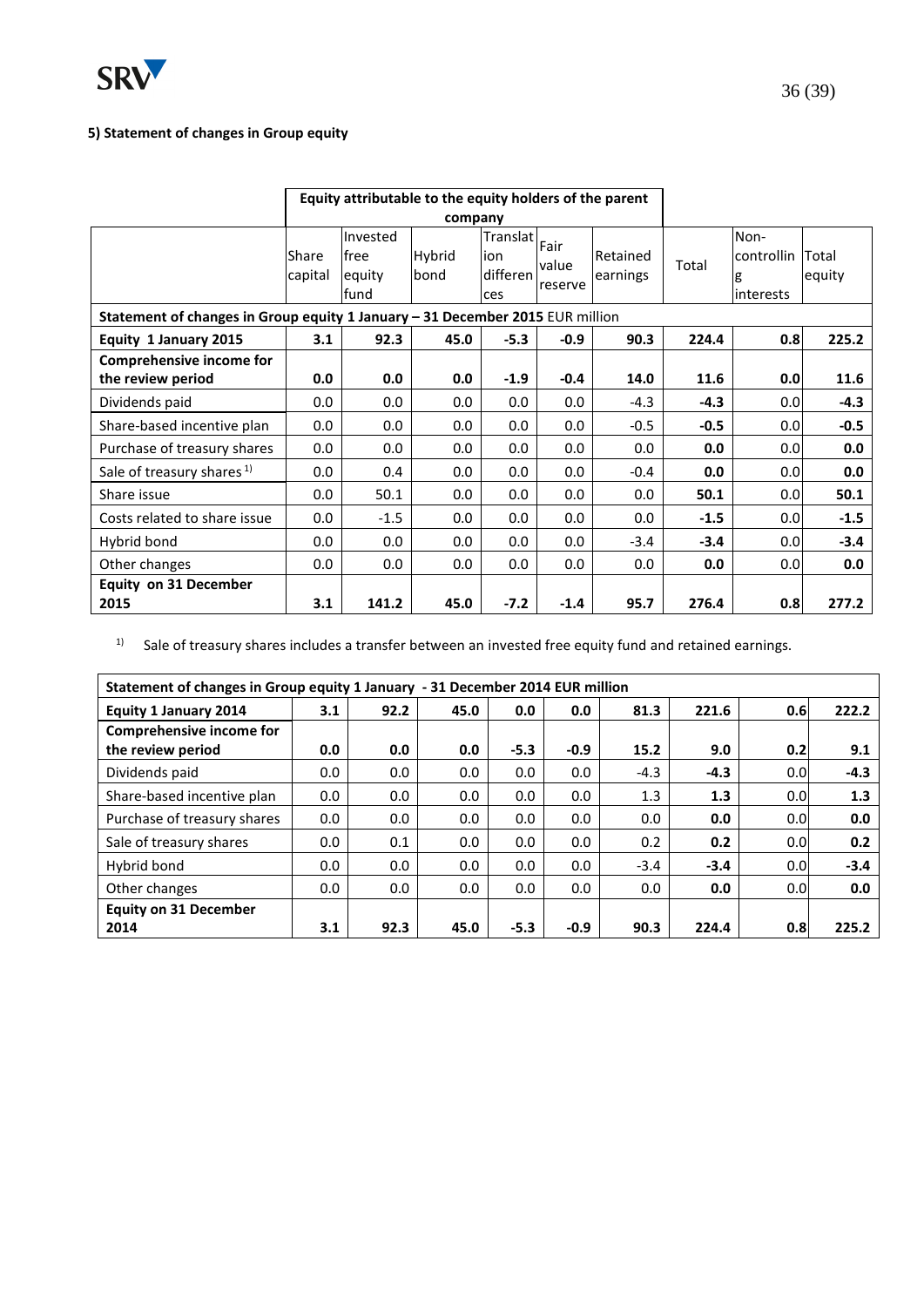

| Commitments and contingent liabilities EUR million       | 31.12.15 | 31.12.14 | change, % |
|----------------------------------------------------------|----------|----------|-----------|
| <b>Collateral given for own liabilities</b>              |          |          |           |
| Real estate mortgages given 1)                           | 90.4     | 79.2     | 14.1      |
| Pledges given                                            | 0.0      | 0.0      |           |
| <b>Other commitments</b>                                 |          |          |           |
| Guarantees given for liabilities on uncompleted projects | 0.0      | 0.0      |           |
| Investment commitments given                             | 47.6     | 9.6      | 393.8     |
| Plots purchase commitments                               | 116.1    | 185.8    | $-37.5$   |

1) Real estate mortgages include the total amount of mortgages given as collateral for developer contracting housing production against the housing corporation loans of uncompleted and unsold completed projects.

| Fair and nominal values of               |                    |         |                    |         |
|------------------------------------------|--------------------|---------|--------------------|---------|
| derivative instruments                   | 12/2015            |         | 12/2014            |         |
| <b>EUR</b> million                       | <b>Fair Values</b> |         | <b>Fair Values</b> |         |
| Hedge accounting not applied             | Posit.             | Negat.  | Posit.             | Negat.  |
| Interest rate swaps                      | 0.0                | 3.3     | 0.0                | 0.0     |
| Nominal values of derivative instruments |                    | 12/2015 |                    | 12/2014 |
| Interest rate swaps                      |                    | 100.0   |                    | 0.0     |

The fair values of derivative instruments are based on market prices at the end of the reporting period.

#### **7) Group and Segment information**

SRV Group's segments are Operations in Finland, International operations and Other operations.

**Group, total 3.4** 3.6

| Revenue                         |           |           | change,     | change, |            |            |
|---------------------------------|-----------|-----------|-------------|---------|------------|------------|
| <b>EUR million</b>              | 31.12.15  | 31.12.14  | EUR million | %       | $10-12/15$ | $10-12/14$ |
| Operations in Finland           | 654.1     | 627.9     | 26.2        | 4.2     | 212.8      | 176.0      |
| International operations        | 65.1      | 56.9      | 8.2         | 14.4    | 13.8       | 17.8       |
| Other operations                | 14.4      | 19.5      | $-5.1$      | $-26.0$ | 3.7        | 4.2        |
| Eliminations                    | $-14.6$   | $-19.9$   | 5.3         |         | $-3.7$     | -4.1       |
| Group, total                    | 719.1     | 684.4     | 34.6        | 5.1     | 226.6      | 193.8      |
|                                 |           |           |             |         |            |            |
| <b>Operation profit</b>         |           |           | change,     | change, |            |            |
| <b>EUR million</b>              | 31.12.15  | 31.12.14  | EUR million | %       | $10-12/15$ | $10-12/14$ |
| Operations in Finland           | 28.9      | 30.0      | $-1.2$      | $-3.9$  | 18.3       | 10.2       |
| International operations        | $-0.1$    | 1.1       | $-1.2$      |         | $-0.6$     | 1.8        |
| Other operations                | $-4.3$    | $-6.2$    | 1.9         |         | $-0.7$     | $-2.4$     |
| Eliminations                    | 0.0       | 0.0       | 0.0         |         | 0.0        | 0.0        |
| Group, total                    | 24.4      | 24.9      | $-0.5$      | $-1.9$  | 17.0       | 9.6        |
|                                 |           |           |             |         |            |            |
|                                 |           |           |             |         |            |            |
| Operation profit, %             | $1-12/15$ | $1-12/14$ |             |         |            |            |
| Operations in Finland           | 4.4       | 4.8       |             |         |            |            |
| <b>International Operations</b> | $-0.2$    | 1.9       |             |         |            |            |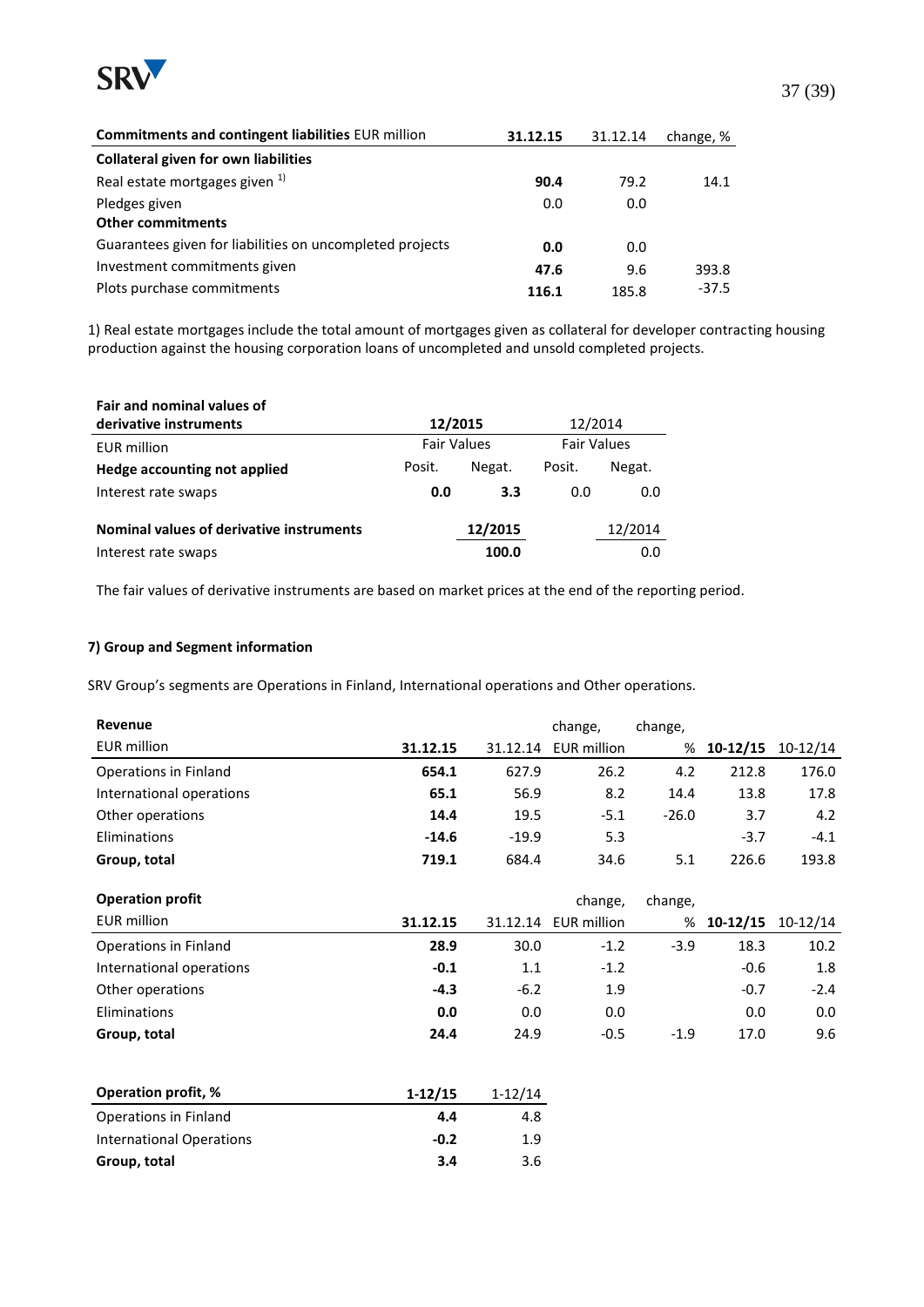

| <b>Assets</b>                      |          |          | change,     | change, |
|------------------------------------|----------|----------|-------------|---------|
| <b>EUR million</b>                 | 31.12.15 | 31.12.14 | EUR million | %       |
| Operations in Finland              | 503.5    | 380.0    | 123.5       | 32.5    |
| International operations           | 245.8    | 226.2    | 19.6        | 8.7     |
| <b>Other Operations</b>            | 424.1    | 352.7    | 71.4        | 20.3    |
| Eliminations and other adjustments | $-410.7$ | $-382.8$ | $-28.0$     |         |
| Group, total                       | 762.6    | 576.1    | 186.5       | 32.4    |

| <b>Liabilities</b>                 |          |          | change,              | change, |
|------------------------------------|----------|----------|----------------------|---------|
| EUR million                        | 31.12.15 |          | 31.12.14 EUR million | %       |
| Operations in Finland              | 353.9    | 240.7    | 113.2                | 47.0    |
| International operations           | 174.5    | 155.7    | 18.8                 | 12.1    |
| <b>Other Operations</b>            | 197.9    | 167.0    | 30.9                 | 18.5    |
| Eliminations and other adjustments | $-240.8$ | $-212.4$ | $-28.3$              |         |
| Group, total                       | 485.4    | 350.9    | 134.5                | 38.3    |
| Invested capital                   |          |          | change,              | change, |

| 31.12.15  |           |      | %                    |
|-----------|-----------|------|----------------------|
| 315.4     | 277.2     | 38.2 | 13.8                 |
| 216.7     | 203.0     | 13.7 | 6.7                  |
| 10.9      | $-30.5$   | 41.4 |                      |
| 543.0     | 449.8     | 93.3 | 20.7                 |
|           |           |      |                      |
| $1-12/15$ | $1-12/14$ |      |                      |
| 9.8       | 10.8      |      |                      |
| 2.1       | 1.3       |      |                      |
| 5.9       | 5.4       |      |                      |
|           |           |      | 31.12.14 EUR million |

| 8) Inventories                                    |          |          | change,    |
|---------------------------------------------------|----------|----------|------------|
| <b>EUR</b> million                                |          |          | <b>EUR</b> |
|                                                   | 31.12.15 | 31.12.14 | million    |
| Land areas and plot-owning companies              | 187.5    | 162.1    | 25.3       |
| Operations in Finland                             | 116.7    | 96.0     | 20.6       |
| International operations                          | 70.8     | 66.1     | 4.7        |
| Work in progress                                  | 101.8    | 79.4     | 22.5       |
| Operations in Finland                             | 99.4     | 77.1     | 22.3       |
| International operations                          | 2.4      | 2.3      | 0.1        |
| Shares in completed housing corporations and real |          |          |            |
| estate companies                                  | 38.1     | 61.0     | $-22.9$    |
| Operations in Finland                             | 37.6     | 58.2     | $-20.6$    |
| International operations                          | 0.5      | 2.8      | $-2.3$     |
| <b>Other inventories</b>                          | 9.1      | 10.3     | $-1.1$     |
| Operations in Finland                             | 6.9      | 6.0      | 0.9        |
| International operations                          | 2.2      | 4.3      | $-2.1$     |
| Inventories, total                                | 336.6    | 312.8    | 23.8       |
| Operations in Finland                             | 260.6    | 237.3    | 23.3       |
| International operations                          | 76.0     | 75.4     | 0.5        |